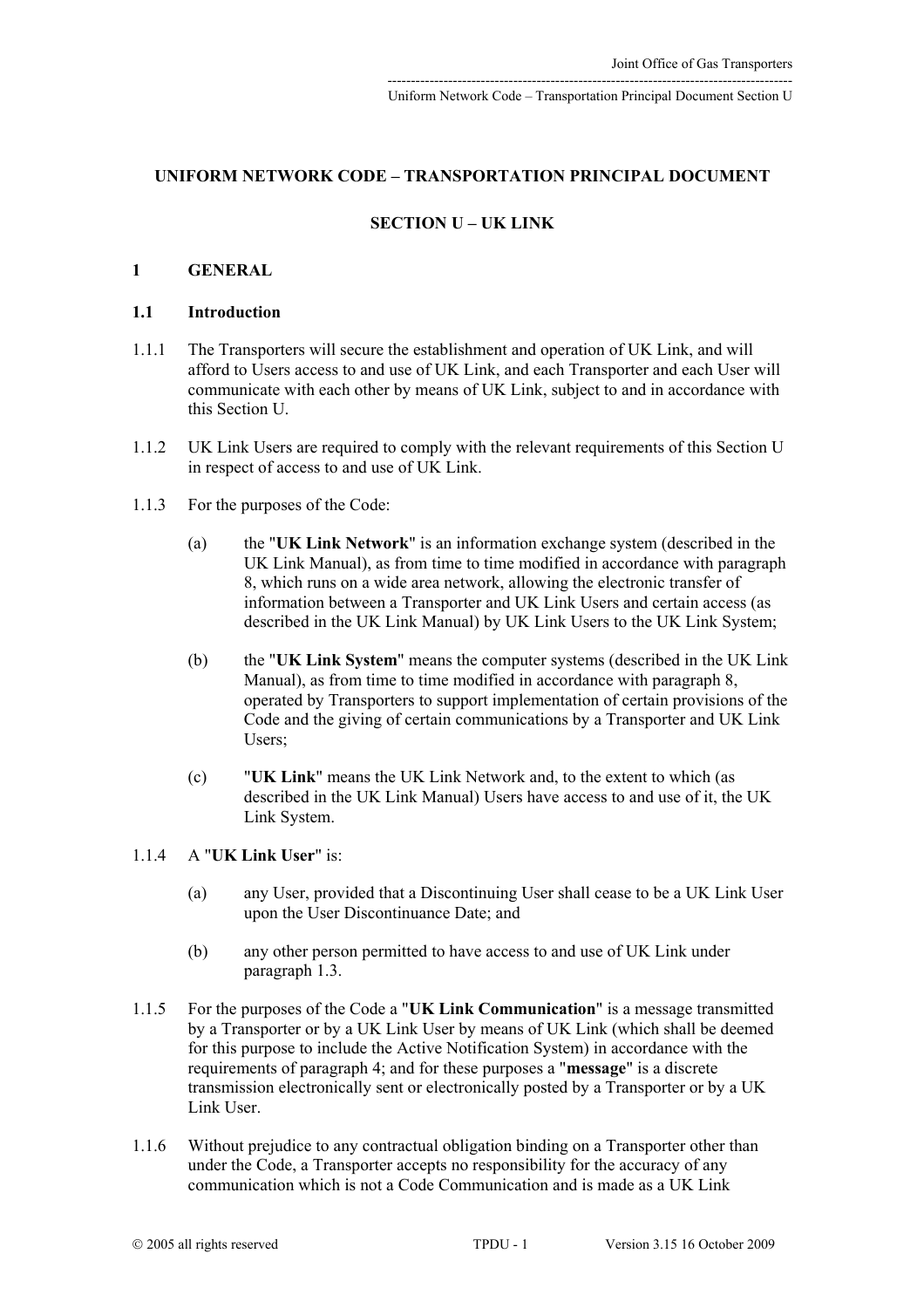Communication.

1.1.7 In this Section U "**UK Link Committee**" means the Uniform Network Code Committee or any relevant Sub-committee.

## <span id="page-1-5"></span>**1.2 Code Communications**

- 1.2.1 A UK Link Communication given in accordance with this Section U shall be treated as an effective and valid Code Communication, and the Transporter and each User confirms that it intends and agrees that UK Link Communications shall have legal effect for the purposes of the Code.
- <span id="page-1-6"></span>1.2.2 The UK Link Manual specifies in respect of each Code Communication therein listed whether it is to be given as a UK Link Communication, by Conventional Notice, by facsimile or by telephone, and in some cases alternative such means by which it may be given; and (subject to paragraph [1.2.4](#page-1-1) and GT Section B5.1.2) a Code Communication may only be given by the means so specified or (where alternative such means are specified) by one of such alternative means.
- 1.2.3 Where the Code or the UK Link Manual specifies the form and/or format of UK Link Communication by which a particular Code Communication is required to be given, that Code Communication may be given only in that form and/or that format.
- <span id="page-1-1"></span>1.2.4 In the event of certain failures (referred to in paragraph [6\)](#page-20-0) of UK Link, Code Communications shall be (and are permitted to be) given in accordance with paragraph [6.](#page-20-0)
- <span id="page-1-2"></span>1.2.5 Where a Code Communication which is required to be given as a UK Link Communication (and is not permitted to be given by another means except pursuant to paragraph [1.2.4\)](#page-1-1) is not given in accordance with the requirements of this Section U and the UK Link Manual, and as a result is not properly received by the intended recipient, it shall be deemed not to have been given and shall be of no effect.
- 1.2.6 The failure of a UK Link User or the Transporter to comply with a requirement that a Code Communication be given as a UK Link Communication, or as to the form or format in which such UK Link Communication is to be given, shall not of itself be a breach of the Code (but without prejudice to paragraph [1.2.5](#page-1-2) or to any breach which may result from the failure to give the Code Communication).

## <span id="page-1-0"></span>**1.3 External UK Link Users**

- <span id="page-1-4"></span>1.3.1 Users acknowledge that the Transporters may permit persons (other than Users), within any of the categories set out in paragraph [1.3.2,](#page-1-3) to have access to and use of UK Link.
- <span id="page-1-3"></span>1.3.2 The categories of persons referred to in paragraph [1.3.1](#page-1-4) are as follows:
	- (a) the Authority;
	- (b) Meter Readers;
	- (c) User Agents;
	- (d) Delivery Facility Operators and Connected System Operators; and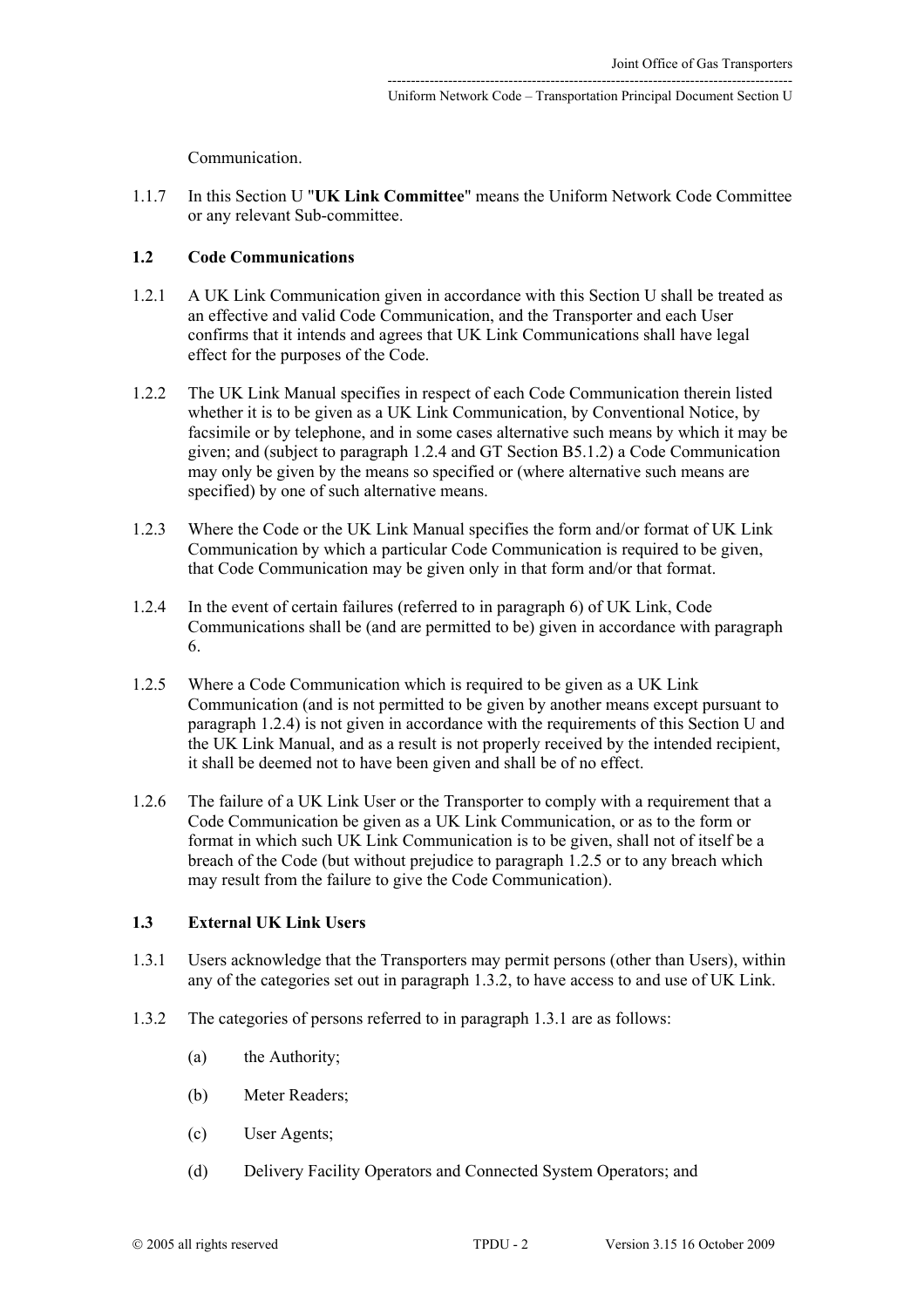- <span id="page-2-0"></span>(e) the Transporter Agency.
- 1.3.3 No such person will be permitted to have access to or use of UK Link unless such person has executed an agreement substantially in the form set out (for the purposes of this paragraph 1.3.3) in the UK Link Manual; provided that in the case of the Authority the Transporters may waive or modify this requirement and such agreement shall not be required to contain a provision limiting the ability of the Authority to disclose information.
- 1.3.4 Insofar as differing from those under this Section U, the procedure by and terms upon which such a person may become a UK Link User are set out in the UK Link Manual.
- 1.3.5 Such a person will cease to be a UK Link User in accordance with the provisions (as to such cessation) of the agreement referred to in paragraph [1.3.3.](#page-2-0)
- 1.3.6 The extent to which any such person may have access to and use of UK Link will be as set out in the UK Link Manual.

#### **1.4 UK Link Manual**

- 1.4.1 The "**UK Link Manual**" means the document so entitled and issued by the Transporters, as from time to time revised in accordance with paragraph [8.](#page-29-0)
- <span id="page-2-3"></span>1.4.2 It shall be an obligation of the Transporter or a UK Link User to comply with a provision of the UK Link Manual where such provision is expressly identified in the UK Link Manual as one which is made binding on the Transporter or such UK Link User by this Section U, and not otherwise; but it is acknowledged that as respects all provisions of the UK Link Manual (whether or not made binding by this Section U) a User may be unable to make a UK Link Communication (and so may be unable to exercise an entitlement to make a Code Communication required to be made as such) where the User does not comply with such provisions.
- 1.4.3 The UK Link Manual does not form a part of the Code (subject to paragraph [8.5.1\)](#page-36-0); and in case of any conflict between the Code and the UK Link Manual, the Code shall prevail.
- <span id="page-2-2"></span>1.4.4 The Transporters reserve the right to charge any UK Link User for any copy of the UK Link Manual or any revision or update thereto (including on a serviced basis which includes the provision of all revisions and updates up to a specified date), other than such number of copies as may be provided (as described in the UK Link Manual) free of charge to UK Link Users, and other than any copies the provision (without charge) of which is covered by the terms of any charge within paragraph [1.6.1\(a\).](#page-3-0)

# **1.5 Help desk**

- <span id="page-2-1"></span>1.5.1 The Transporters will provide a help desk, with reasonable resources to meet reasonable requests made by UK Link Users, as described in the UK Link Manual, which will assist UK Link Users in identifying the nature and cause of any operational problems experienced in accessing or using UK Link.
- 1.5.2 Without prejudice to paragraph [7.3](#page-24-0) or to the terms on which the Transporters may supply or maintain any Transporter Available Equipment or Licensed Software pursuant to paragraph [2.3,](#page-8-0) where (following any assistance from such help desk or the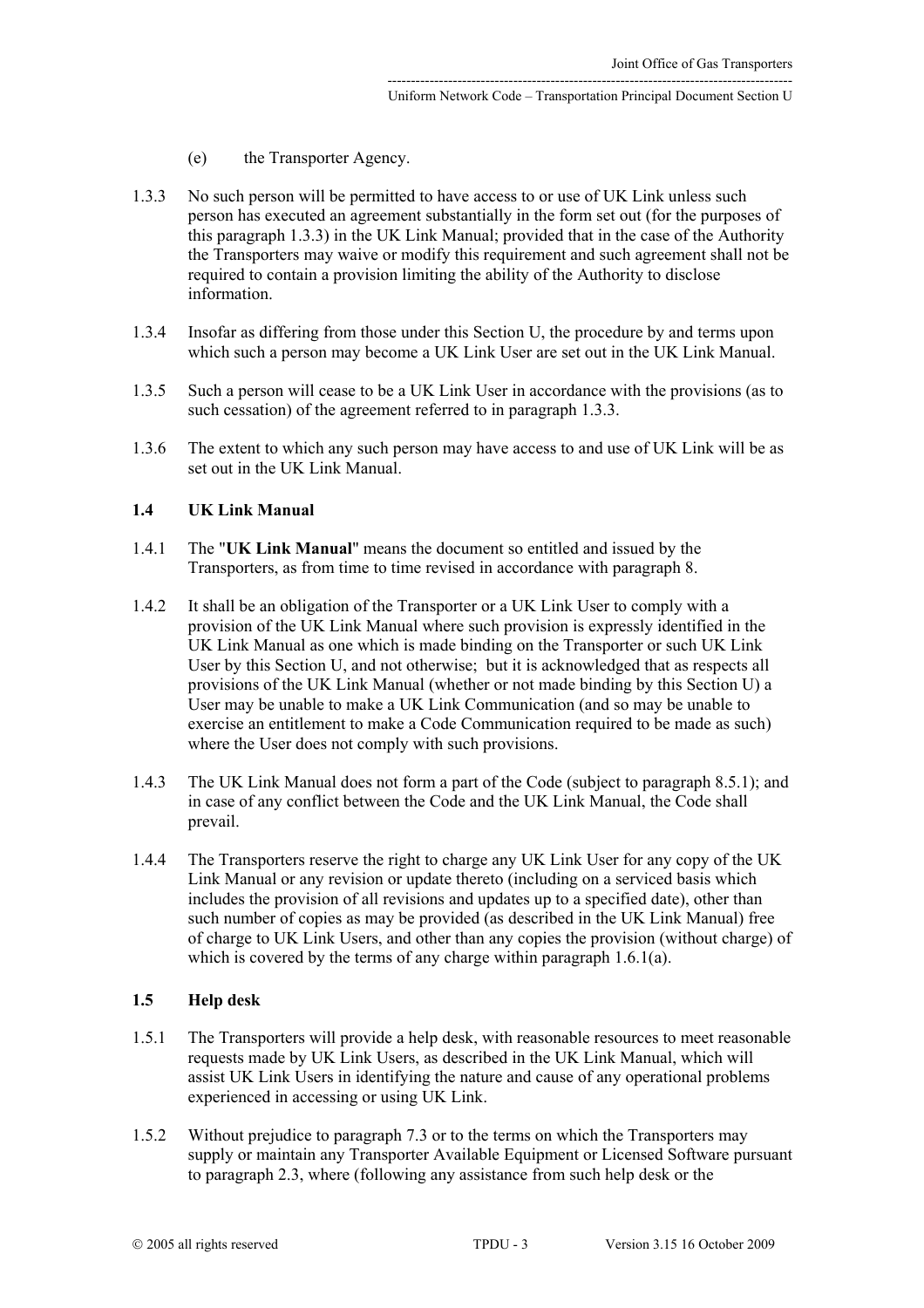identification of any such operational problem or otherwise) the Transporters agree to provide any further assistance to a UK Link User in the remedying of such an operational problem as is referred to in paragraph [1.5.1](#page-2-1) (other than one resulting from any default of the Transporters), the Transporters reserve the right to make a charge therefor in accordance with the UK Link Manual.

1.5.3 Except where the Code or the UK Link Manual expressly provides otherwise, no communication by or to the help desk shall take effect as a Code Communication.

# <span id="page-3-7"></span>**1.6 UK Link User Charges**

- <span id="page-3-1"></span><span id="page-3-0"></span>1.6.1 The Transporters reserve the right to require any UK Link User to pay:
	- (a) an initial and/or periodic subscription charge or charges for access to and use of UK Link or any class of such access and use;
	- (b) charges in respect of the provision by the Transporters of training in the use of UK Link to personnel of the UK Link Users.
- 1.6.2 Any charge payable under paragraph [1.6.1](#page-3-1) shall be in addition to any amounts payable pursuant to paragraphs [1.4.4,](#page-2-2) [1.5.2](#page-3-2) and [2.3.4.](#page-8-1)
- 1.6.3 In any case where the amount or rate of any charge payable by a User under this Section U does not fall to be included in the Transportation Statement, the amount or rate of such charge shall be as set out in the UK Link Manual; provided that a charge payable by a UK Link User who is not a User may either be as specified in the Transportation Statement or as specified in the UK Link Manual.
- 1.6.4 Amounts payable by Users pursuant to this Section U will be invoiced and are payable in accordance with Section S.
- 1.6.5 The terms of invoicing and payment of any amount payable pursuant to this Section U by a UK Link User who is not a User shall be as set out in the UK Link Manual.

# **1.7 Additional Access to UK Link System**

- <span id="page-3-4"></span><span id="page-3-3"></span>1.7.1 UK Link incorporates (in addition to facilities for making Code Communications referred to elsewhere in this Section U) certain facilities, as described in the UK Link Manual, enabling Users:
	- (a) to obtain certain information concerning the User's entitlements and obligations under the Code or other information relating to the User and maintained by the Transporter under the Code; and
	- (b) to verify the accuracy of or otherwise to validate UK Link Communications made by that User.
- <span id="page-3-6"></span><span id="page-3-5"></span>1.7.2 A User may, by using the UK Link Network, access the facilities within the UK Link System referred to in paragraph [1.7.1,](#page-3-3) subject to and in accordance with the UK Link Manual, for the purposes set out in paragraphs [1.7.1\(a\)](#page-3-4) and [\(b\).](#page-3-5)
- <span id="page-3-2"></span>1.7.3 Notwithstanding paragraph [1.7.2,](#page-3-6) each User shall be responsible (without relying on the facilities referred to in paragraph [1.7.1\)](#page-3-3) for maintaining appropriate records of its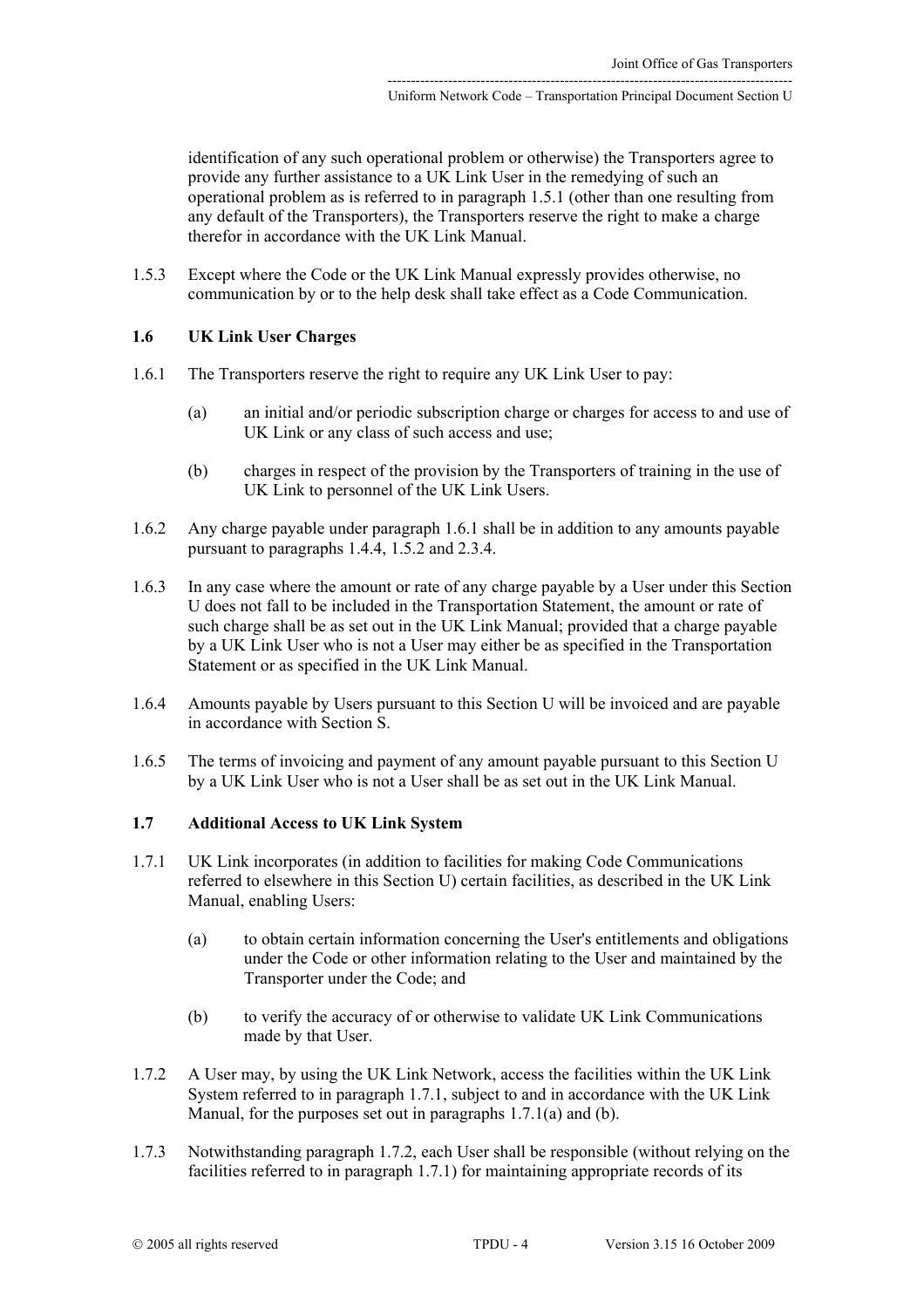entitlements and obligations under the Code and other information relating to that User, and for the accuracy and validity (and for maintaining such information as will ensure the accuracy and validity) of Code Communications made by it.

- <span id="page-4-1"></span>1.7.4 Accordingly a User shall not be relieved of any obligation or liability under the Code by reason of any failure (including defective operation) of any such facility as is referred to in paragraph [1.7.1,](#page-3-3) and the Transporter will not be responsible for the consequences of any such failure, provided that the Transporter will notify Users as soon as reasonably practicable upon becoming aware of any such failure.
- 1.7.5 No message transmitted by or to a User in the course of accessing the facilities referred to in paragraph [1.7.1](#page-3-3) shall be a Code Communication.
- 1.7.6 Paragraphs [1.7.3](#page-4-0) and [1.7.4](#page-4-1) are without prejudice to any express obligation of a Transporter under the Code to provide information to Users, or as to the accuracy of information subject to any such obligation.

### <span id="page-4-5"></span>**1.8 Operational Security**

- <span id="page-4-2"></span>1.8.1 Each UK Link User and each Transporter undertakes to implement and maintain all security procedures and measures required under 'UK Link Security Policy' by the UK Link Manual to prevent unauthorised access to or use of UK Link and to ensure the protection of UK Link Communications against the risk of resulting alteration, delay, disruption or loss.
- <span id="page-4-3"></span>1.8.2 If a UK Link User becomes aware that (notwithstanding paragraph [1.8.1\)](#page-4-2) any unauthorised access to or use of UK Link has or may have occurred, it shall promptly by telephone or facsimile so notify the Transporters and take such other steps as may be required under the UK Link Manual.
- <span id="page-4-4"></span>1.8.3 If a Transporter becomes aware that (notwithstanding paragraph [1.8.1\)](#page-4-2) any unauthorised access to or use of UK Link has or may have occurred, it shall promptly by telephone or facsimile so notify any UK Link User who may be affected thereby (a User being so affected where a UK Link Communication given by or to such UK Link User may have been affected thereby, or where there may have been unauthorised access to information relating to such UK Link User), and take such other steps as may be required under the UK Link Manual.
- 1.8.4 Upon any notification under paragraph [1.8.2](#page-4-3) or [1.8.3,](#page-4-4) the Transporters and the relevant User(s) shall discuss what steps if any (in addition to those required under the UK Link Manual) may be appropriate to reduce the risk of any further unauthorised access to or use of UK Link, and the extent to which any modification under paragraph 8 may be appropriate in the light thereof.
- 1.8.5 If through UK Link a UK Link User obtains or receives unauthorised access to information concerning another UK Link User, or receives a Code Communication sent to another UK Link User, the first UK Link User will promptly so inform the Transporters and will close the screen on which such information or communication appears or delete the same from its UK Link User Equipment and any other equipment without making any copy thereof (and destroying any copy accidentally made) and make no further use thereof.

#### <span id="page-4-6"></span><span id="page-4-0"></span>**1.9 Virus protection**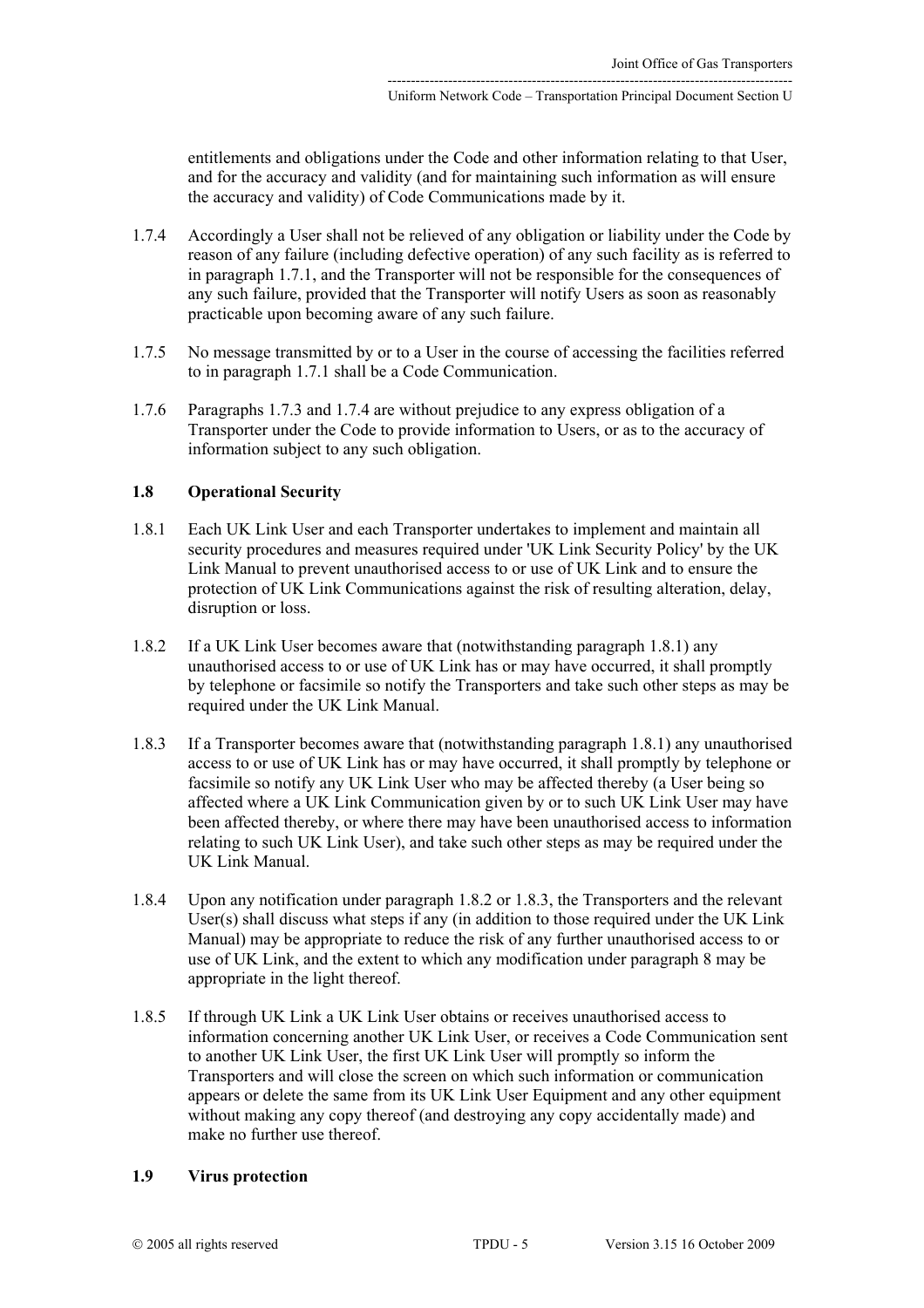Each Transporter and each UK Link User shall:

- <span id="page-5-0"></span>(a) implement and maintain policies and procedures, in accordance with the requirements of the UK Link Manual, designed to prevent harmful code or programming instruction(s):
	- (i) from being transmitted to the other or incorporated into UK Link or into any computer program material or medium delivered to the other by reason of anything done by such party pursuant to this Section U; or
	- (ii) if received by it from the other, from being incorporated into its own computer hardware or software; and
- (b) promptly notify the other (in accordance with the relevant procedures set out in the UK Link Manual) if it knows or has any reason to believe that (notwithstanding paragraph [\(a\)\)](#page-5-0) any such code or instruction has been so transmitted or incorporated or received.

### **1.10 Liability**

- <span id="page-5-1"></span>1.10.1 For the purposes of Section V8.1.1, damage or loss to or corruption of any software or data or information contained in a computer system, resulting from a wilful breach of paragraph [1.8](#page-4-5) or [1.9\(a\),](#page-5-0) shall be deemed to be physical damage.
- 1.10.2 GT Section B2.4.1 shall not apply in respect of paragraph [1.10.1.](#page-5-1)
- 1.10.3 The Transporter or (as the case may be) a UK Link User shall not be liable in respect of any such damage or loss as is referred to in paragraph [1.10.1](#page-5-1) to the extent the breach giving rise thereto occurred as a result of the breach by another UK Link User or (as the case may be) another Transporter of a provision of this Section U.

# **1.11 Planned UK Link downtime**

- 1.11.1 To enable the Transporters to operate and maintain UK Link, on each Day and/or particular Days UK Link, or (where so specified in the UK Link Manual) particular parts of UK Link, will not be operational at certain times and for certain periods ("**planned UK Link downtime**") specified in or determined in accordance with the UK Link Manual.
- 1.11.2 During planned UK Link downtime, UK Link Users and Transporters will not be able to have access to or use UK Link or the relevant part thereof, and accordingly will not be able to make UK Link Communications, except to the extent, if any, provided for in the UK Link Manual.
- 1.11.3 During planned UK Link downtime, notwithstanding any other provision of the Code, Users and the Transporter will not be entitled to make any Code Communication which is required to be made as a UK Link Communication, except to the extent (if any) provided for in the UK Link Manual or (where part only of UK Link is subject to such downtime) where such part is not required to enable such communication to be made, and their respective rights under the Code shall be construed accordingly.
- 1.11.4 Except as provided in paragraph [6.1.3\(b\),](#page-20-1) the unavailability of UK Link during planned UK Link downtime will not be a Code Contingency for the purposes of paragraph [6;](#page-20-0) but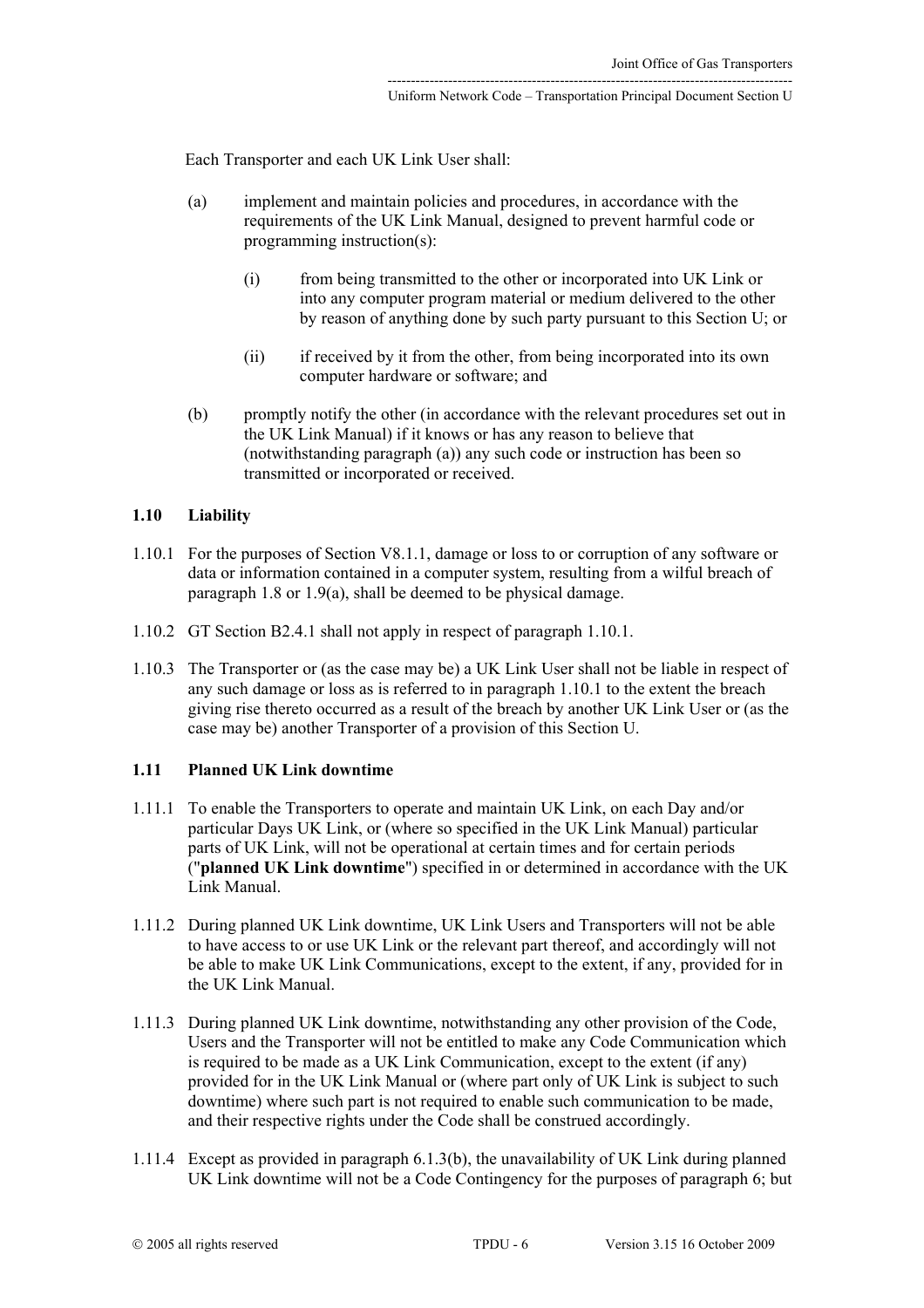any such unavailability which extends or the Transporters reasonably anticipate will extend beyond the period of planned UK Link downtime will (subject to and in accordance with the Contingency Procedures) be a Code Contingency.

# **1.12 DNO Users**

<span id="page-6-2"></span>In this Section U references to Users include DNO Users.

# **2 EQUIPMENT AND OPERATIONAL REQUIREMENTS**

#### **2.1 Introduction**

- 2.1.1 This paragraph 2 sets out requirements (in respect of the provision of computer hardware, telecommunications facilities and equipment and computer software, and operational requirements) applicable to UK Link Users in relation to access to and use of UK Link.
- 2.1.2 UK Link has been designed to function:
	- (a) on and with certain hardware and software configurations;
	- (b) in accordance with the address strategy; and
	- (c) in accordance with defined standards and protocols

<span id="page-6-1"></span>all as described in the UK Link Manual.

#### **2.2 User Equipment and User Software**

- <span id="page-6-0"></span>2.2.1 It is the responsibility of each UK Link User, at its expense (but subject to paragraph [2.2.13\)](#page-8-2), to secure that there are provided at its premises (except that the Active Notification Device referred to in paragraph [4.6.4](#page-17-0) need not be held on the premises) and maintained and from time to time (as required by any UK Link Modification in accordance with paragraph [8\)](#page-29-0) modified, upgraded or replaced, the computer hardware and other equipment, software and telecommunication facilities, and the other facilities and resources, necessary to enable the UK Link User to access and use UK Link and transmit, receive, translate, record and store UK Link Communications, as described in the UK Link Manual.
- 2.2.2 The Transporters and each UK Link User shall take all reasonable steps:
	- (a) to secure that the equipment, software and facilities to be installed by it in connection with UK Link are adequately protected against damage and security risks; and
	- (b) to implement and maintain at its premises the operational environment required for the operation of the UK Link Network.
- 2.2.3 In accordance with the UK Link Manual, UK Link Users will be classified according to indicators of expected use of and access to UK Link; and the minimum scope and configuration of the equipment, software, facilities and resources from time to time to be provided by a UK Link User in accordance with paragraph [2.2.1](#page-6-0) will be determined (as described in the UK Link Manual) by reference to such classification.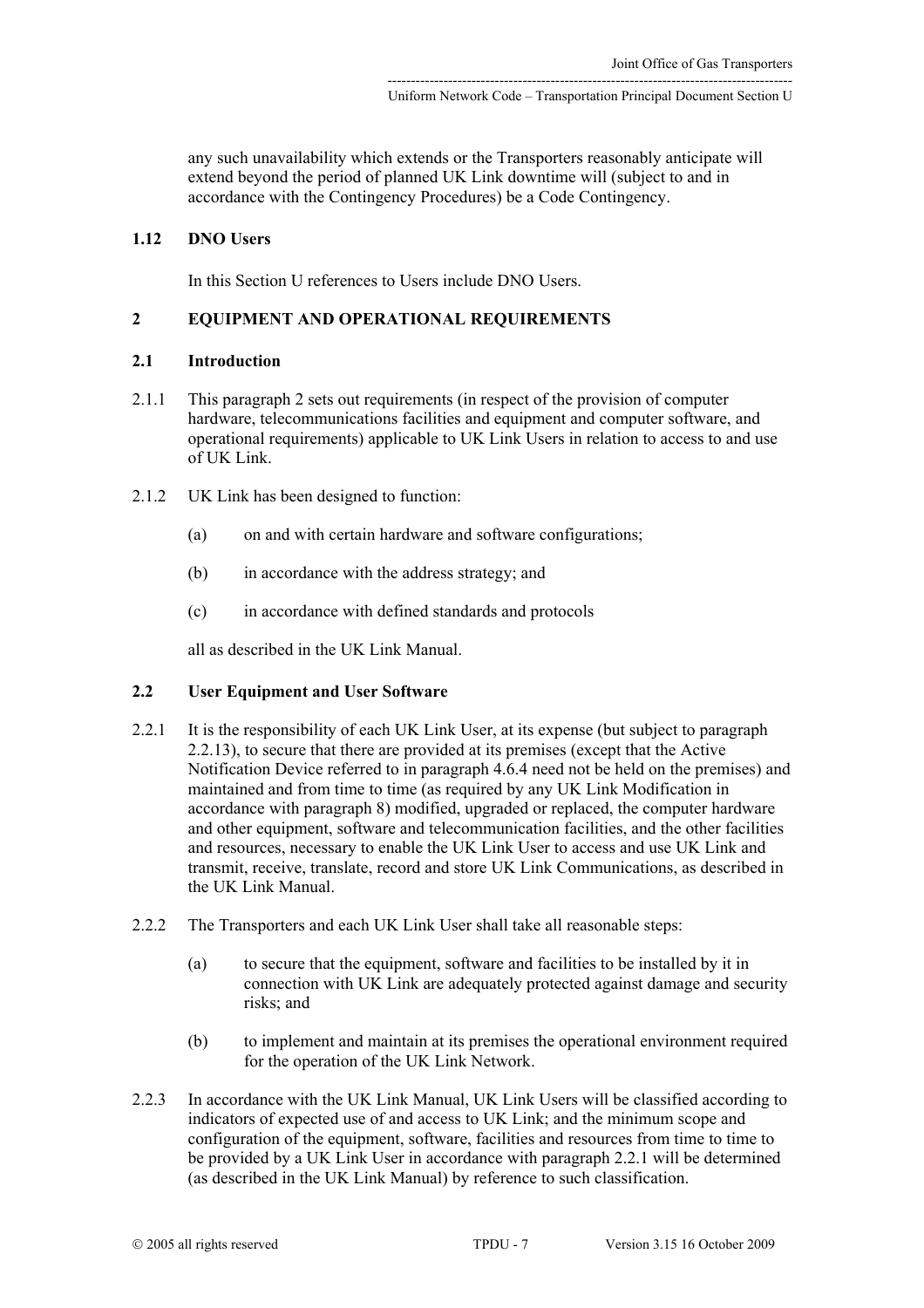- 2.2.4 For the purposes of this Section U:
	- (a) "**UK Link User Equipment**" is the computer hardware and other equipment from time to time provided by a UK Link User in accordance with paragraph  $2.2.1$ :
	- (b) "**UK Link User Software**" is the software from time to time installed on the UK Link User Equipment in accordance with paragraph [2.2.1.](#page-6-0)
- 2.2.5 A UK Link User shall not access or use UK Link other than by means of the UK Link User Equipment and UK Link User Software and in accordance with the protocols and standards and other requirements set out in the UK Link Manual.
- <span id="page-7-1"></span>2.2.6 Except in so far as provided by the Transporters in accordance with paragraph [2.3,](#page-8-0) it is the responsibility of each UK Link User to ensure that the UK Link User Equipment and UK Link User Software comply with the specifications and satisfy the configurations described in the UK Link Manual.
- <span id="page-7-0"></span>2.2.7 In accordance with the UK Link Manual, a UK Link User must obtain and the Transporters will provide under licence certain of the software required to be installed pursuant to paragraph [2.2.1.](#page-6-0)
- 2.2.8 Except as provided in paragraph [2.2.7](#page-7-0) and as otherwise provided in the UK Link Manual, and without prejudice to the requirements of this paragraph [2.2,](#page-6-1) UK Link Users may procure from any source any of the equipment, facilities and software required under paragraph [2.2.1.](#page-6-0)
- <span id="page-7-2"></span>2.2.9 Where the UK Link Manual specifies (in addition to what is specified for the purposes of paragraph [2.2.1\)](#page-6-0) any benchmark ("**Benchmark UK Link Configuration**") for the specification, standard or configuration of equipment, software or other facilities to be installed pursuant to paragraph [2.2.1:](#page-6-0)
	- (a) a UK Link User shall not be required to secure that its UK Link User Equipment and UK Link User Software comply with the Benchmark UK Link Configuration (but without prejudice to paragraph [2.2.1\)](#page-6-0); but
	- (b) a UK Link User who does not secure compliance with the Benchmark UK Link Configuration shall be responsible for satisfying himself and securing that the equipment, software and facilities installed by him are capable of operating in accordance with the requirements of this Section U and allowing UK Link to function thereon.
- 2.2.10 The Benchmark UK Link Configuration expressly excludes any computer hardware or software whose functions are beyond the scope of what is required (in accordance with paragraph [2.2.1\)](#page-6-0) for the use of and access to UK Link.
- 2.2.11 The Transporters agree that they will, in consultation with the UK Link Committee, from time to time review the Benchmark UK Link Configuration in the light of technological developments in the computer hardware and software generally available to Users with a view to determining whether it would be appropriate (as a UK Link Modification) to modify such configuration.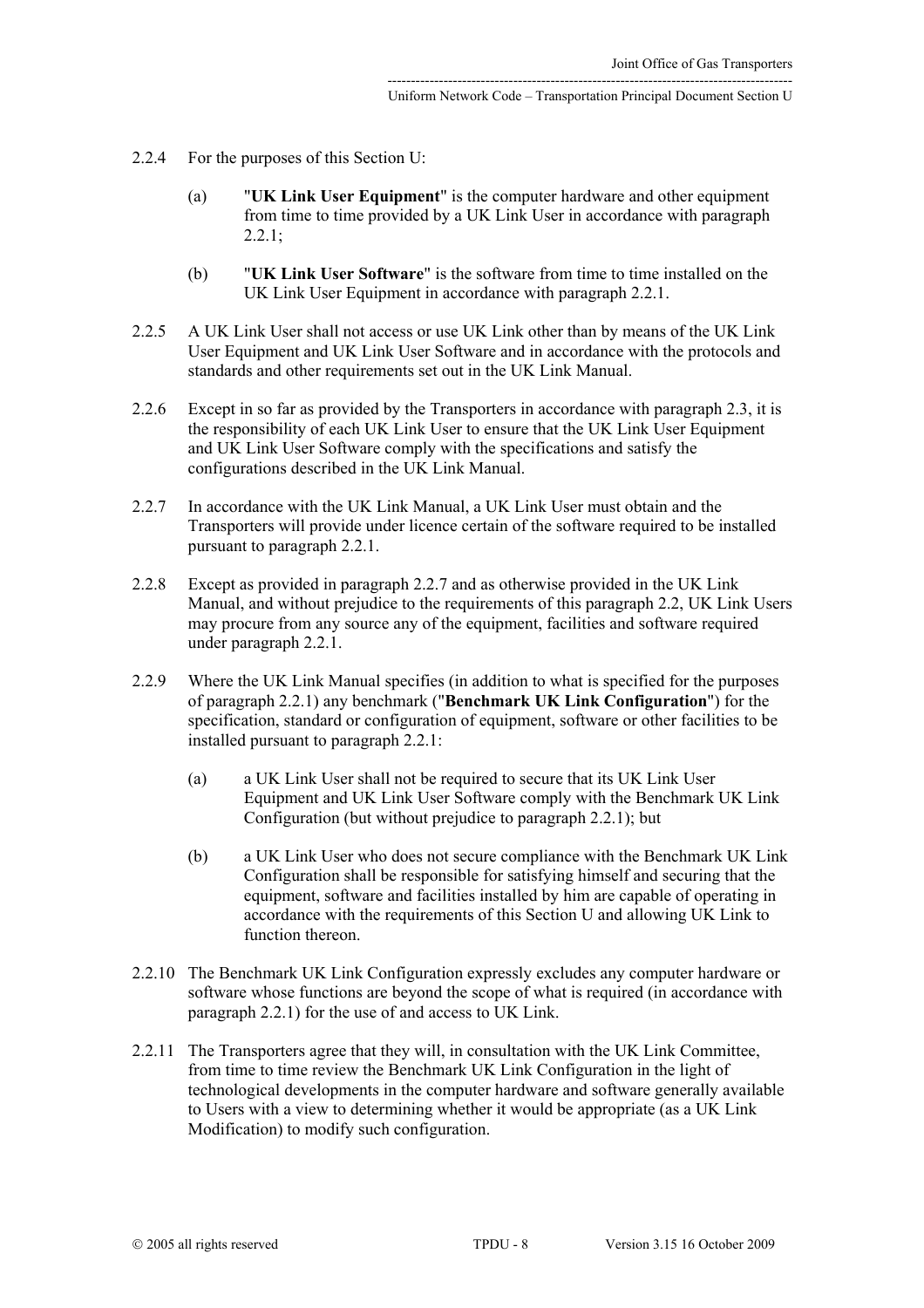- 2.2.12 Where the UK Link Manual so requires in respect of any UK Link User Equipment (not including an Active Notification Device), a UK Link User shall inform the Transporters of the premises at which such UK Link User Equipment is installed and shall not relocate such equipment from such premises except in accordance with the requirements of the UK Link Manual.
- <span id="page-8-2"></span>2.2.13 Paragraph [2.2.1](#page-6-0) is without prejudice to any term referred to in paragraph [2.3.4](#page-8-1) pursuant to which the cost of maintenance of any Transporter Available Equipment is to be borne by the Transporters.

# <span id="page-8-0"></span>**2.3 Transporter Available Equipment and Software**

- 2.3.1 For the purposes of this Section U "**Transporter Available Equipment**" and "**Transporter Available Software**" are respectively those items of computer hardware and other equipment, and computer software (excluding that referred to in paragraph [2.2.7\)](#page-7-0), which are available to be provided by the Transporters as described in the UK Link Manual.
- 2.3.2 Upon request by a UK Link User (by notice to the Transporters and otherwise subject to and in accordance with the UK Link Manual), the Transporters will provide on hire any Transporter Available Equipment and/or supply Transporter Available Software.
- 2.3.3 The Transporters will not provide (and shall not be deemed to have provided) to a UK Link User any Transporter Available Software except on terms that the Transporters do not license and is not a party to any licence of such software to the UK Link User and that the existence and terms of the licence between the UK Link User and the person entitled to grant such a licence will be as prescribed by such person or as otherwise agreed between such person and the UK Link User.
- <span id="page-8-1"></span>2.3.4 The terms (including without limitation terms as to hire and other charges or fees) upon which the Transporters provide any Transporter Available Equipment or Transporter Available Software, or maintain any Transporter Available Equipment, shall be those set out in the UK Link Manual or otherwise agreed between the Transporters and the UK Link User, and do not form part of the Code and are not an Ancillary Agreement; provided that where a UK Link User has not entered into an agreement with the Transporters in respect thereof, it shall be deemed to have agreed to the applicable terms in the UK Link Manual.
- 2.3.5 UK Link User Equipment (including replacement parts) which is provided by the Transporters shall be deemed to comply with the Benchmark UK Link Configuration.

## **2.4 Means of Telecommunication**

<span id="page-8-3"></span>The means of telecommunication to be used for the purposes of the UK Link Network, including the telecommunication protocols and requirements as to third party service provider(s) will be as set out in the UK Link Manual.

# **2.5 Authorised Representative**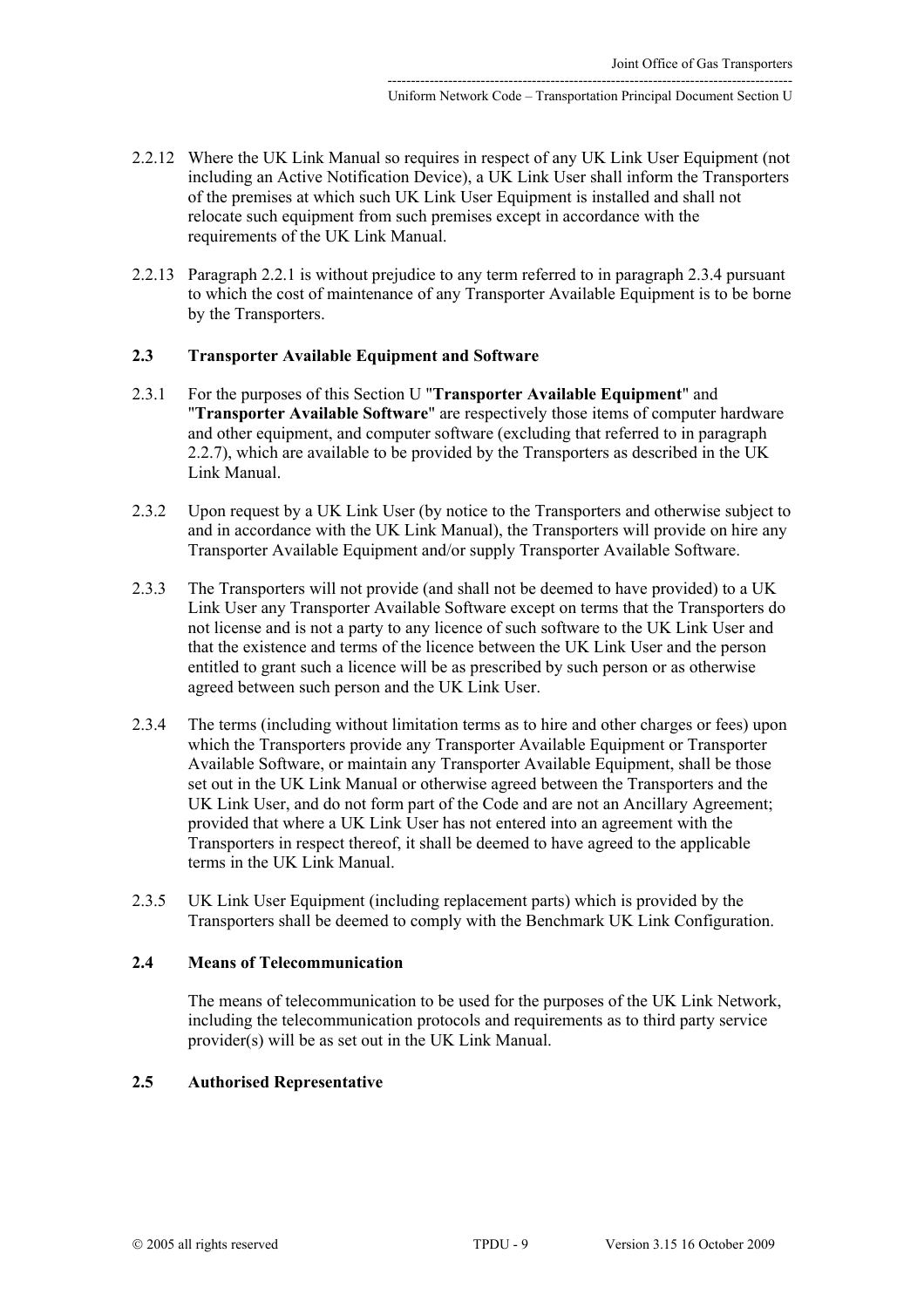- 2.5.1 Where so specified in the UK Link Manual, a UK Link User may only have access to and use of certain parts ("**individual access parts**") of UK Link by an Authorised Representative.
- 2.5.2 An "**Authorised Representative**" is a representative of a UK Link User who has been designated by the UK Link User in accordance with paragraph [2.5.3](#page-9-0) and for whom a UK Link Identity under paragraph [2.6.1\(b\)](#page-9-1) has been issued.
- <span id="page-9-0"></span>2.5.3 Each UK Link User shall designate one or more representatives of that UK Link User as having authority to access and use, on behalf of that UK Link User, individual access parts of UK Link.
- <span id="page-9-4"></span>2.5.4 A designation, and any withdrawal of the designation, of a representative under paragraph [2.5.3](#page-9-0) shall be made by the nominating UK Link User by Conventional Notice to the Transporters specifying:
	- (a) the name of the representative;
	- (b) the date (not, unless the Transporters shall agree otherwise, being less than 5 Business Days after such notification is given) with effect from which such designation or withdrawal is to take effect.
- 2.5.5 A representative designated under paragraph [2.5.3](#page-9-0) shall become an Authorised Representative with effect from the date when a UK Link Identity is issued for his use in accordance with paragraph [2.6.2\(b\).](#page-10-0)
- 2.5.6 Each UK Link User shall comply, and secure that its Authorised Representatives shall comply, with the provisions of the UK Link Manual in respect of the designation and actions of Authorised Representatives.
- 2.5.7 Subject to paragraph [2.5.8,](#page-9-2) a UK Link User shall not be entitled to have access to or use of individual access parts of UK Link other than by its Authorised Representatives.
- <span id="page-9-2"></span>2.5.8 Where, in accordance with any relevant requirements under the UK Link Manual, any access to or use of any individual access part of UK Link by a UK Link User is initiated by a computer system of the UK Link User on an automated basis pursuant to an arrangement made by an Authorised Representative, such access or use shall be treated as being by such Authorised Representative.

## **2.6 User Identification and Passcode**

- 2.6.1 A "**UK Link Identity**" is the user identification(s) and passcode(s) (as described in the UK Link Manual) by means of which:
	- (a) a UK Link User; or
	- (b) as respects individual access parts of UK Link, a representative of a UK Link User

<span id="page-9-3"></span><span id="page-9-1"></span>may have access to UK Link.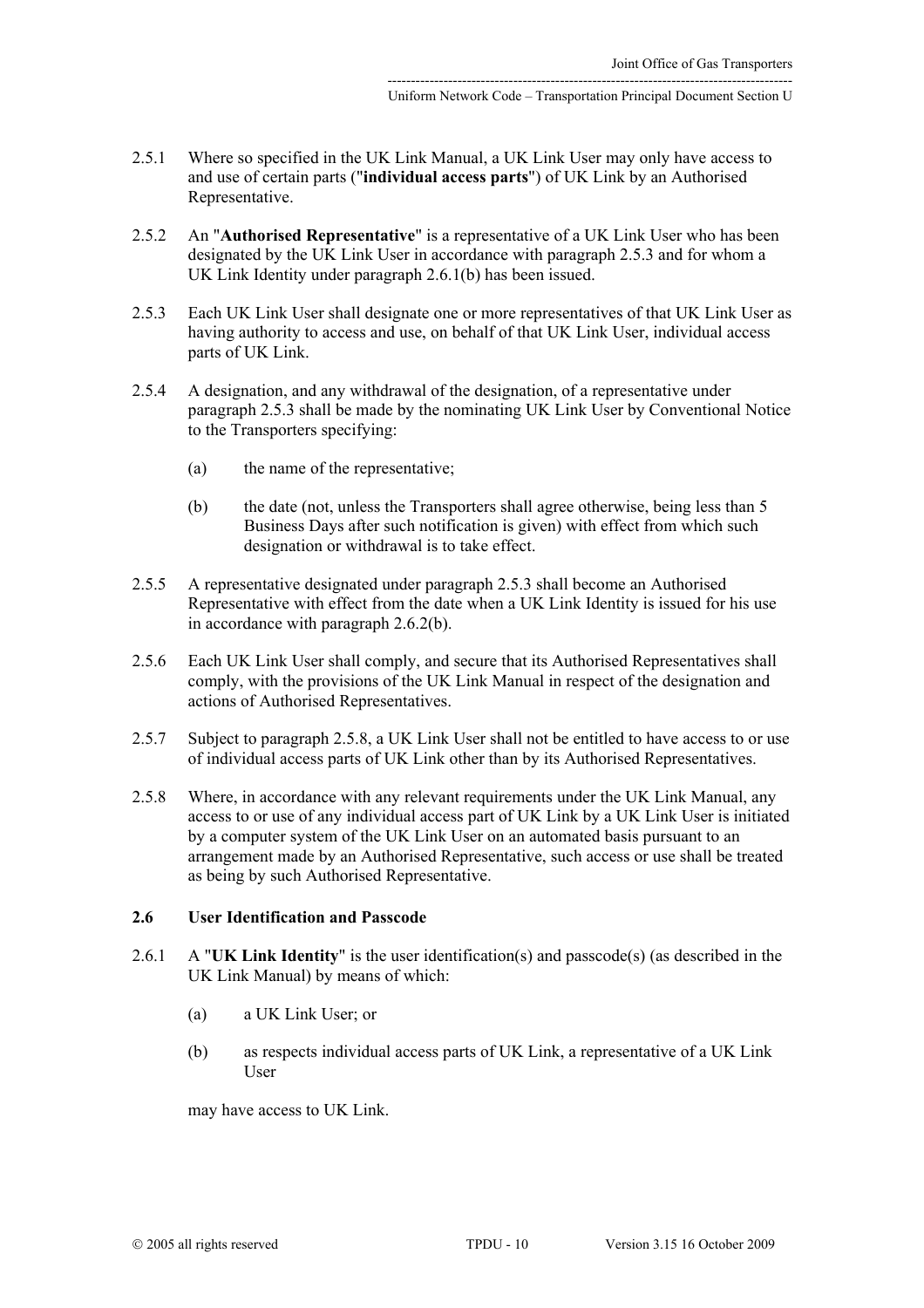- 2.6.2 The Transporters shall issue to each UK Link User in accordance with the UK Link Manual:
	- (a) a UK Link Identity under paragraph [2.6.1\(a\);](#page-9-3) and
	- (b) upon receipt of notice from a UK Link User under paragraph [2.5.4,](#page-9-4) a UK Link Identity under paragraph [2.6.1\(b\)](#page-9-1) for the use of the representative designated in such notice.
- <span id="page-10-0"></span>2.6.3 A UK Link User shall be responsible for the actions of persons to whom it may make known its UK Link Identity under paragraph [2.6.1\(a\),](#page-9-3) and of its Authorised Representatives, and for the security of its and of each of its Authorised Representatives' UK Link Identities, which shall not be assigned or transferred or made known to any third party, nor (in the case of a UK Link Identity under paragraph [2.6.1\(b\)\)](#page-9-1) to any representative of the UK Link User other than the Authorised Representative for whose use it was issued.
- 2.6.4 The passcode(s) comprised in each UK Link Identity are subject to requirements for periodic change in accordance with the UK Link Manual.
- 2.6.5 For security reasons, in the circumstances described in and otherwise in accordance with the UK Link Manual, a new UK Link Identity may be issued to a UK Link User or an Authorised Representative.
- 2.6.6 The Transporter shall be entitled to assume that any person using a UK Link User's UK Link Identity under paragraph [2.6.1\(a\),](#page-9-3) and any Authorised Representative of a UK Link User, is fully authorised to access and use UK Link (and in particular to initiate, authorise and transmit, and to receive or access for the purposes of receiving, UK Link Communications); and any UK Link Communication transmitted by such a person or (as the case may be) an Authorised Representative shall be treated as given by the UK Link User.

### **2.7 Temporary inhibition of access**

- <span id="page-10-1"></span>2.7.1 Where at any time:
	- (a) a UK Link User is not complying with any requirement of this Section U or the UK Link Manual in respect of access to or use of UK Link;
	- (b) such non-compliance does not result from:
		- (i) any action by a Transporter, other than an action which it is required to take or might reasonably be expected to take to comply with a requirement of this Section U or the UK Link Manual; or
		- (ii) a failure by a Transporter to comply with a requirement of this Section U or the UK Link Manual; and
	- (c) in the reasonable opinion of the Transporters such non-compliance is resulting in or will result in material disruption to the access to or use of UK Link by other UK Link Users and/or the Transporter and/or other Transporters

<span id="page-10-2"></span>the Transporters may take any reasonable steps to inhibit or (but only where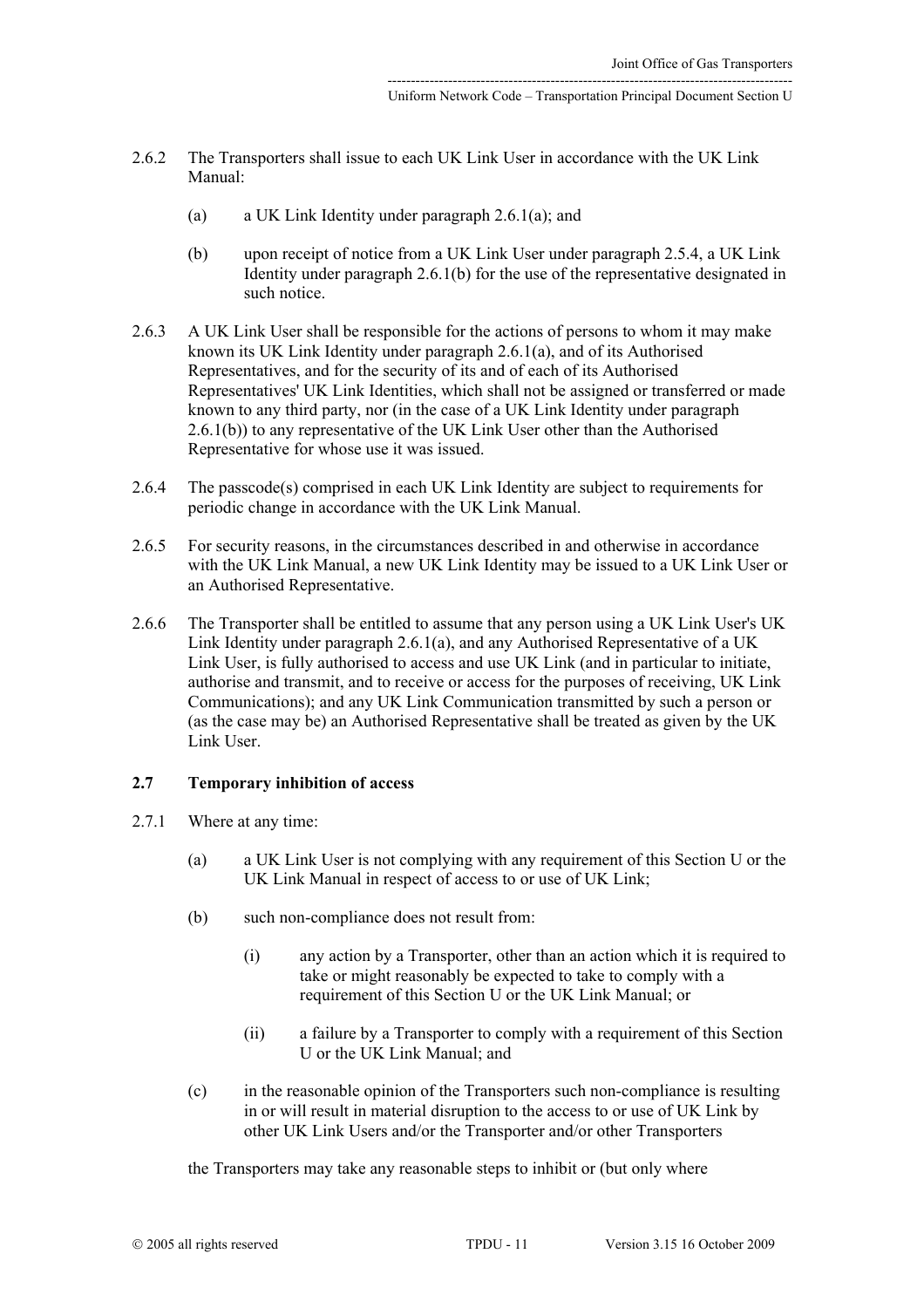appropriate) discontinue access to UK Link by the defaulting UK Link User.

2.7.2 The Transporters will notify a UK Link User by telephone (followed by facsimile) of any steps under paragraph [2.7.1](#page-10-1) wherever practicable before and in any event as soon as practicable after taking such steps; and will restore the UK Link User's access to UK Link promptly upon the UK Link User demonstrating to the Transporters' reasonable satisfaction that the non-compliance referred to in paragraph [2.7.1\(c\) w](#page-10-2)ill not recur.

## **2.8 Termination**

Upon ceasing to be a UK Link User under National Grid NTS's Network Code for any reason, a former UK Link User shall:

- (a) return all Transporter Available Equipment which has been supplied (other than by way of sale) by the Transporters to the former UK Link User forthwith and in accordance with the terms on which that Equipment was supplied as set out in the UK Link Manual;
- (b) return the Licensed Software and all copies of the Licensed Software and documents relating to the Licensed Software or supply to the Transporters a certificate signed by an authorised officer of the former UK Link User confirming that the Licensed Software, related documentation and all copies thereof have been destroyed;
- (c) return all copies of the UK Link Manual forthwith to the Transporter or supply a certificate to the Transporters signed by an authorised officer of the former UK Link User confirming that all copies of the UK Link Manual have been destroyed;
- (d) ensure that its Authorised Representatives discontinue access to and use of UK Link.

# **3 LICENCE**

#### <span id="page-11-2"></span>**3.1 Introduction**

- <span id="page-11-1"></span>3.1.1 Subject to the restrictions in paragraph [3.1.2,](#page-11-0) a UK Link User may for the purposes contemplated by the Code or the UK Link Manual (including such purposes under an Ancillary Agreement, Network Entry Agreement or Network Exit Provisions), but not otherwise:
	- (a) have access to and use UK Link;
	- (b) use the Licensed Software; and
	- (c) make use of the UK Link Manual.
- <span id="page-11-0"></span>3.1.2 The licence granted in paragraph [3.1.1](#page-11-1) to each UK Link User is royalty-free (but without prejudice to paragraph [1.6\)](#page-3-7) and non-exclusive and non-transferable and shall terminate automatically upon that UK Link User ceasing to be a UK Link User for any reason.
- 3.1.3 In respect of each UK Link User, the "**Licensed Software**" means the software referred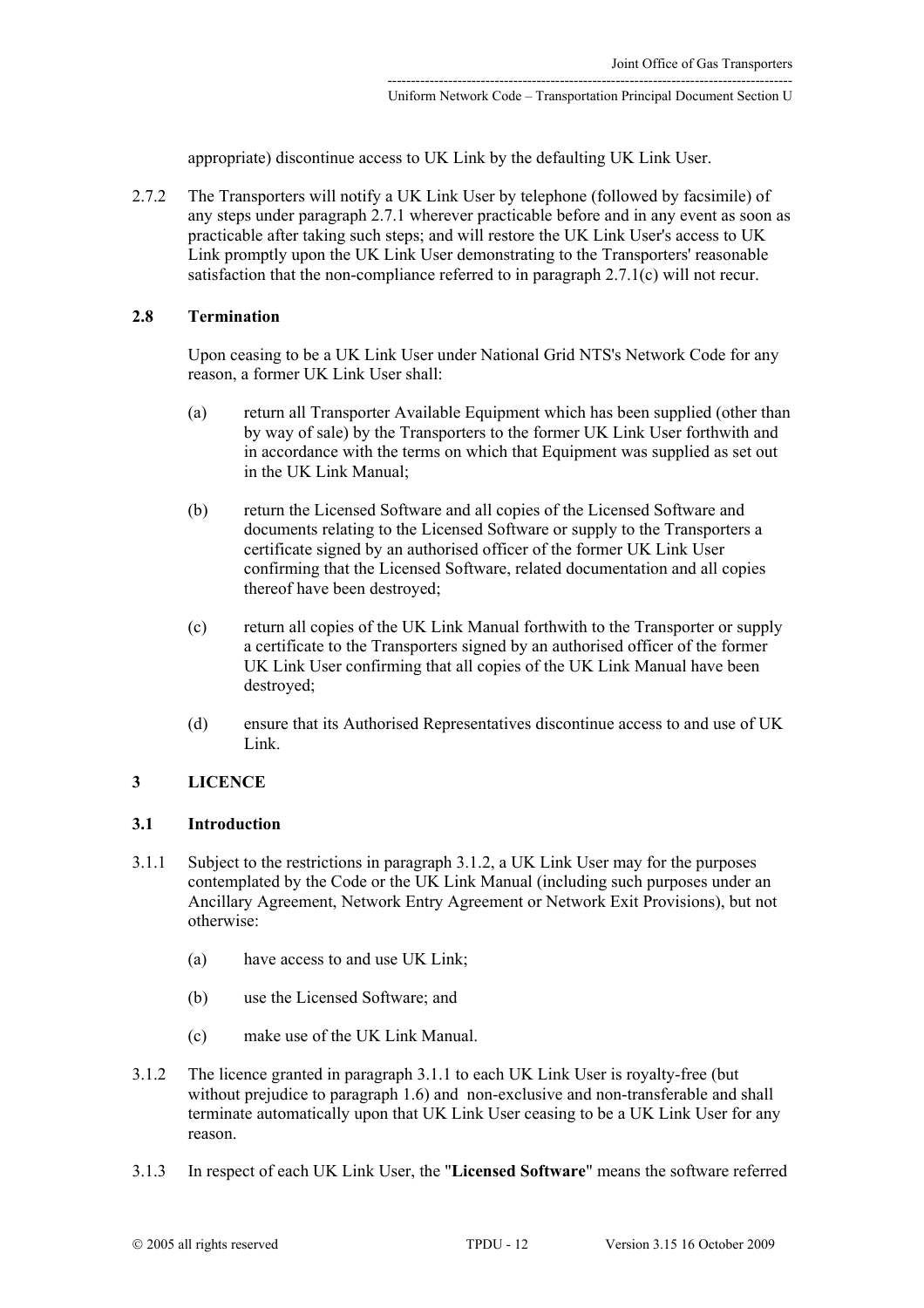to in paragraph [2.2.6](#page-7-1) (as described in the UK Link Manual) and provided to the UK Link User (in object code or other form), and new releases of that software.

3.1.4 UK Link, the Licensed Software, any accompanying documentation, the UK Link Manual and all copyright and other intellectual property rights of whatever nature therein are and shall at all times remain as between the Transporters and each UK Link User the property of the Transporters.

## <span id="page-12-1"></span>**3.2 Restrictions on the Use of Licensed Software and the UK Link Manual**

- 3.2.1 A UK Link User may use the Licensed Software only on the UK Link User Equipment.
- 3.2.2 A UK Link User may not:
	- (a) copy the Licensed Software, any documentation including any manual accompanying the Licensed Software, or the UK Link Manual, except for the purpose of making 2 back-up copies of these materials;
	- (b) sub-license use of the Licensed Software to a third party;
	- (c) except as may be permitted by law, decompile, disassemble or modify the whole or any part of the Licensed Software;
	- (d) charge or otherwise deal in or encumber the Licensed Software or any accompanying documentation;
	- (e) delete, remove or in any way obscure any proprietary notices of a Transporter or a third party on any copy of the Licensed Software, accompanying documentation or the UK Link Manual.
- 3.2.3 Without prejudice to the provisions as to confidentiality of Section V5 or (as the case may be) the agreement referred to in paragraph [1.3.3,](#page-2-0) each UK Link User shall:
	- (a) reproduce a Transporter's copyright notices on any copy made by it of the Licensed Software, accompanying documentation or the UK Link Manual;
	- (b) keep records of the making of each copy of the Licensed Software, accompanying documentation or the UK Link Manual and location of such copies, and upon request forthwith produce such records to a Transporter; and
	- (c) without prejudice to the foregoing, subject to paragraph [3.2.4,](#page-12-0) take all such other reasonable steps which shall from time to time be necessary in the reasonable opinion of the Transporters to protect the confidential information and intellectual property rights of the Transporters in the Licensed Software, accompanying documentation and the UK Link Manual.
- <span id="page-12-2"></span><span id="page-12-0"></span>3.2.4 Except where the UK Link User is in breach of this paragraph [3.2,](#page-12-1) paragraph [3.2.3\(c\)](#page-12-2)  shall not require a UK Link User to take or join in taking any legal proceedings:
	- (a) where the UK Link User is (in its reasonable opinion) justified in declining to do so on the grounds that it does not wish to be involved in legal proceedings against the particular third party(ies) involved; and
	- (b) except on terms that the Transporters indemnify the UK Link User in respect of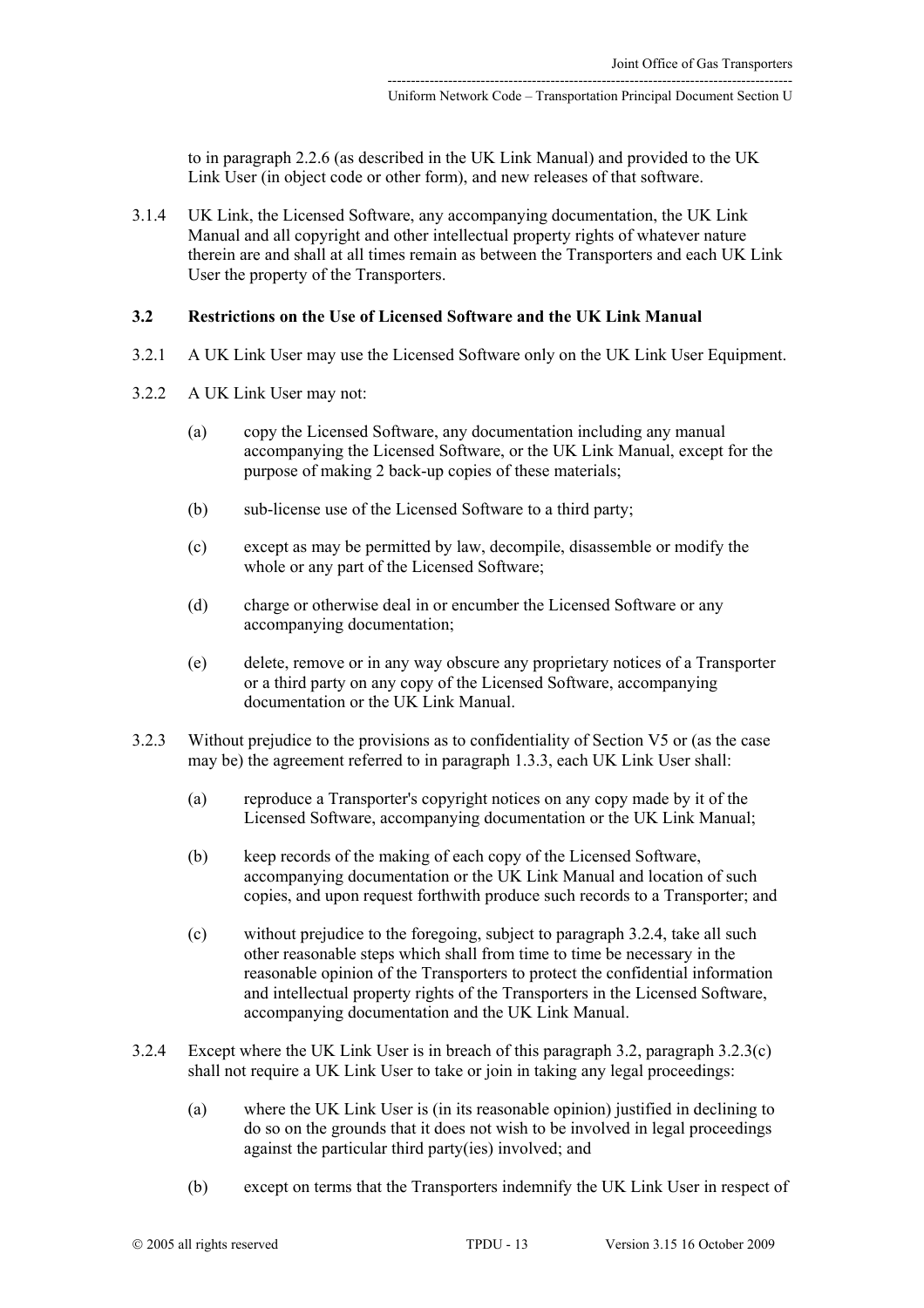all costs and liabilities incurred in so doing and on such other terms as the UK Link User may reasonably require.

3.2.5 A UK Link User shall not, and shall not attempt to, download, delete, modify or knowingly damage or access for any purpose other than as authorised under this Section U, any software program comprised in the UK Link System or installed on any equipment (other than the UK Link User Equipment) forming part of UK Link.

#### **3.3 Interoperability of Licensed Software**

- 3.3.1 To the extent permitted by the Transporters under the terms of any head licence the Transporters may have with a third party in respect of any of the Licensed Software, the Transporters will provide on request from a UK Link User to that UK Link User information regarding interfaces and standard protocols relating to the Licensed Software, to enable the Licensed Software to be used in conjunction with other software which is not provided by the Transporters.
- 3.3.2 The Transporters give no warranty regarding the interoperability of the Licensed Software with other software (other than any other software comprised in the Benchmark UK Link Configuration).

## **3.4 Releases**

- 3.4.1 The Transporters may issue from time to time new versions of any of the Licensed Software by way of UK Link Modification subject to and in accordance with paragraph [8.](#page-29-0)
- 3.4.2 Each UK Link User shall be obliged to install new releases of the Licensed Software on the UK Link User Equipment by the date and time specified (so as to provide reasonable notice to the UK Link User) by the Transporters.
- 3.4.3 Within a reasonable time after installation of a new release, a UK Link User shall destroy all copies or any part of the superseded version of the Licensed Software, as required by the Transporters.

# <span id="page-13-0"></span>**3.5 Copyright**

- 3.5.1 The Transporters warrant to each UK Link User that the licence granted to such UK Link User in respect of the Licensed Software under paragraph [3.1,](#page-11-2) and the use by such UK Link User of the Licensed Software in compliance with the requirements of this Section U, does not and will not infringe the intellectual property rights of any third party.
- <span id="page-13-1"></span>3.5.2 In the event that any of the Licensed Software or any part of UK Link becomes, or in the Transporters' reasonable opinion is likely to become, the subject of a claim for infringement of copyright or any other intellectual property rights owned by a third party, the Transporters may (without prejudice to any other action it may take in respect of such claimed infringement) in accordance with paragraph [8](#page-29-0) but without prejudice to paragraph [7](#page-22-0) replace or modify that Licensed Software or part of UK Link so as to make it non-infringing (but notwithstanding paragraph [8.1.3\(b\)](#page-30-0) the Transporters will reimburse the reasonable costs incurred by UK Link Users in implementing such replacement or modification).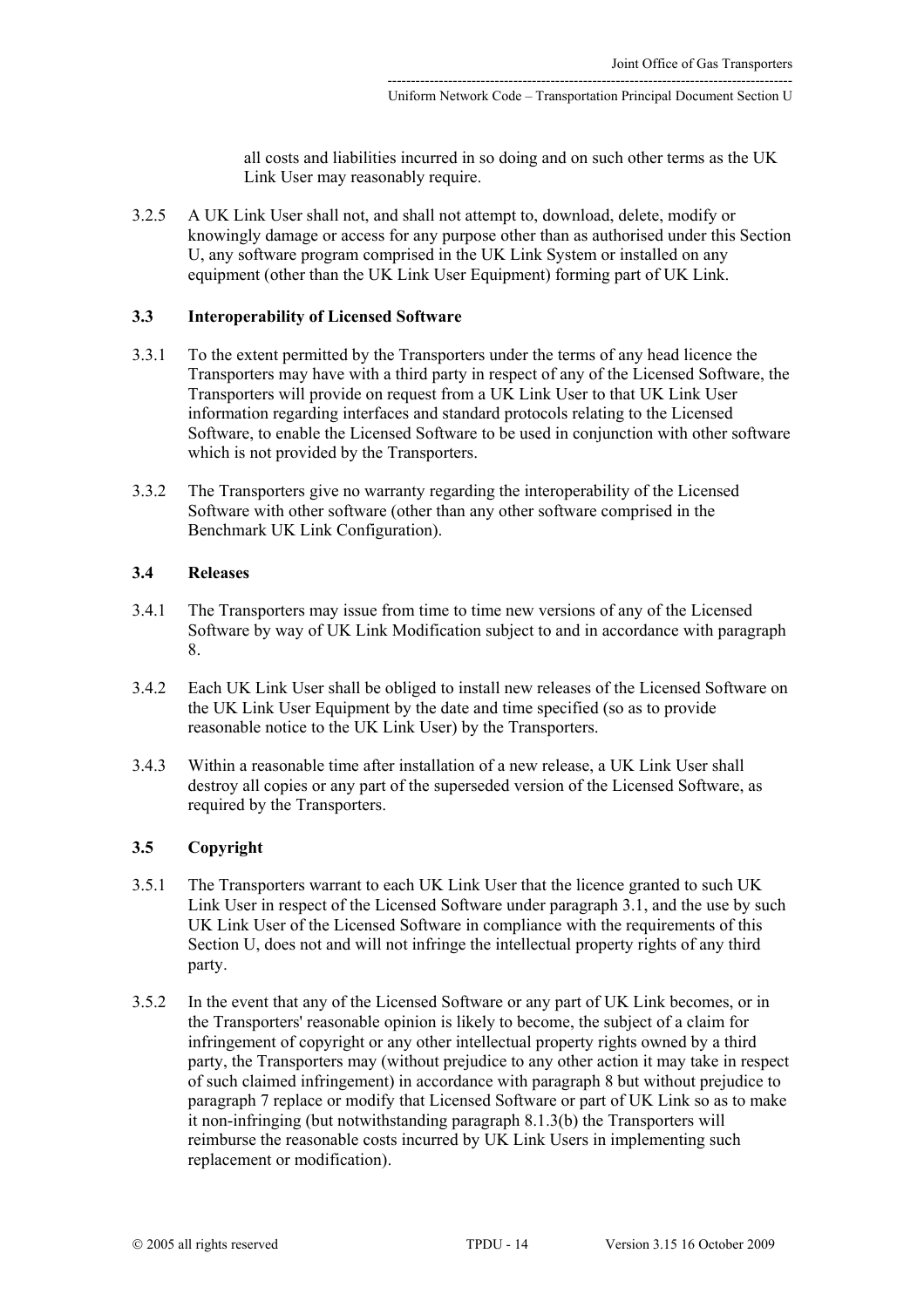#### **3.6 Indemnities**

- <span id="page-14-1"></span>3.6.1 Each UK Link User shall indemnify and hold harmless the Transporter from and against any and all loss, liability, damage, claim, action, proceeding, cost and expense resulting from any breach by such UK Link User of paragraph [3.2.](#page-12-1)
- <span id="page-14-2"></span>3.6.2 The Transporters shall indemnify and hold harmless each UK Link User from and against any and all loss, liability, damage, claim, action, proceeding, cost and expense resulting from any breach by the Transporters of paragraph [3.5.](#page-13-0)
- 3.6.3 Where any claim has been made against the Transporters or (as the case may be) a UK Link User (the "**indemnified party**") on the basis of facts, events or circumstances which are or may be the subject of the indemnity given under paragraph [3.6.1](#page-14-1) or [3.6.2](#page-14-2) by a UK Link User or (as the case may be) the Transporter (the "**indemnifying party**"), and the indemnified party would intend to enforce such indemnity in respect of such claim, the indemnifying party:
	- (a) if so requested by the indemnified party, agrees to provide reasonable assistance, not being financial assistance (but without prejudice to the indemnity itself), to the indemnified party in defending the claim;
	- (b) agrees that where it may reasonably be concluded, having regard to the extent to which the indemnified party has defended the claim, from a finding of a court of competent jurisdiction against the indemnified party that the indemnifying party was in breach of paragraph [3.2](#page-12-1) or (as the case may be) paragraph [3.5,](#page-13-0) such breach will be taken to be established by such finding of such court;
	- (c) acknowledges that there will be circumstances in which it is commercially appropriate that the indemnified party should settle or cease to defend such claim, and agrees (if requested) to discuss in good faith with the indemnified party such settlement or ceasing to defend, or any other arrangements by which the financial and other burden of continued defence would be borne by the indemnifying party.

# <span id="page-14-0"></span>**4 UK LINK COMMUNICATION**

#### **4.1 Introduction**

- 4.1.1 The forms of UK Link Communication comprise the following:
	- (a) T-U On-Line Communication (given by a Transporter) in accordance with paragraph [4.3;](#page-15-0)
	- (b) U-T On-Line Communication (given by a UK Link User) in accordance with paragraph [4.4;](#page-15-1)
	- (c) Batch Transfer Communication (given by a Transporter or a UK Link User) in accordance with paragraph [4.5;](#page-16-0)
	- (d) Active Notification Communication (given by a Transporter) in accordance with paragraph [4.6.](#page-17-1)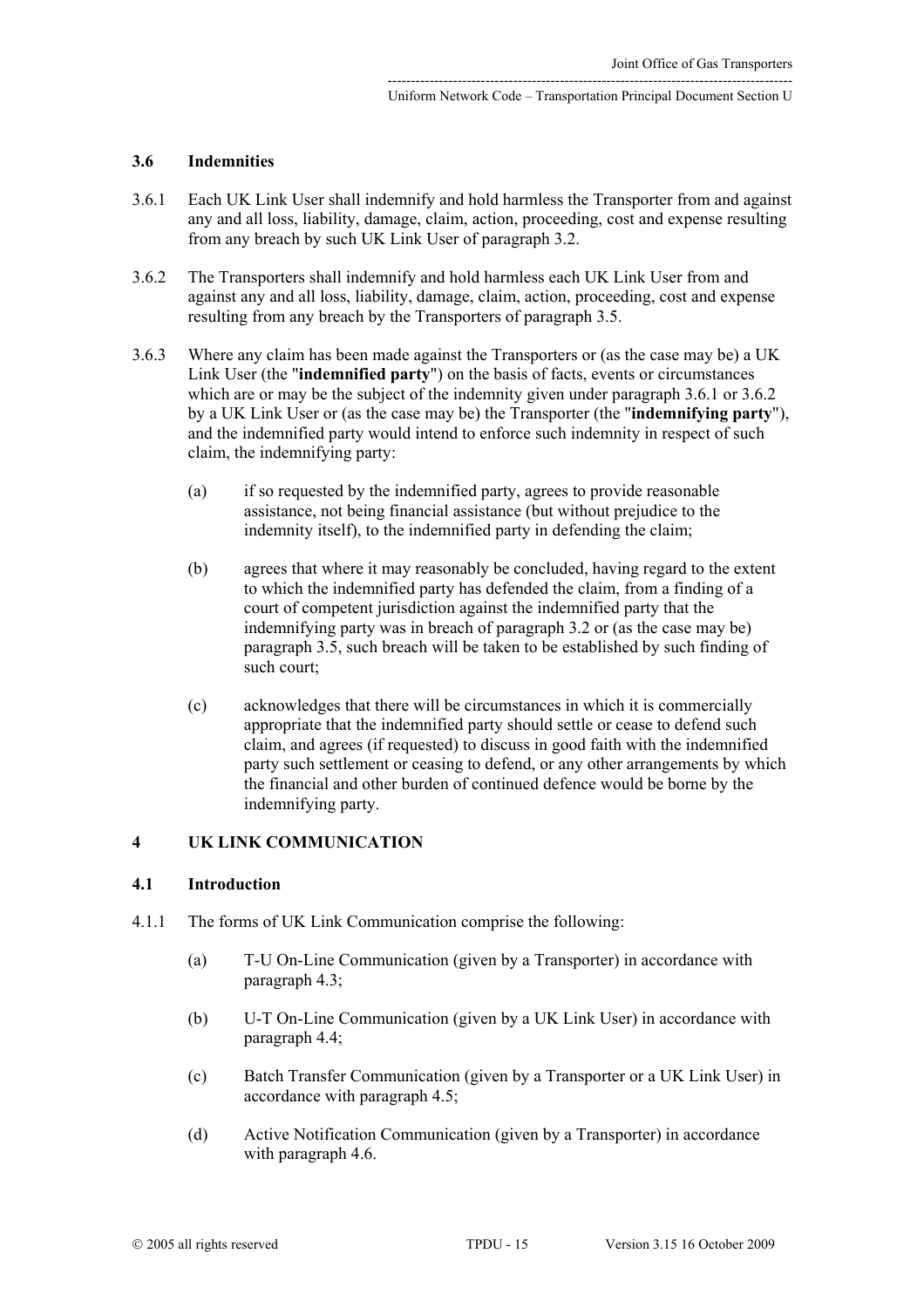<span id="page-15-7"></span>4.1.2 The form in which particular Code Communications are to be given as a UK Link Communication is described in the UK Link Manual.

#### **4.2 Particular communication facilities**

- 4.2.1 For the purposes of UK Link Communications, UK Link includes Gateways and certain Automatic Audit Trail Facilities.
- 4.2.2 In respect of certain forms of UK Link Communication, an "**Automatic Audit Trail Facility**" is a facility (described in the UK Link Manual) forming part of the UK Link System installed at premises designated by the Transporters, which will automatically record the sending or the receipt by the Transporter of the message comprised in such UK Link Communication and log the date and time of such sending or receipt.
- 4.2.3 A "**Gateway**" is a computer server (as described in the UK Link Manual), forming part of the UK Link Network, installed at premises designated by the Transporters and of each UK Link User (and in the case of a UK Link User forming part of the UK Link User Equipment and including Licensed Software).

# <span id="page-15-0"></span>**4.3 T-U On-Line Communication**

- 4.3.1 A "**T-U On-Line Communication**" is a message transmitted by a Transporter to a UK Link User or UK Link Users by means of UK Link, as described in the UK Link Manual.
- <span id="page-15-2"></span>4.3.2 A message transmitted as a T-U On-Line Communication will reside in the UK Link System at premises designated by the Transporters, and can be accessed by the UK Link User on-line by means of the UK Link Network as described in the UK Link Manual.
- 4.3.3 Any T-U On-Line Communication is (as described in the UK Link Manual) either:
	- (a) a message posted by a Transporter to a particular UK Link User or group of UK Link Users; or
	- (b) a message posted on a public electronic notice board accessible by all UK Link Users or (if so specified in the UK Link Manual) all Users.
- <span id="page-15-6"></span><span id="page-15-3"></span>4.3.4 A T-U On-Line Communication will remain accessible by a UK Link User or Users for the period specified (in respect of the relevant communication) in the UK Link Manual, following which it will no longer be accessible.
- <span id="page-15-4"></span>4.3.5 UK Link Users shall be responsible for accessing (in accordance with paragraph [4.3.2\)](#page-15-2) T-U On-Line Communications at such intervals as shall be appropriate and prudent (having regard without limitation to paragraph [4.3.4\)](#page-15-3).
- <span id="page-15-5"></span>4.3.6 A Code Communication given as a T-U On-Line Communication shall be deemed to have been received by a UK Link User to whom it is transmitted at the time the message is logged 'as sent' by the Automatic Audit Trail Facility, irrespective of whether or when accessed in accordance with paragraph [4.3.5](#page-15-4) by that UK Link User.

## <span id="page-15-1"></span>**4.4 U-T On-Line Communication**

4.4.1 A "**U-T On-Line Communication**" is a message transmitted on-line by a UK Link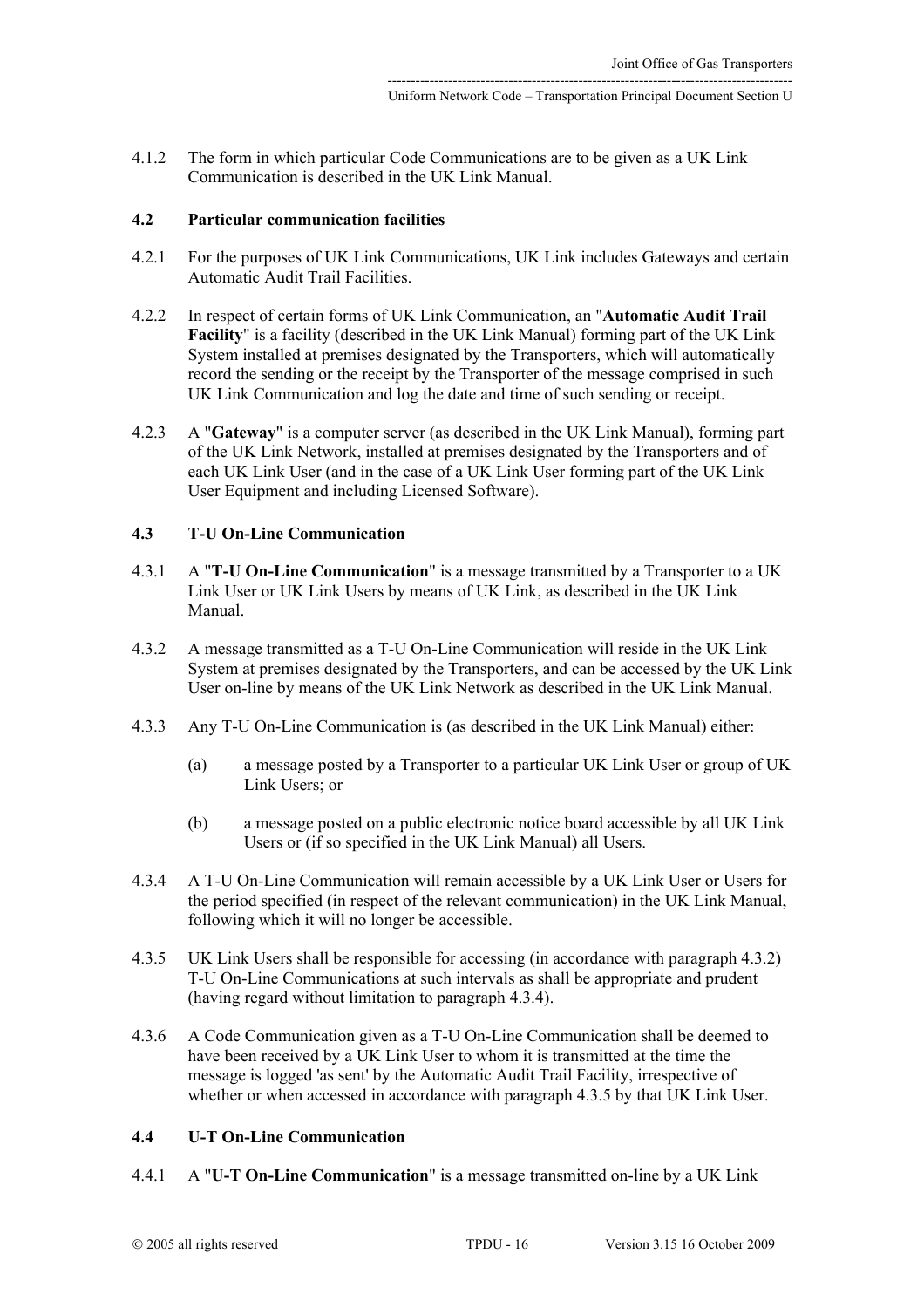<span id="page-16-5"></span>User to a Transporter by UK Link, as described in the UK Link Manual.

4.4.2 A Code Communication given as a U-T On-Line Communication shall be deemed to have been received by the Transporter at the time the message is logged 'as received' by the Automatic Audit Trail Facility.

## <span id="page-16-0"></span>**4.5 Batch Transfer Communication**

- 4.5.1 A "**Batch Transfer Communication**" is a data file containing one or more messages transmitted by a Transporter or by a UK Link User by means of the UK Link Network, as described in the UK Link Manual.
- 4.5.2 Where the UK Link Manual specifies (in respect of particular Code Communications or in particular circumstances) times at or periods within which Batch Transfer Communications may be given, Code Communications may be given as Batch Transfer Communications only at the times or within the periods so specified.
- 4.5.3 A message transmitted as a Batch Transfer Communication will reside at the recipient's Gateway, and can be accessed by the recipient as described in the UK Link Manual.
- <span id="page-16-1"></span>4.5.4 A Batch Transfer Communication will remain accessible by a UK Link User or the Transporter at its Gateway until deleted by it or deleted automatically (after the period and/or in the circumstances described in the UK Link Manual).
- 4.5.5 Each UK Link User and the Transporter shall be responsible for accessing (from its Gateway) Batch Transfer Communications transmitted to it at such intervals as shall be appropriate and prudent (having regard without limitation to paragraph [4.5.4\)](#page-16-1).
- <span id="page-16-2"></span>4.5.6 Each Gateway incorporates facilities (as described in the UK Link Manual) by which:
	- (a) where a Batch Transfer Communication is transmitted, a message is automatically transmitted from the recipient's Gateway to the sender's Gateway acknowledging receipt thereof;
	- (b) if a Batch Transfer Communication is transmitted and no acknowledging message (in accordance with paragraph [\(a\)\)](#page-16-2) is received at the sender's Gateway, the Batch Transfer Communication will be re-transmitted as described in the UK Link Manual.
- 4.5.7 Subject to paragraph [4.5.9\(e\),](#page-17-2) a Batch Transfer Communication shall be deemed to have been received by the recipient at the time the message referred to in paragraph [4.5.6\(a\)](#page-16-2)  acknowledging receipt thereof is received at the sender's Gateway.
- <span id="page-16-4"></span>4.5.8 Where the Transporter or a UK Link User has transmitted a Batch Transfer Communication and has not received an acknowledging message (in accordance with paragraph [4.5.6\(a\)\)](#page-16-2), paragraph [4.5.9](#page-16-3) shall apply.
- <span id="page-16-3"></span>4.5.9 In the circumstances in paragraph [4.5.8:](#page-16-4)
	- (a) the sender of the Batch Transfer Communication shall, as soon as it becomes aware that no acknowledging message was received, endeavour to contact (by telephone or facsimile) and so notify the intended recipient of that Batch Transfer Communication;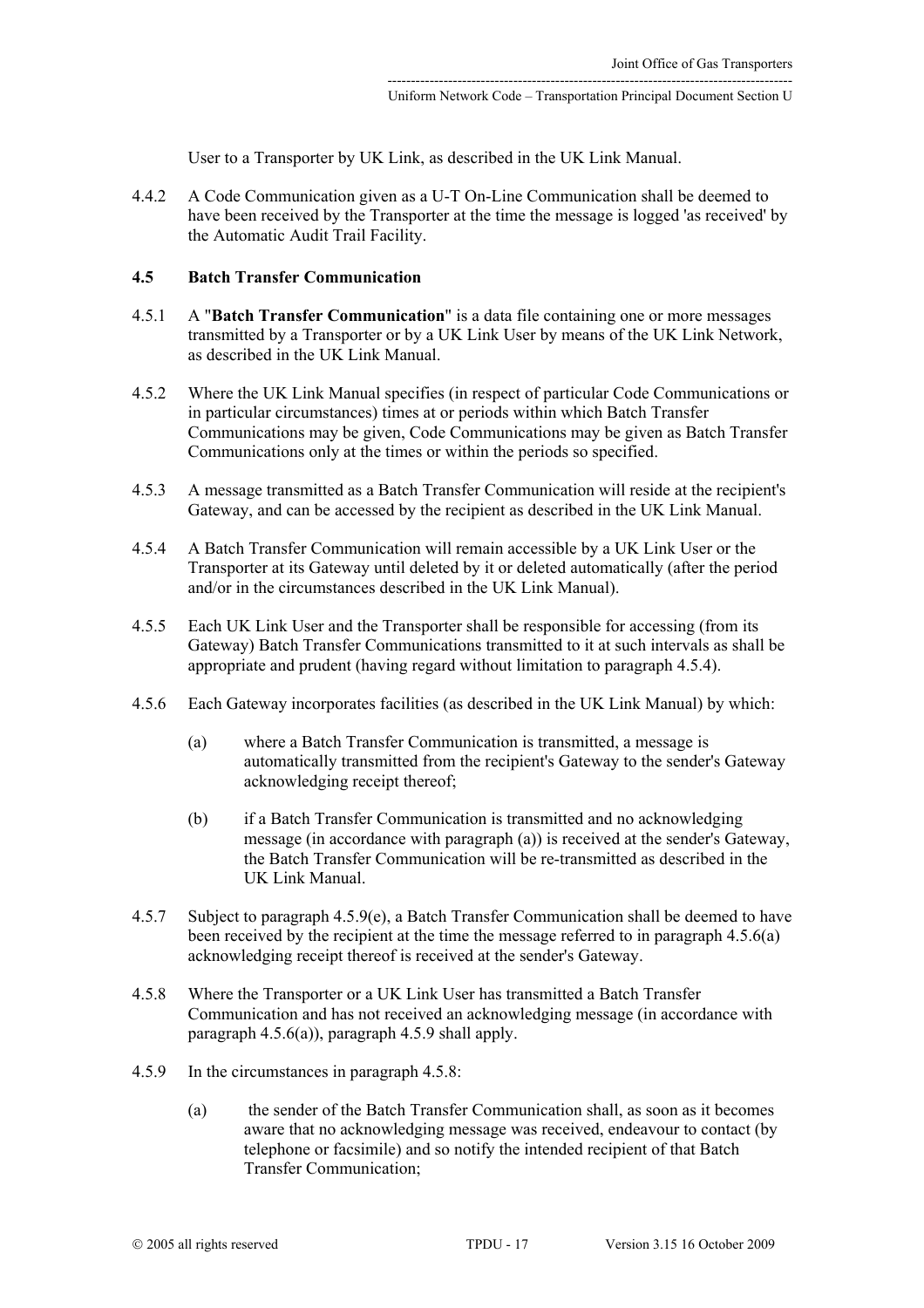- <span id="page-17-3"></span>(b) following such notification the sender and the intended recipient shall immediately take all reasonable steps (other than steps involving the investigation of equipment installed at the other's premises) to identify the cause of the recipient's non-receipt of an acknowledging message, and if either of them shall so identify such cause it shall promptly so inform the other (by telephone or facsimile);
- (c) upon the identification of such cause the party responsible for such cause shall promptly remedy any non-compliance with any operational requirement for the proper functioning of the UK Link Network and take any other reasonable steps available to it to restore proper communication between their respective Gateways;
- <span id="page-17-4"></span>(d) as soon as such communication has been restored, the sender shall retransmit the Batch Transfer Communication;
- <span id="page-17-2"></span>(e) unless the sender informed the intended recipient under paragraph [\(b\),](#page-17-3) or the intended recipient is able to demonstrate, that the sender had failed to comply with any operational requirement for the proper functioning of the UK Link Network, the Batch Transfer Communication when retransmitted under paragraph [\(d\)](#page-17-4) shall be deemed to have been received by the recipient at the time (as logged by the sender's Gateway) of the sender's first transmission referred to in paragraph [4.5.8.](#page-16-4)
- 4.5.10 Where the Transporter Agent transmits a Batch Transfer Communication it may contain messages from more than one Transporter in respect of more than one System.
- 4.5.11 Where a UK Link User transmits a Batch Transfer Communication it may contain messages in respect of more than one System.

## <span id="page-17-1"></span>**4.6 Active Notification**

- 4.6.1 An "**Active Notification Communication**" is a message transmitted by a Transporter by means of the Active Notification System, as described in the UK Link Manual.
- 4.6.2 The "**Active Notification System**" is the system (as described in the UK Link Manual) for transmitting messages to a warning device ("**Active Notification Device**") forming part of the UK Link User Equipment.
- 4.6.3 An Active Notification Communication shall be deemed to have been received by the UK Link User to whom it is transmitted at the time it is logged 'as sent' by the Active Notification System.
- <span id="page-17-0"></span>4.6.4 Each UK Link User shall ensure that at all times a representative of the UK Link User has an Active Notification Device in his continuous possession and control.
- 4.6.5 An Active Notification Communication may (where so provided in the UK Link Manual) be notice to the effect that a Code Communication has been given by some other permitted means (in which case the Active Notification Communication will not contain the Code Communication itself).

#### <span id="page-17-5"></span>**4.7 Audit Trail**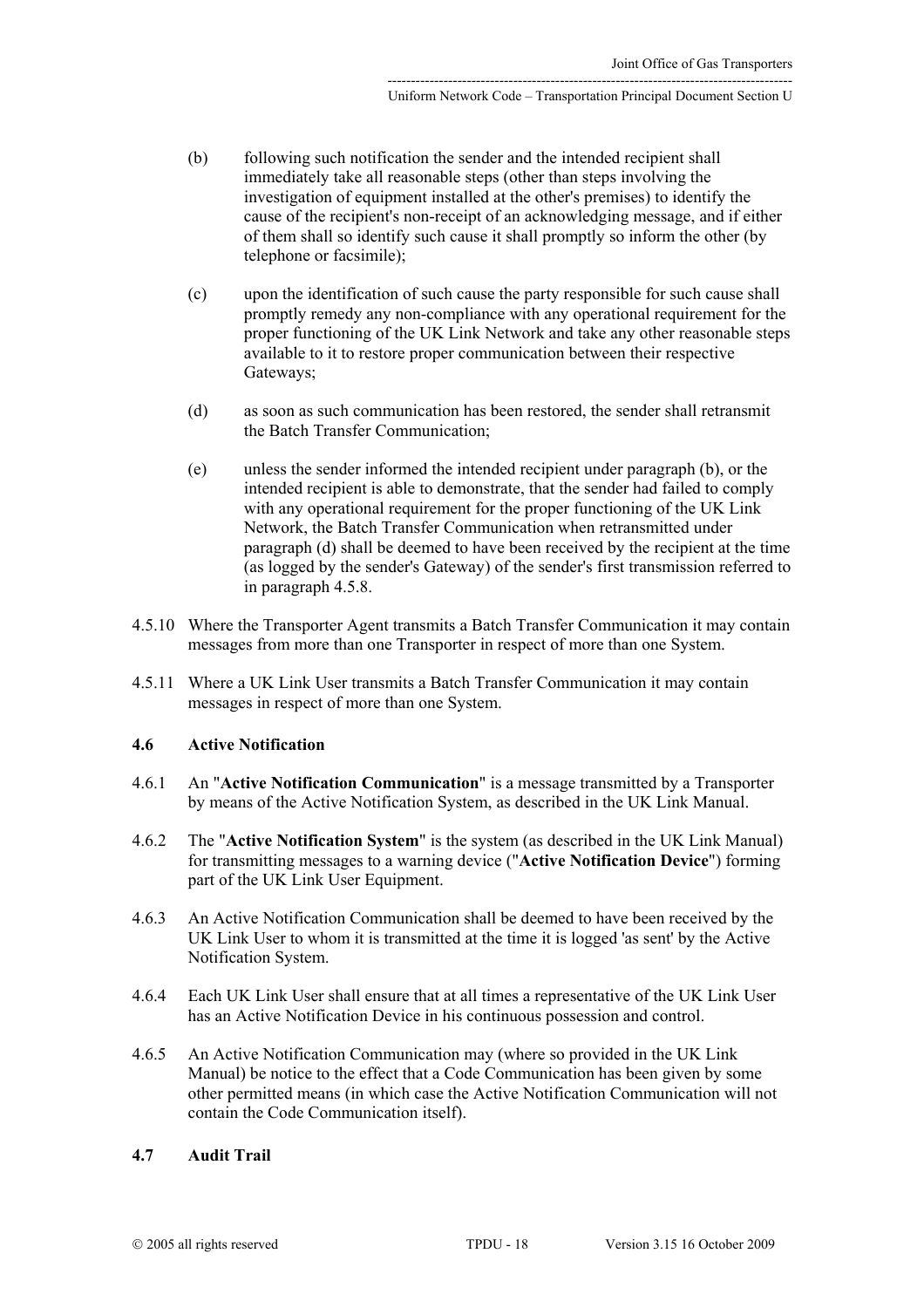- 4.7.1 The Transporter will retain a complete and chronological record of all UK Link Communications it transmits and receives, for the minimum period applicable in respect of the relevant communication, as specified in the UK Link Manual, following transmission or receipt.
- 4.7.2 The Transporter and each UK Link User shall ensure that electronic or computer records containing UK Link Communications are readily accessible and are capable of being reproduced in a human readable form and of being printed, if required.
- 4.7.3 Records made by the Automatic Audit Trail Facility of the transmission or receipt of UK Link Communications, and (as respects UK Link Communications the transmission or receipt of which is not so recorded) other records retained by the Transporter and/or UK Link Users in accordance with this paragraph [4.7,](#page-17-5) shall be prima facie evidence of the transmission or receipt of such UK Link Communications.
- 4.7.4 In the event of a dispute between a Transporter and the UK Link User as to any Code Communication the sending of which was (as a UK Link Communication) recorded by the Automatic Audit Trail Facility, the Transporter will, as soon as reasonably practicable after a request to do so, provide to the UK Link User a copy of what is recorded (in respect of such communication) in such facility.

# <span id="page-18-1"></span>**5 TRADING BETWEEN USERS**

#### **5.1 General**

5.1.1 Users may use the UK Link Network (in addition to use for communicating with the Transporter) for the purposes of making User Trade Communications, in accordance with and subject to the relevant provisions of the UK Link Manual.

#### 5.1.2 A "**User Trade Communication**" is:

- (a) an invitation by a User to other Users to make such an offer as is referred to in paragraph [\(b\);](#page-18-0)
- <span id="page-18-0"></span>(b) an offer by a User to another User to make:
	- (i) a System Capacity Transfer, as Transferee User;
	- (ii) a Storage Transfer, as transferee;
- <span id="page-18-2"></span>(c) an acceptance by a User of such an offer (made by another User) as is referred to in paragraph [\(b\)](#page-18-0) (such Users, the "**Trading Users**").
- 5.1.3 A User Trade Communication shall be a UK Link Communication but (without prejudice to paragraph [5.4.1\)](#page-19-0) is not a Code Communication.
- 5.1.4 Without prejudice to any other provision of the Code, nothing in this paragraph [5](#page-18-1)  prevents any User agreeing with another User a Capacity Transfer, Trade Nomination or Storage Transfer other than pursuant to a User Trade Communication.

# **5.2 Basis of User Trade Communications**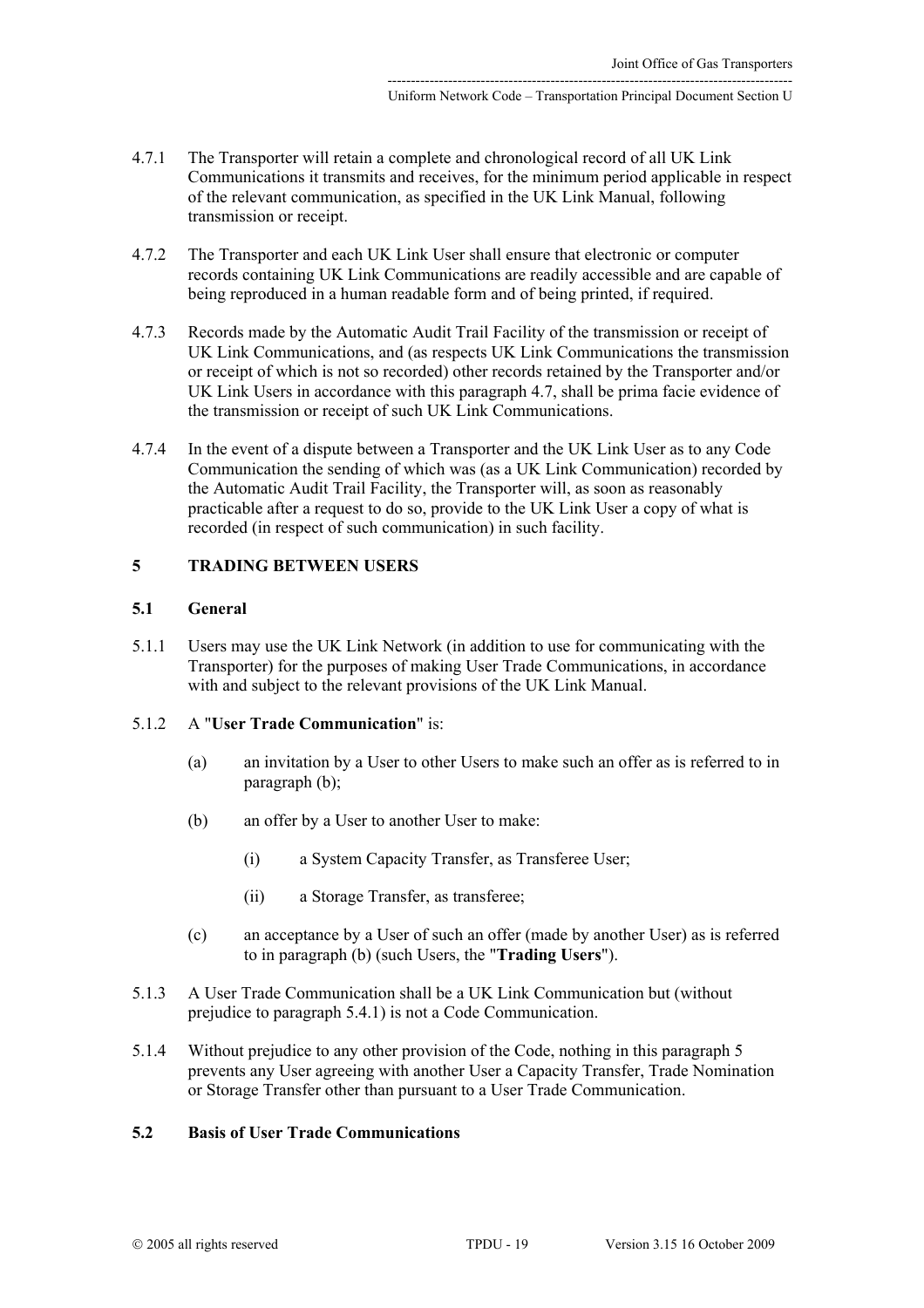- 5.2.1 A User Trade Communication shall be made as a U-T On-line Communication (by the sending User) and received as a T-U On-line Communication (by the receiving User); and for these purposes the UK Link System includes a facility (as described in the UK Link Manual) by which on receipt of the U-T On-line Communication (designated by the sending User as a User Trade Communication) the related T-U On-line Communication is automatically transmitted (and without prejudice to paragraph [5.4.1](#page-19-0) there is no instrumentality of the Transporter in such transmission nor will the Transporters be concerned with such User Trade Communication).
- 5.2.2 The sending and receiving of a User Trade Communication will be logged by the Automatic Audit Trail Facility in accordance with paragraphs [4.3.6](#page-15-5) and [4.4.2.](#page-16-5)
- 5.2.3 The UK Link Manual sets out:
	- (a) the basis on which a User Trade Communication may be made, and restrictions applying thereto;
	- (b) details of the information concerning the User making the User Trade Communication, or comprised in that communication, which will be available to or accessible by other Users by or on the UK Link Network.

# **5.3 Effect of User Trade Communications: Users**

- <span id="page-19-2"></span>5.3.1 Each User agrees with each other User that:
	- (a) a User Trade Communication shall be treated as a valid and effective communication as between Users;
	- (b) a User Trade Communication under paragraph [5.1.2\(b\)](#page-18-0) shall be an offer capable of acceptance by the User to whom it is addressed;
	- (c) a User Trade Communication under paragraph [5.1.2\(c\)](#page-18-2) shall be an acceptance of an offer giving rise to a contract between the relevant Users.
- <span id="page-19-3"></span><span id="page-19-1"></span>5.3.2 The terms of the contract referred to in paragraph [5.3.1\(c\)](#page-19-1) shall be those terms contained in the relevant User Trade Communication(s) and such other terms as shall have been agreed by the Trading Users or in default of such agreement the terms in [Annex U-1.](#page-37-0)
- 5.3.3 GT Section B2.4.1 shall not apply in respect of paragraphs [5.3.1](#page-19-2) and [5.3.2.](#page-19-3)

## **5.4 Effect of User Trade Communication: Transporter**

- <span id="page-19-0"></span>5.4.1 Upon a User making a User Trade Communication under paragraph [5.1.2\(c\),](#page-18-2) the Trade Notices will (as described in the UK Link Manual) automatically be given, and shall be treated as having been given for all purposes of the Code, by that User and the User who made the corresponding User Trade Communication under paragraph [5.1.2\(b\).](#page-18-0)
- 5.4.2 For the purposes of paragraph [5.4.1,](#page-19-0) the "**Trade Notices**" are:
	- (a) in the case of a System Capacity Transfer, the notices required under Section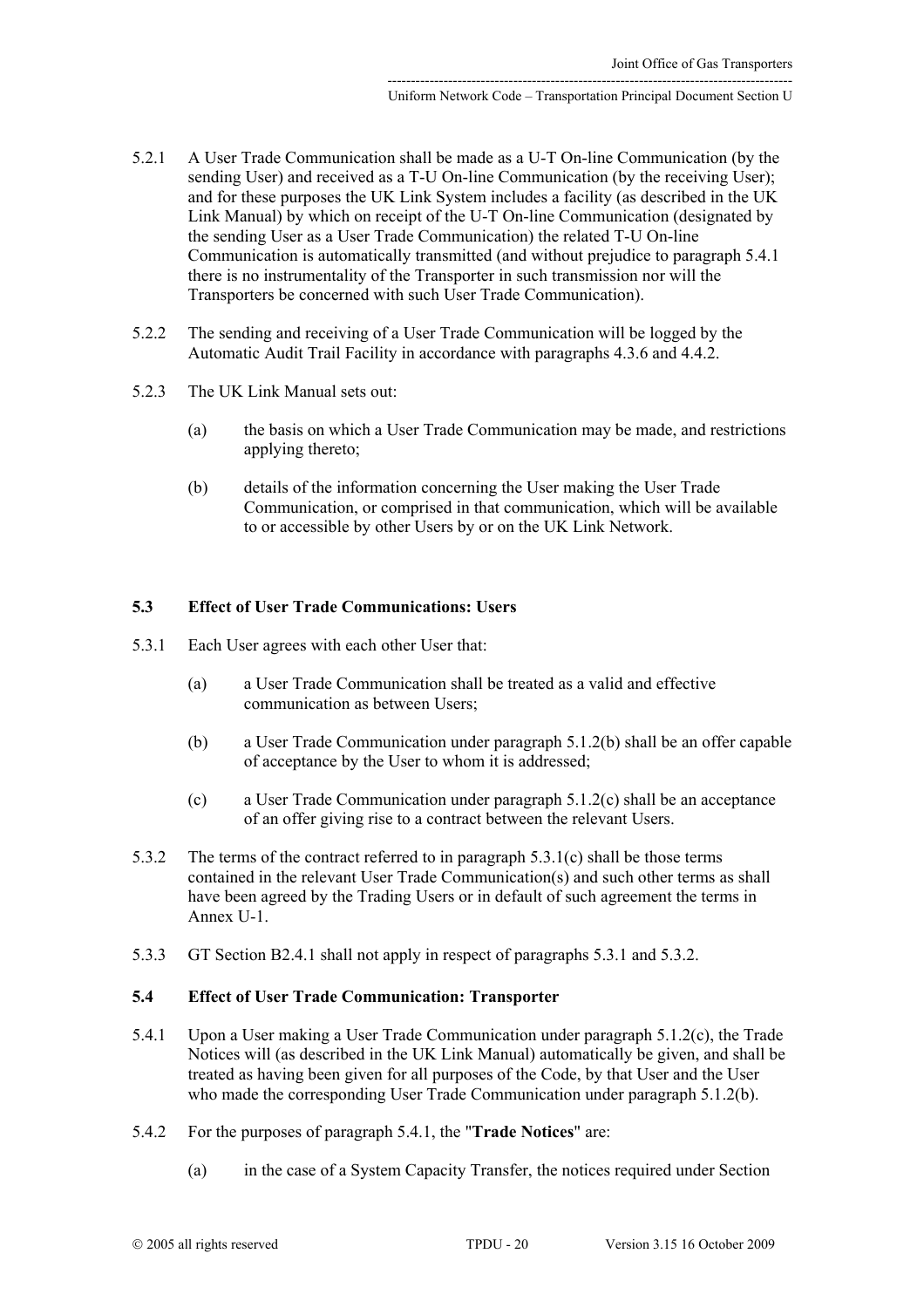B5.2.1;

- (b) in case of a Storage Gas Transfer, the notices required by the relevant Storage Terms.
- 5.4.3 Except as provided in paragraph [5.4.1](#page-19-0) or where the Transporter is acting as User, the Transporter shall not be concerned with a User Trade Communication or any contract referred to in paragraph [5.3.2](#page-19-3) (and in particular shall not be a party to such a contract).

### <span id="page-20-0"></span>**6 CONTINGENCY ARRANGEMENTS**

#### **6.1 General**

- 6.1.1 For the purposes of the Code:
	- (a) the "**Contingency Procedures**" are procedures forming part of the UK Link Manual for the Transporter and Users to communicate with each other in the event of a Code Contingency;
	- (b) a "**Code Contingency**" is an event or circumstance affecting UK Link, of a kind specified in the Contingency Procedures, which affects the ability of the Transporters or Users (or where so specified in the Contingency Procedures, of a particular Transporter or User or particular Transporters or Users) to give or receive UK Link Communications, or to generate information to be contained in a Code Communication $<sup>1</sup>$ </sup>
- 6.1.2 The Transporter and UK Link Users agree to adopt and (in the event of a Code Contingency) to implement the relevant Contingency Procedures.
- 6.1.3 A Code Contingency may (where so specified in the Contingency Procedures) include:
	- (a) a degradation in performance of UK Link which falls short of a failure thereof (where the Contingency Procedures are likely, having regard to such degradation, to provide a superior method of communicating);
	- (b) planned UK Link downtime which occurs other than between 04:00 hours and  $06:00$  hours on any Day.<sup>[2](#page-20-3)</sup>

# <span id="page-20-1"></span>**6.2 Code Communications**

- 6.2.1 In the event of a Code Contingency, where so provided in the Contingency Procedures, a Code Communication which would normally be required to be given as a UK Link Communication may (notwithstanding any other provision of the Code or the UK Link Manual) be given by any means provided for in the Contingency Procedures.
- 6.2.2 Except as provided in the Code or the Contingency Procedures, the provisions of the Code will apply in and will not be affected by a Code Contingency; and in particular any requirements under the Code or the UK Link Manual as to the timing and content of

<span id="page-20-2"></span><sup>&</sup>lt;sup>1</sup> Implementation of modification 0250, effective 06:00 hrs on 01/11/2009, will amend paragraph 6.1.1(c).

<span id="page-20-3"></span><sup>&</sup>lt;sup>2</sup> Implementation of modification 0250, effective 06:00hrs on 01/11/2009, will add new paragraph 6.1.4.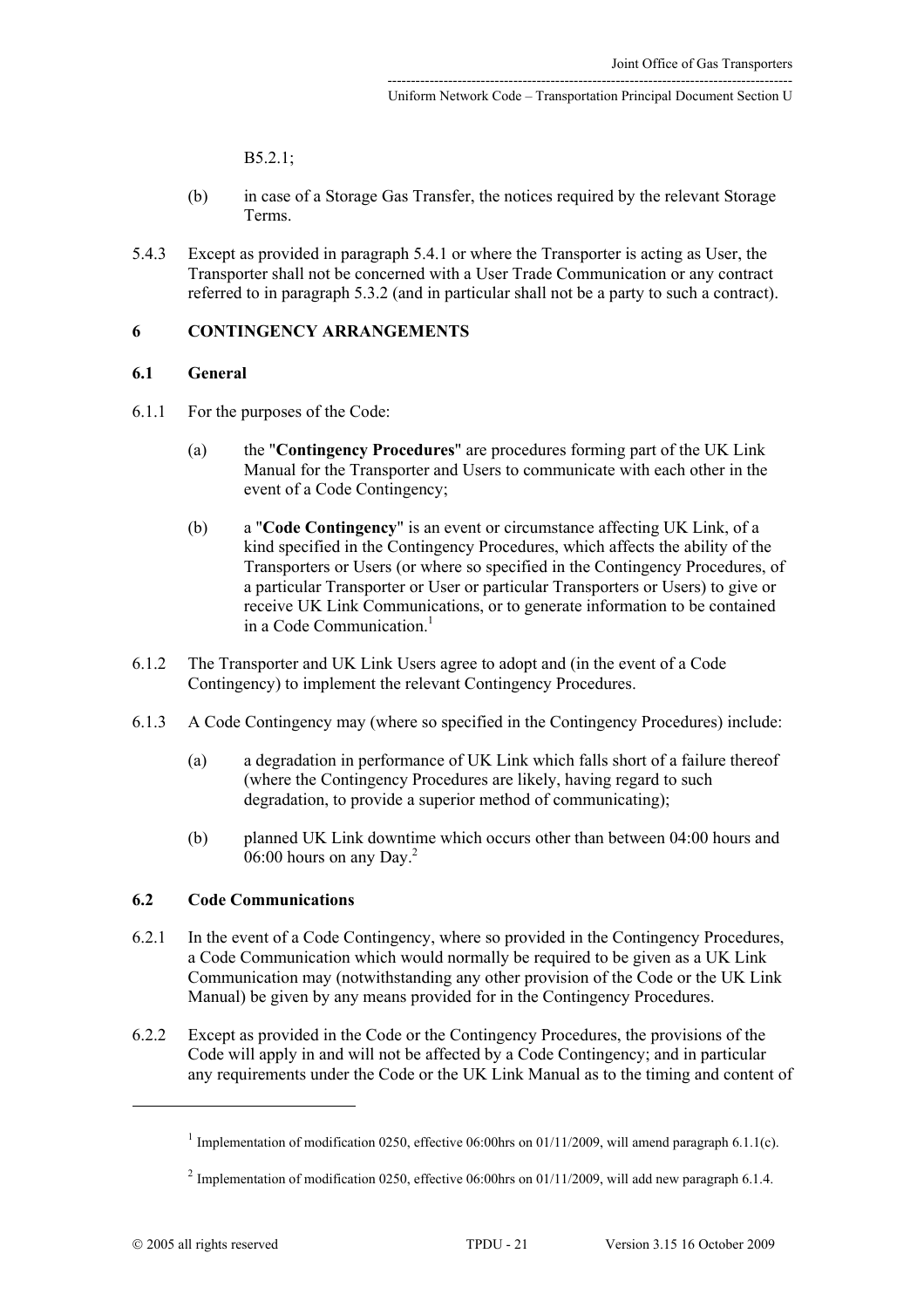any Code Communication, and the giving of communications by means other than UK Link, will continue to apply.

- 6.2.3 Where the Contingency Procedures specify intervals or other requirements for the giving in a Code Contingency of any Code Communication which would normally be given as a T-U On-Line Communication under paragraph [4.3.3\(b\),](#page-15-6) the giving of such communication at such intervals will be treated as complying with the relevant requirements of the Code.
- 6.2.4 Under the Contingency Procedures communication resources of the Transporters and Users will be used for the purposes of facilitating the continued giving (in accordance with the Contingency Procedures) of certain kinds of Code Communications in a Code Contingency, and so may not be available for other kinds of Code Communications; and accordingly in any case where the Contingency Procedures do not make provision for the giving of a particular kind of Code Communication (which is required to be given as a UK Link Communication), it may not be possible for Code Communications of that kind to be given.

### <span id="page-21-2"></span>**6.3 Class A Contingencies**

- <span id="page-21-0"></span>6.3.1 It is agreed that where certain Code Contingencies occur or continue for particular periods or at particular times:
	- (a) the application of certain provisions of the Code (in particular, the requirement for Users to pay certain charges, or the basis on which such charges are determined), will be modified); and/or
	- (b) the timetable provided for in the Code for the giving of certain Code Communications may be extended

as provided in the relevant Section of the Code.

- 6.3.2 A Code Contingency of the kind referred to in paragraph [6.3.1](#page-21-0) is a "**Class A Contingency**".
- 6.3.3 The Code Contingencies which are Class A Contingencies are specified, for the purposes of the relevant provisions of the Code, in the Contingency Procedures.<sup>[3](#page-21-1)</sup>

# **6.4 Short-term suspension of access**

Where at any time a failure in or degradation in the performance of any part of UK Link is likely to occur, or such a degradation has occurred, and in the Transporters' judgement it will be possible to prevent such failure or degradation, or remedy such degradation, by suspending access to and use of UK Link or a part thereof at a time and for a period which will not result in significant inconvenience to Users in the use of UK Link for making Code Communications:

(a) the Transporters shall be entitled, without initiating any Contingency Procedures (but subject to paragraph [\(b\)\)](#page-22-1) which otherwise would be applicable,

<span id="page-21-1"></span> $3$  Implementation of modification 0250, effective 06:00 hrs on 01/11/2009, will amend paragraph 6.3.3.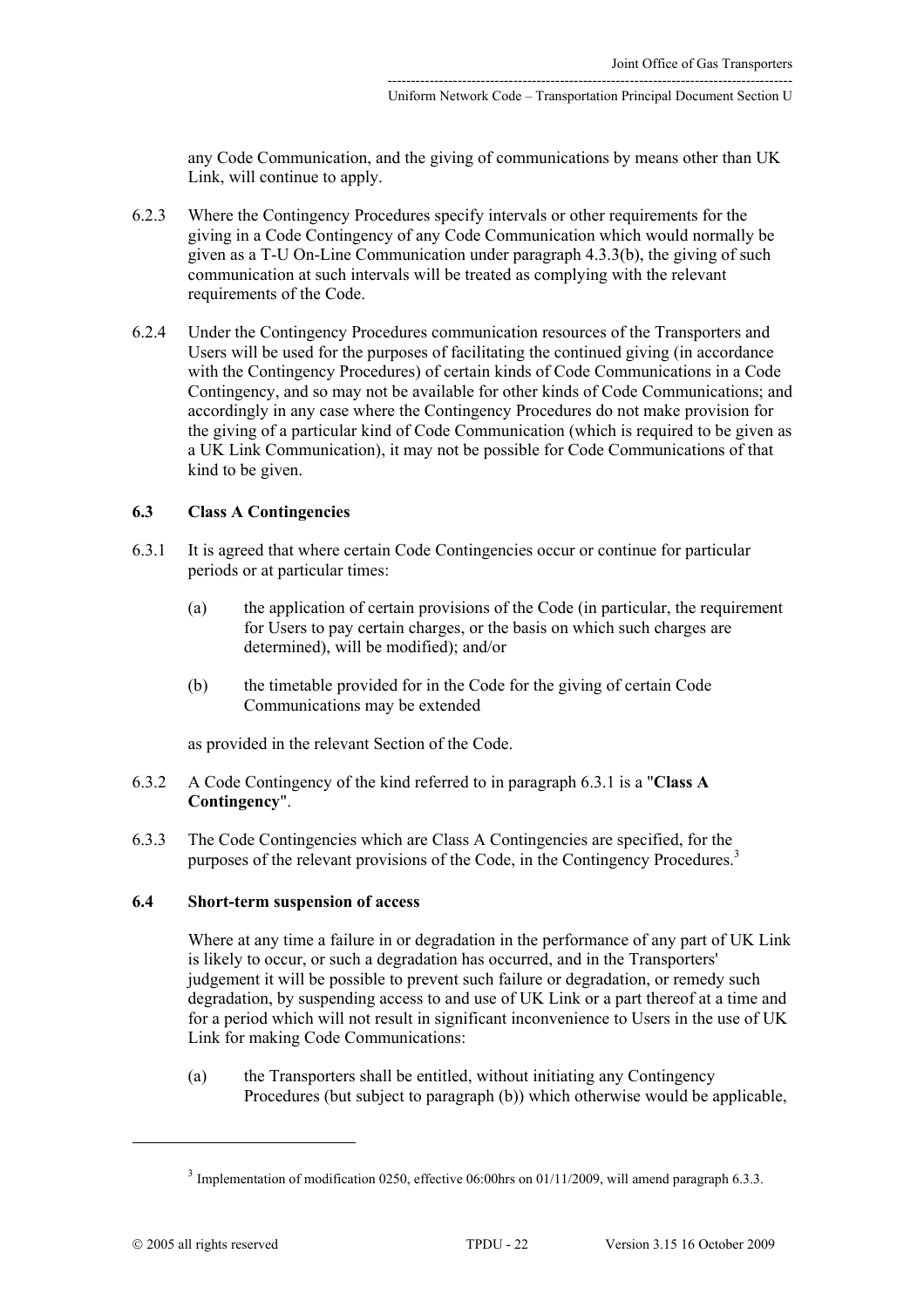to suspend access to and use of UK Link (in accordance with such procedures as to notification of UK Link Users and otherwise as may be provided in the UK Link Manual);

<span id="page-22-1"></span>(b) if at any time subsequently it becomes apparent to the Transporters that such suspension will continue for a period or at a time at which it will result in such inconvenience to Users, any applicable Contingency Procedures will be initiated.

# <span id="page-22-0"></span>**7 FAILURE OF UK LINK**

#### **7.1 Performance levels**

- <span id="page-22-2"></span>7.1.1 The Transporters and UK Link Users agree and acknowledge:
	- (a) that it would not be economical for UK Link to be designed, built or operated so as to reduce the probability of its failure below a certain level, and accordingly that such failures may occur; and
	- (b) that the Contingency Procedures referred to in paragraph [6](#page-20-0) for giving Code Communications in circumstances of such a failure have been established in recognition of what is stated in paragraph [\(a\),](#page-22-2) and are reasonable and adequate for the purposes of implementation of the Code in such circumstances.
- 7.1.2 UK Link is designed and built and will be operated with a view to achieving over particular periods ("**Performance Periods**") the performance levels ("**Performance Levels**") set out in the UK Link Manual for the purposes of this paragraph [7,](#page-22-0) subject to paragraph [7.1.3](#page-22-3) and otherwise subject as provided in the UK Link Manual.
- <span id="page-22-3"></span>7.1.3 In respect of any Performance Level in relation to which the UK Link Manual specifies a design maximum volume of access to and use of UK Link, UK Link is not designed and will not be operated to achieve the Performance Levels if the volume ("**Usage Volume**") of access to and use of UK Link (defined and determined as provided in the UK Link Manual) exceeds such design maximum volume.
- <span id="page-22-4"></span>7.1.4 The Transporters will each month prepare and provide to UK Link Users a statement of:
	- (a) the achievement during the Performance Periods (excluding any period during an Emergency) up to the end of the preceding month of UK Link in respect of the parameters ("**Performance Parameters**") by which the Performance Levels are defined, and whether the Performance Levels were achieved;
	- (b) Usage Volumes during those Performance Periods, and whether any design maximum volume was exceeded.
- 7.1.5 To the extent that Usage Volume(s) exceed design maximum volume(s), the Transporters will not be required to undertake any works in respect of UK Link to enable any Performance Level to be achieved at such higher Usage Volume(s) except as a UK Link Modification within paragraph [8.2.4\(a\);](#page-31-0) provided that if any User so requests, the Transporters will propose such a UK Link Modification.

## <span id="page-22-5"></span>**7.2 UK Link operational performance**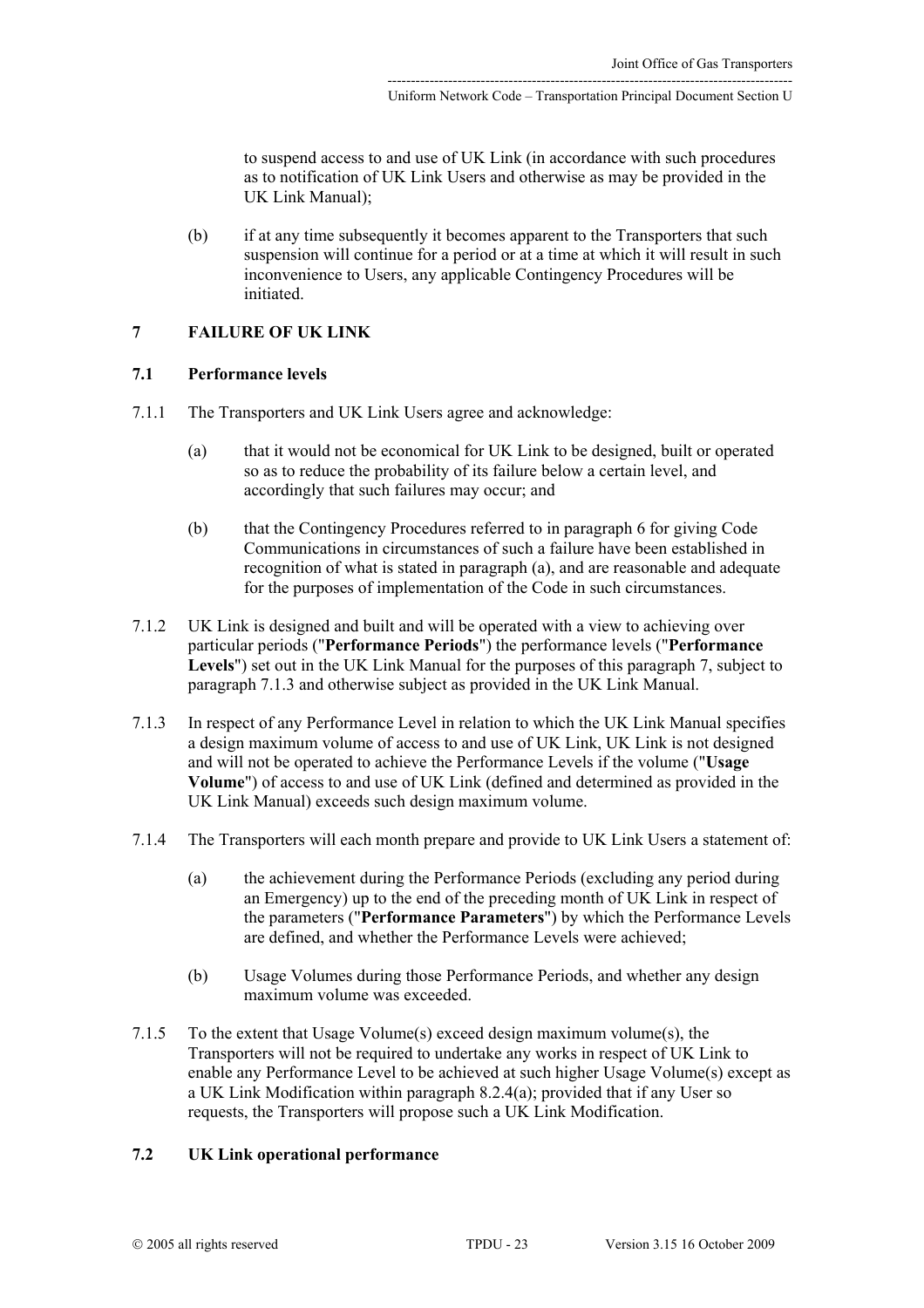- <span id="page-23-2"></span>7.2.1 The software programming within UK Link is intended to operate:
	- (a) in a manner which is consistent with the functions of UK Link described in this Section U and the UK Link Manual; and
	- (b) as respects any Code Communication to be given by UK Link Communication, in a manner which is consistent with the requirements of the Code as to the form and content of such communication.
- <span id="page-23-3"></span><span id="page-23-0"></span>7.2.2 For the purposes of this paragraph [7:](#page-22-0)
	- (a) subject to paragraphs [\(b\)](#page-23-0) and [\(c\),](#page-23-1) the software programming within UK Link contains a software error if and only if such software programming operates in a way which is inconsistent with the functions referred to in paragraph [7.2.1\(a\)](#page-23-2)  or the requirements referred to in paragraph [7.2.1\(b\);](#page-23-3)
	- (b) references to software programming do not include Transporter Available Software;
	- (c) software programming comprised in the Licensed Software shall be deemed not to contain a software error if such software programming when installed in the Benchmark UK Link Configuration operates in a manner which is consistent with the functions referred to in paragraph [7.2.1\(a\)](#page-23-2) and the requirements referred to in paragraph [7.2.1\(b\),](#page-23-3) irrespective of any such inconsistency in operation when installed by any UK Link User other than in the Benchmark UK Link Configuration.
- <span id="page-23-1"></span>7.2.3 Where:
	- (a) a software error has been identified; but
	- (b) there are means, not involving significant expense or inconvenience to UK Link Users with the Benchmark UK Link Configuration or to the Transporters, by which the impact or incidence of the software error can be avoided or corrected so that UK Link Users can continue to have access to and use of UK Link without the software error itself being corrected

<span id="page-23-6"></span><span id="page-23-4"></span>the software error is a "**minor**" software error.

- 7.2.4 The Transporters will each month prepare and provide to each UK Link User a report of all software errors identified during the preceding month as being contained within UK Link, specifying those software errors which are minor software errors, describing (in relation to each such minor software error) the means referred to in paragraph [7.2.3\(b\)](#page-23-4)  and stating whether the error is to be corrected in accordance with paragraph [7.2.5.](#page-23-5)
- <span id="page-23-5"></span>7.2.5 Implementation of the means referred to in paragraph [7.2.3\(b\)](#page-23-4) shall not be a breach by a UK Link User or the Transporter of any conflicting requirement of the Code or the UK Link Manual nor shall a UK Link Communication given in accordance with such means be invalidly given for the purposes of paragraph [1.2.](#page-1-5)
- 7.2.6 Where the existence of a minor software error would otherwise result in a UK Link User or the Transporter being in breach of this Section U or would invalidate a particular UK Link Communication, such party shall not be in such breach and such UK Link Communication shall not be so invalidated.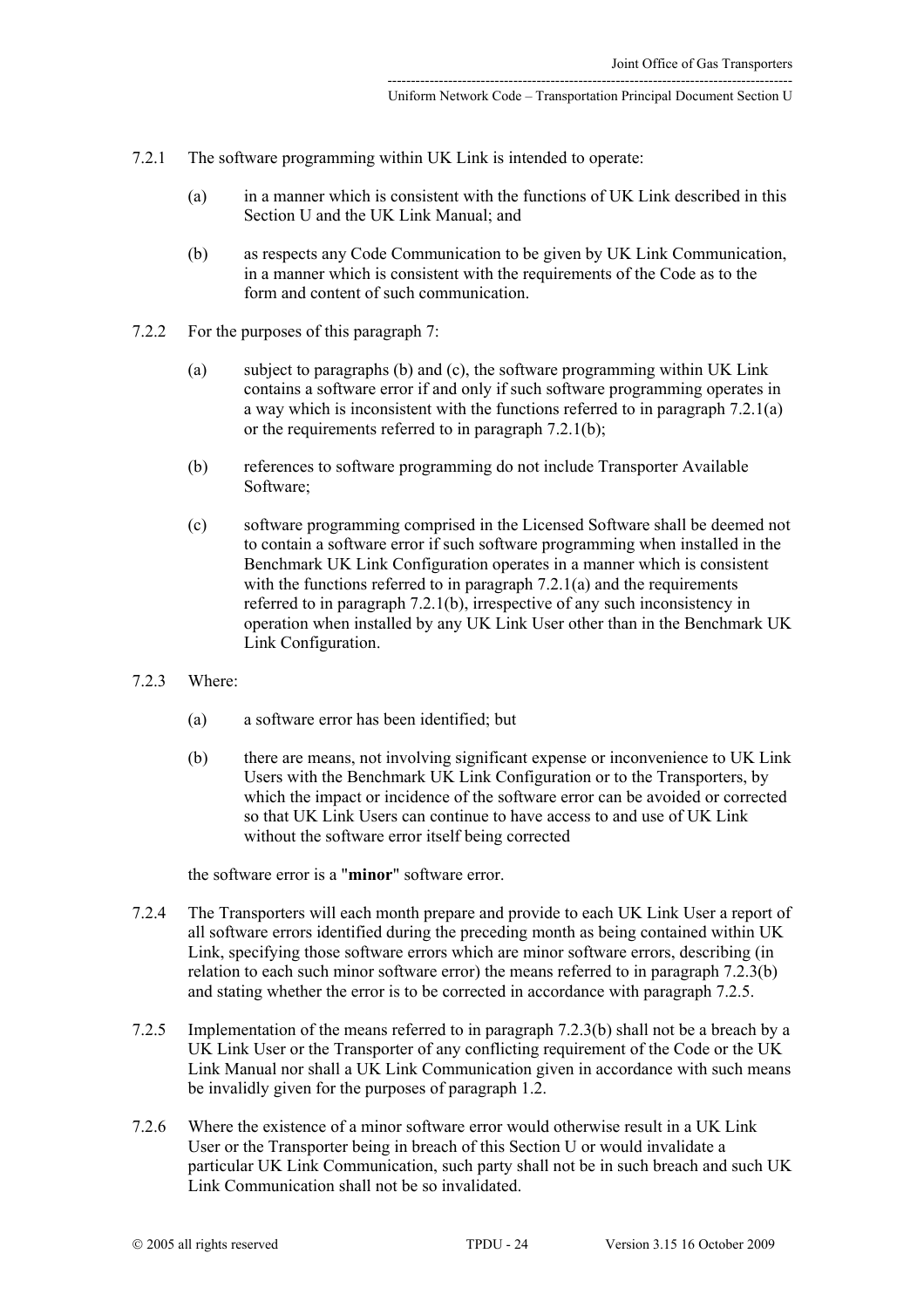<span id="page-24-1"></span>7.2.7 The Transporters may elect to correct (as a Class 1 or Class 2 Modification in accordance with paragraph [8\)](#page-29-0) a minor software error by way of issuing an updated version of the Licensed Software (and not pursuant to paragraph [7.3\)](#page-24-0), provided that the Transporters will not normally so correct minor software errors at intervals of less than 3 months, nor (where it elects to correct such errors) of more than 12 months.

#### <span id="page-24-0"></span>**7.3 Performance liability**

- <span id="page-24-3"></span>7.3.1 Subject to paragraph [7.4,](#page-25-0) where:
	- (a) either:
		- (i) any statement published by the Transporters under paragraph [7.1.4](#page-22-4)  shows or it is otherwise established:
			- (1) that UK Link failed to achieve any Performance Level; and
			- (2) that such failure did not arise by reason of Usage Volumes during the relevant Performance Period(s) exceeding the design maximum volume; or
		- (ii) it is established that the software programming within UK Link contains any error (other than a minor software error which the Transporters have elected to correct under paragraph [7.2.7,](#page-24-1) unless the Transporters elected to but failed to correct a minor software error); and
	- (b) such failure of or error in UK Link affects the ability of any User or any Transporter to give or receive Code Communications in such a way as adversely to affect the conduct by or cost to such User or Users of operations under the Code

then, except where such adverse effect on the conduct or cost of operations is not material and the cost to the Transporters of remedying the matter would be material, paragraph [7.3.2](#page-24-2) shall apply.

- <span id="page-24-2"></span>7.3.2 In the circumstances in paragraph [7.3.1,](#page-24-3) the Transporters will at their cost:
	- (a) prepare and propose as a Class 2 Modification:
		- (i) a programme of works for (as the case may be):
			- (1) the improvement of the performance of UK Link (in respect of the Performance Parameter(s) in respect of which the failure occurred) to such a level as, on the assumption that Usage Volume(s) will not exceed the relevant design maximum volume(s), will allow the Performance Levels to be achieved; or
			- (2) the correction of the relevant error in software programming; and
		- (ii) a timetable for the carrying out of such works as soon as shall be reasonably practicable in the circumstances;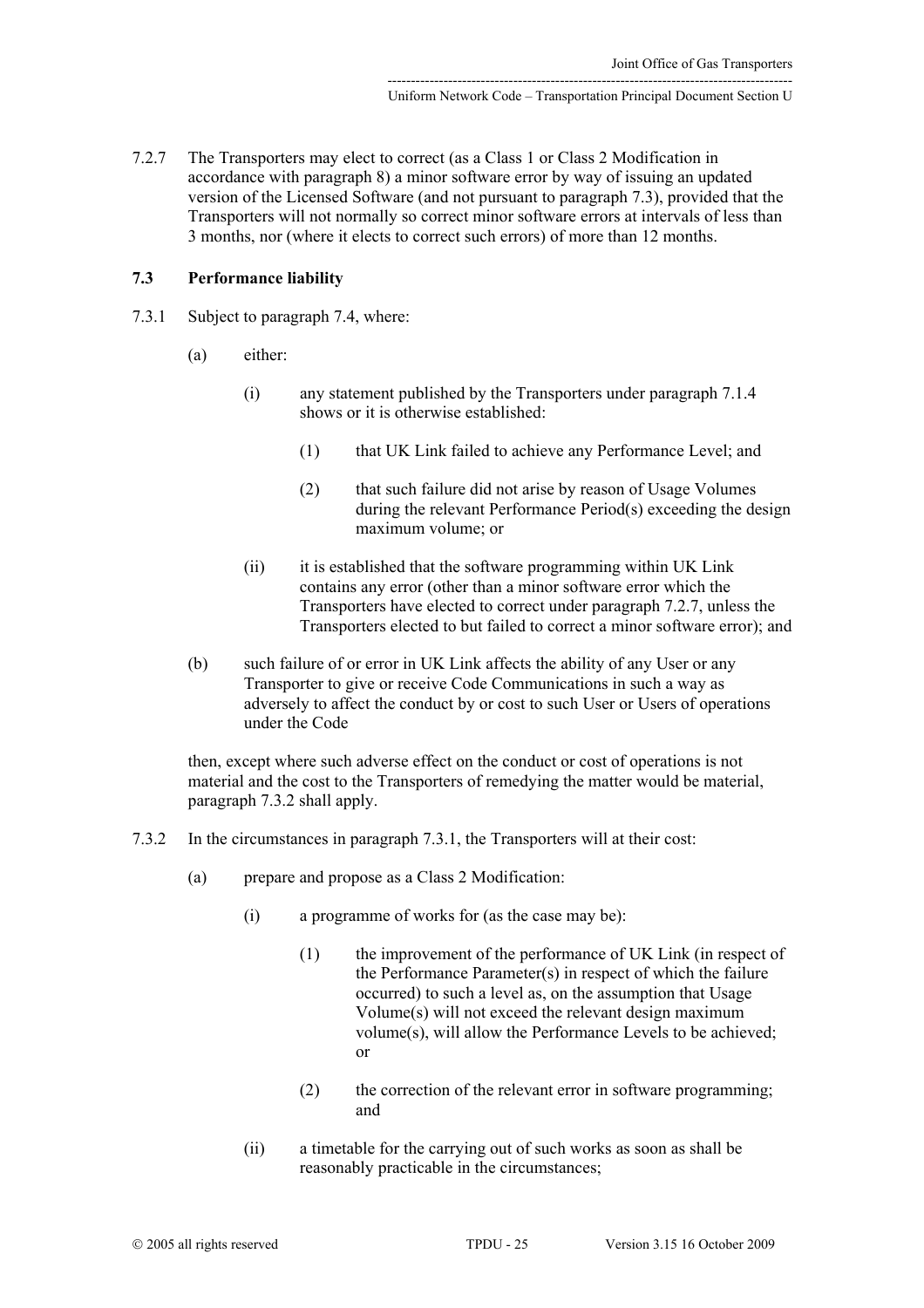- (b) subject to paragraph [8.4,](#page-33-0) implement such programme of works in accordance (so far as is reasonably practicable) with such timetable.
- 7.3.3 Except as provided in paragraph [7.3.2,](#page-24-2) and without prejudice to any other provision of the Code, the Transporter will not be liable to any User or other UK Link User for or for the consequences (including as respects Users under the Code generally) of any failure, error or defect in or in the operation or performance of UK Link or any other part of the UK Link System (whether in respect of the Performance Parameters, the software programming or otherwise).

## <span id="page-25-0"></span>**7.4 Defects not attributable to a Transporter**

- <span id="page-25-2"></span><span id="page-25-1"></span>7.4.1 For the purposes of this paragraph [7:](#page-22-0)
	- (a) references to UK Link:
		- (i) will be considered as including a reference to any Licensed Software and any requirement contained in the UK Link Manual as to the specification for equipment, other software and any facility to be provided (in accordance with paragraph [2\)](#page-6-2) by a UK Link User;
		- (ii) except as provided in paragraph [\(i\),](#page-25-1) will not be considered as extending to or including any UK Link User Equipment or UK Link User Software;
	- (b) in determining the performance of UK Link or whether there is an error in software programming within UK Link, there shall be excluded all occurrences, errors, delays or failures which:
		- (i) result from or are attributable to any defect in, or in the installation, performance, operation or use of, any UK Link User Equipment or UK Link User Software other than Licensed Software, or any other equipment, facility or software provided by a UK Link User;
		- (ii) result from or are attributable to any failure (not being the failure of UK Link or software error in question itself) by any UK Link User, in its use of or access to UK Link, to comply with the requirements of this Section U and the UK Link Manual, except as respects any error (in accordance with paragraph 8.2.8 where applicable) in the UK Link Manual;
		- (iii) would not have arisen but for the election of a UK Link User not to provide the Benchmark UK Link Configuration; or
		- (iv) are attributable to the provider(s) of telecommunication services (as referred to in paragraph [2.4\)](#page-8-3).
- <span id="page-25-3"></span>7.4.2 Paragraph [7.4.1](#page-25-2) shall apply irrespective of whether the Transporters provided to a particular UK Link User any UK Link User Equipment or UK Link User Software, but without prejudice to the terms of provision or maintenance by the Transporters of any UK Link User Equipment pursuant to paragraph [2.3.](#page-8-0)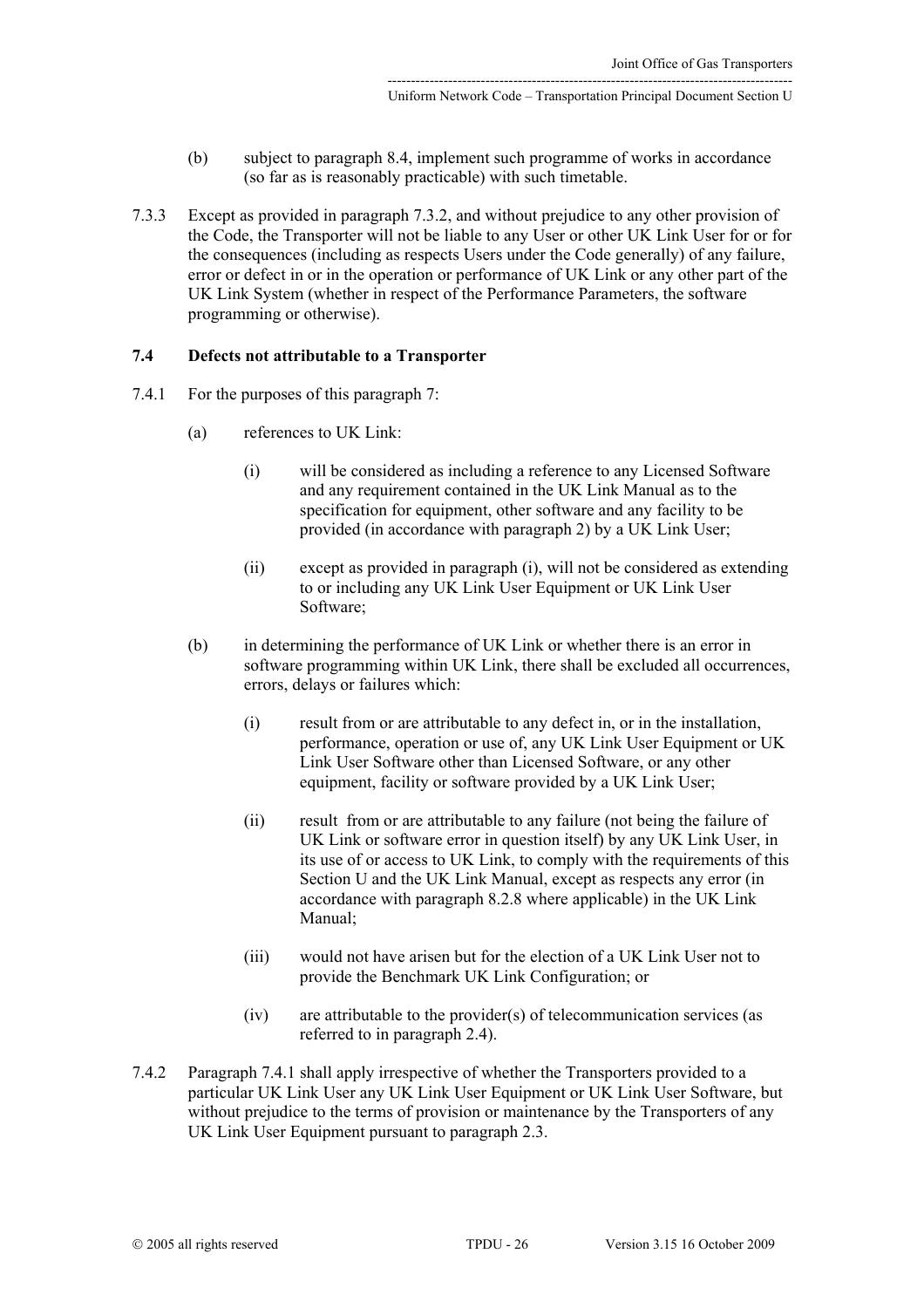7.4.3 Without prejudice to paragraph [7.4.1\(b\)\(iv\),](#page-25-3) where a provider of telecommunications services (for the purposes of UK Link) is failing to perform its obligations in respect of the provision of such services, the Transporters agree to take reasonable steps to secure that such person resumes such performance.

## <span id="page-26-2"></span>**7.5 UK Link Performance Monitoring Procedures and Review**

- 7.5.1 The Transporters will establish and implement procedures (such procedures, as from time to time revised by the Transporters the "**UK Link Performance Monitoring Procedures**") for the collection and monitoring of data samples relating to the achievement of UK Link in respect of the Performance Parameters (to enable the Transporters to prepare the statements required under paragraph [7.1.4\)](#page-22-4).
- <span id="page-26-3"></span><span id="page-26-1"></span>7.5.2 The Transporters will appoint in relation to each relevant period in accordance with paragraph [7.5.4](#page-26-0) an independent and appropriately qualified person (the "**UK Link Performance Auditor**"):
	- (a) to conduct a review, following any material revision of the UK Link Performance Monitoring Procedures, of whether in the opinion of such person the UK Link Performance Monitoring Procedures are in all material respects adequate (having regard to the technical feasibility, cost and administrative burden of implementing such procedures) to ensure on a continuing basis the collection and monitoring of such data samples as are necessary to ascertain with reasonable certainty Usage Volumes and the level of achievement over Performance Periods of UK Link in respect of the Performance Parameters against the Performance Levels;
	- (b) to conduct a review, after each relevant period, of whether in the opinion of such person, in each relevant period, the Transporters have:
		- (i) in all material respects implemented the UK Link Performance Monitoring Procedures in accordance with their terms; and
		- (ii) made any material revision in the relevant period to the UK Link Performance Monitoring Procedures without subsequently initiating a review pursuant to paragraph [\(a\)\)](#page-26-1).
- <span id="page-26-4"></span>7.5.3 For the purposes of this paragraph [7.5](#page-26-2) "**relevant period**" means each Gas Year or any other period (whether shorter or longer than a Gas Year) proposed by the Transporters after consultation with the UK Link Committee where the Authority (upon the Transporters' application) gives Condition A11(18) Approval to the Transporters implementing this paragraph [7.5](#page-26-2) on the basis of such other period.
- <span id="page-26-0"></span>7.5.4 The person appointed as UK Link Performance Auditor for each relevant period, and the period and (subject to the further provisions of this paragraph [7.5\)](#page-26-2) the terms of his appointment, including the scope and objectives of the reviews under paragraph [7.5.2,](#page-26-3) shall be the person, period and terms from time to time agreed by the UK Link Committee, unless (upon the application of the Transporters or any User made within 10 Business Days after the Transporters have notified to Users the decision of the UK Link Committee) the Authority in any case shall give Condition A11(18) Disapproval to the Transporters making an appointment of the UK Link Performance Auditor on such basis (in which case the Transporters will arrange for an alternative proposal to be considered by the UK Link Committee).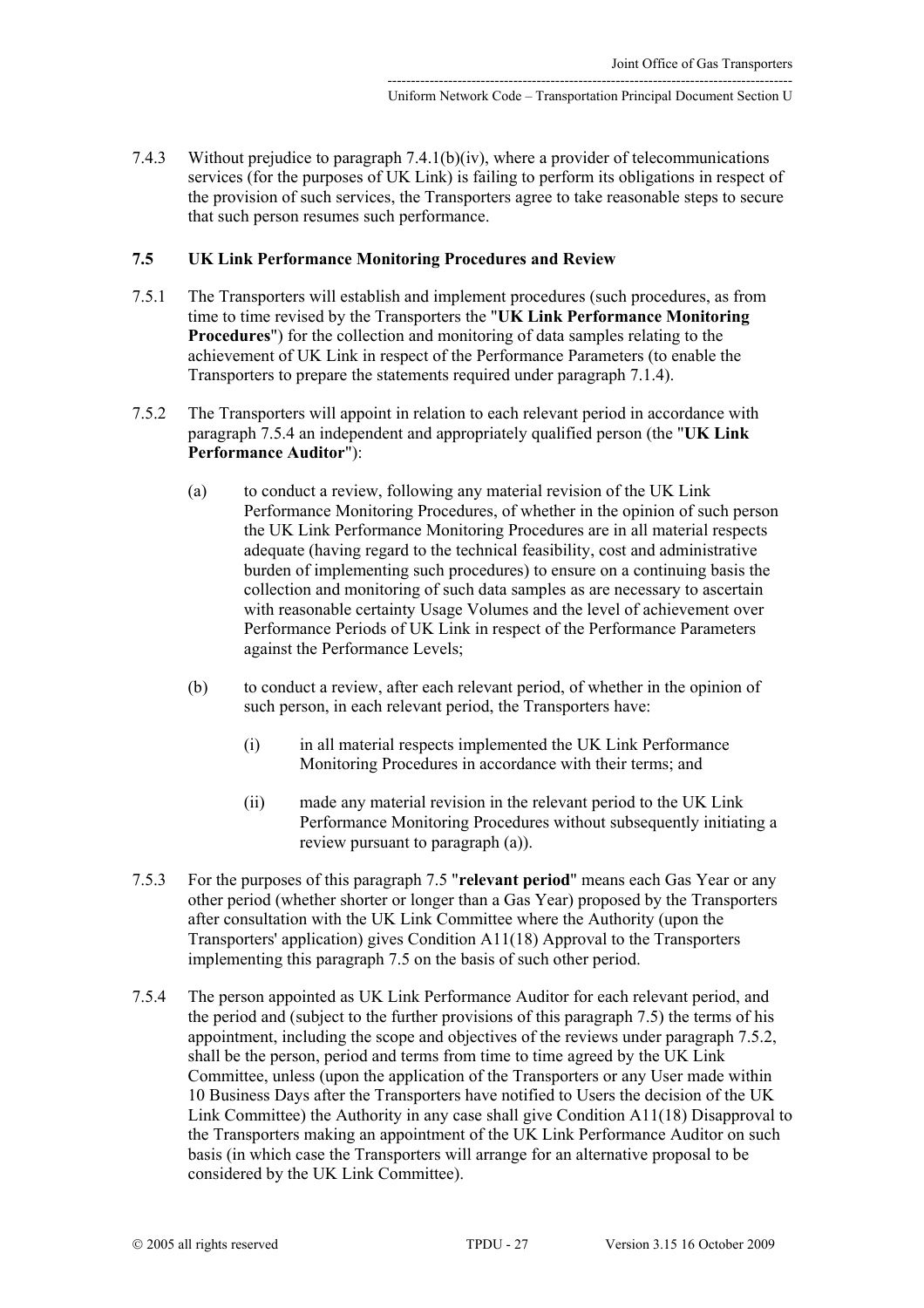- <span id="page-27-0"></span>7.5.5 The terms of appointment will require that:
	- (a) the UK Link Performance Auditor shall present to and discuss with the Transporters its draft findings before reporting under paragraph [\(b\);](#page-27-0)
	- (b) the UK Link Performance Auditor shall report his findings to the Transporters and the UK Link Committee;
	- (c) without prejudice to paragraph [\(b\),](#page-27-0) the UK Link Performance Auditor shall agree to permit a representative of each User to attend a meeting of the UK Link Committee at which the UK Link Performance Auditor's report is presented;
	- (d) where he finds that the UK Link Performance Monitoring Procedures are not in all material respects adequate (as described in paragraph [7.5.2\(a\)\)](#page-26-1), the UK Link Performance Auditor shall make recommendations as to how such procedures should be revised so as to be adequate (as so described);
	- (e) the UK Link Performance Auditor shall undertake, in reasonable terms, to keep confidential the information disclosed to the UK Link Performance Auditor in the course of his review.
- 7.5.6 A copy of the UK Link Performance Auditor's full report will be provided by the Transporters to each User and to the Authority.
- <span id="page-27-3"></span><span id="page-27-2"></span>7.5.7 The fees and costs of the UK Link Performance Auditor (in connection with the reviews under paragraphs [7.5.2\(a\)](#page-26-1) and [\(b\)\)](#page-26-4) will be paid by National Grid NTS and (subject to paragraph [7.5.8\)](#page-27-1) recovered from Users as follows:
	- (a) before each relevant period the fees and costs of the UK Link Performance Auditor will be estimated by the Transporters and the amount of such estimate, divided by the number of months in the relevant period will be an additional Monthly Adjustment Neutrality Cost under Section F4.5.3(a)(iv) for each month in the relevant period;
	- (b) when the UK Link Performance Auditor's final account for the relevant period is rendered, the amount of the difference between the amount thereof and the estimate under paragraph [\(a\) w](#page-27-2)ill be an additional Monthly Adjustment Neutrality Cost under Section  $F4.5.3(a)(iv)$  or (as the case may be) an additional Monthly Adjustment Neutrality Revenue under Section F4.5.3(b)(iv) for the month following that in which the final account is rendered.
- <span id="page-27-1"></span>7.5.8 Where a report of the UK Link Performance Auditor in respect of a review under paragraph [7.5.2\(b\)](#page-26-4) contains a finding that the Transporters:
	- (a) failed in a material respect to implement the UK Link Performance Monitoring Procedures; or
	- (b) made any material revision in the relevant period to the UK Link Performance Monitoring Procedures without subsequently initiating a review pursuant to paragraph [7.5.2\(a\),](#page-26-1)

the fees and costs of the UK Link Performance Auditor in connection with such review, or such proportion of such fees and costs as he shall specify as being appropriate for the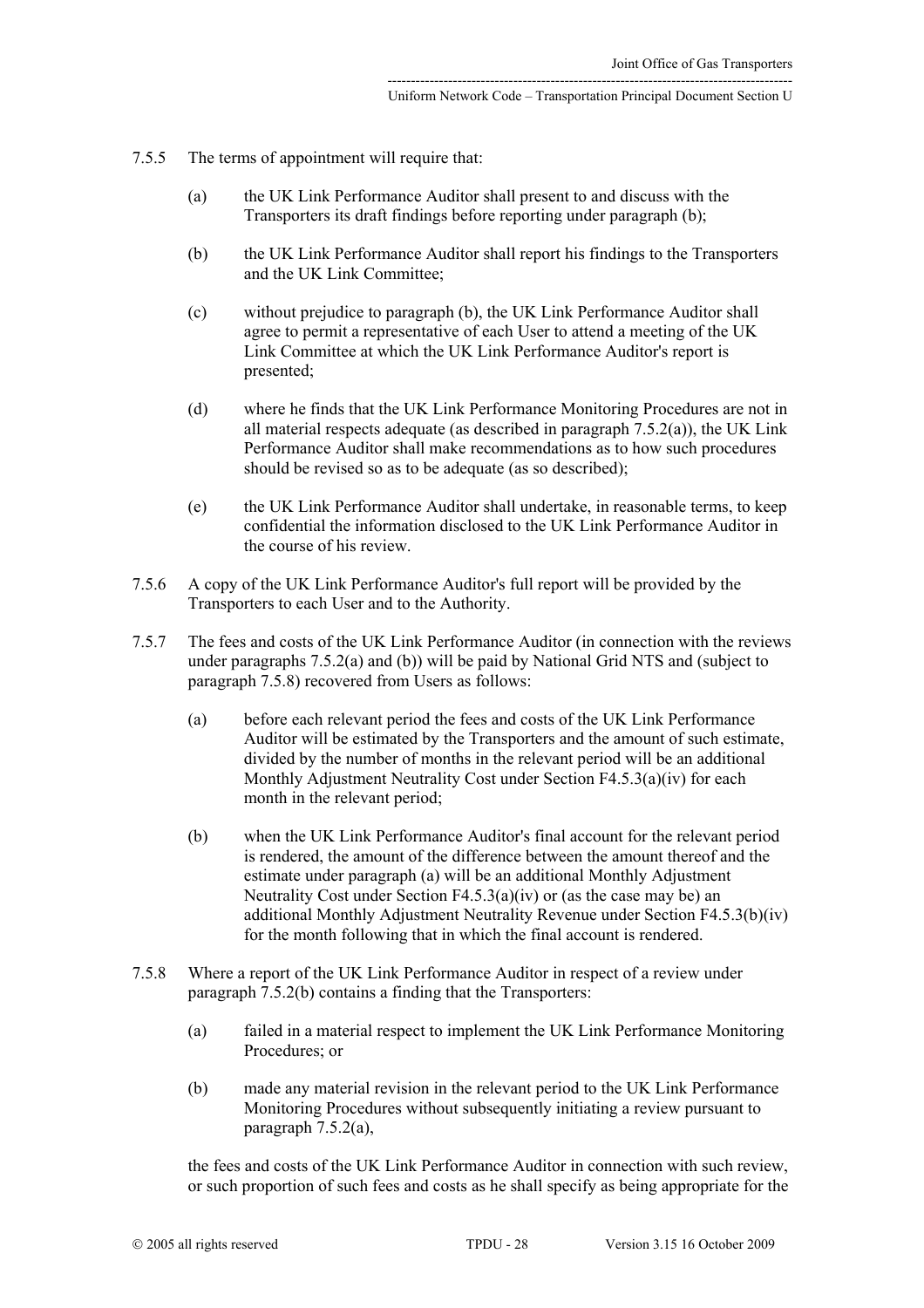purposes of this paragraph 7.5.8, shall be borne by the Transporters and not recovered from Users pursuant to paragraph [7.5.7.](#page-27-3)

7.5.9 Where a report of the UK Link Performance Auditor in respect of a review under paragraph [7.5.2\(a\) c](#page-26-1)ontains a finding that the UK Link Performance Monitoring Procedures are not in all material respects adequate (as described in that paragraph) and a recommendation as to how such procedures should be revised so as to be so adequate, the Transporters will revise such procedures in accordance with such recommendations unless the Authority shall upon the application of the Transporters give Condition A11(18) Approval to the Transporters not doing so.

#### **7.6 Failure Liability**

- 7.6.1 For the purposes of this Section:
	- (a) a "**UK Link Failure**" is a system failure as defined within priority level P1 of the UK Link Manual;
	- (b) an "**Affected UK Link User**" is a UK Link User who was using UK Link at the time of a system failure and reported that they were unable to access the failed system in accordance with the Problem Management process within the UK Link Manual;
	- (c) "**Problem Management Process**" shall mean the problem management process set out within the UK Link Manual;
	- (d) "**recover**" shall mean the successful return of service for the affected element within UK Link and "**recovery**" shall be construed accordingly;
	- (e) "**recovery period**" be the period commencing on the earlier of:
		- (i) where the Transporter becomes aware of a UK Link Failure by way of a User communication, the time that the problem is defined as priority level P1; else
		- (ii) the time that a Transporter becomes aware of the UK Link Failure until the completion of recovery;
	- (f) a "**Repeated Failure of UK Link**" is a reoccurence within 24 hours of a UK Link Failure, recorded by a Transporter in accordance with the Problem Management Process;
	- (g) an "**Inappropriate User Action**" is a failure by a UK Link User as set out in paragraph 7.4.1(b)(ii) that results in or contributes to a UK Link Failure.
- 7.6.2 In the event of a UK Link Failure, the Transporters will endeavour to recover UK Link within a 5 hour recovery period.
- 7.6.3 Subject to paragraphs 7.6.4 and 7.6.7, if the recovery period for a UK Link Failure exceeds 5 hours then the Transporters will pay each Affected UK Link User £50.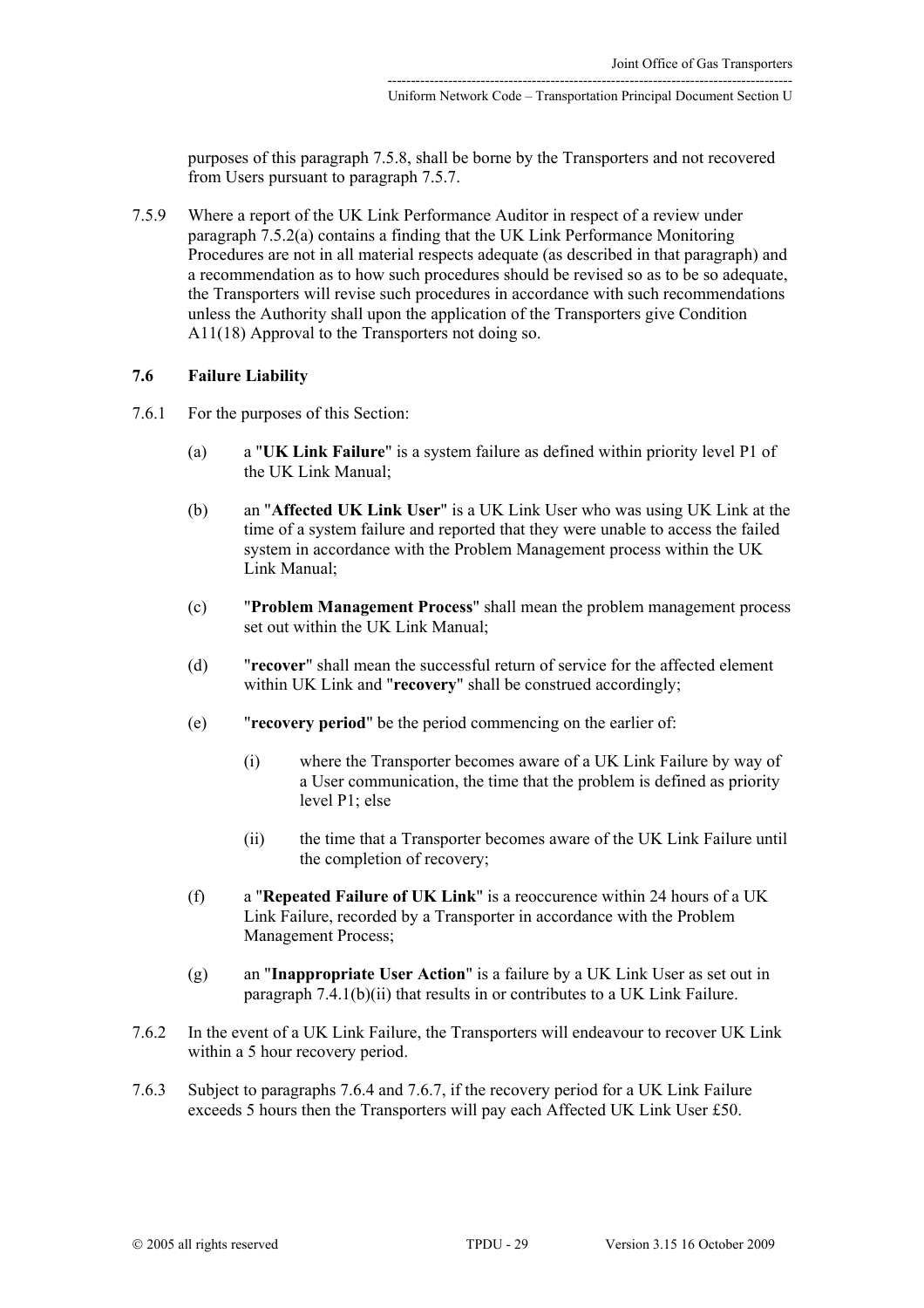- 7.6.4 In the event of a Repeated Failure or series of Repeated Failures of UK Link, paragraphs 7.6.2 and 7.6.3 shall apply save that in the event that a User is an Affected UK Link User for both the original UK Link Failure and subsequent Repeated Failure(s) of UK Link, paragraph 7.6.3 shall apply in respect of the subsequent Repeated UK Link Failure as though the amount set out were 200% of the payment due in respect of the immediately preceding UK Link Failure or Repeated Failure (as the case may be).
- 7.6.5 In the event of a UK Link Failure where the recovery period is greater than 24 hours, the Transporters will (subject to paragraph 7.6.7) pay to each Affected UK Link User an amount of £1,000.
- 7.6.6 For Batch Transfer Communications, where the Transporters fail to make the UK Link Network available (as defined in the UK Link Manual) for a period greater than 24 hours over and above the timescales permitted for processing Batch Transfer Communications as specified in the Network Code, the Transporters will (subject to paragraph 7.6.7) pay to each Affected UK Link User an amount of £1,000.
- 7.6.7 The Transporters shall not be liable to pay:
	- (a) the amounts set out in paragraphs 7.6.3 and 7.6.4 where a UK Link Failure has been caused by the performance levels (as set out in the UK Link Manual) being exceeded;
	- (b) the amounts set out in paragraphs 7.6.3, 7.6.4, 7.6.5 and/or 7.6.6 in the event that the UK Link Failure was in whole or part the result of an Inappropriate User Action;
	- (c) the amounts set out in this paragraph 7.6 to the extent that the UK Link Committee (if the Transporters so request) agrees by majority decision to suspend any obligation to make payment (or reduce the amount of such payment) under this paragraph 7.6 for the period of such suspension (or reduction).
- 7.6.8 The performance standards set out in this paragraph 7.6 shall be in addition to and not replacement of the performance standards set out in paragraphs 7.2 and 7.
- 7.6.9 For the purposes of Section V10 (Compensation Rules), the rules in paragraphs 7.6.3, 7.6.4, 7.6.5 and 7.6.6 are Compensation Rules within Compensation Group K; and the relevant '**payment month**' will be the second month following the month in which the relevant failure occurred.

# <span id="page-29-0"></span>**8 UK LINK MODIFICATIONS**

# **8.1 Introduction**

- 8.1.1 The Transporters may not make UK Link Modifications other than in accordance with this paragraph 8.
- 8.1.2 For the purposes of this Section U:
	- (a) "**UK Link Modification**" means a Transporter System Modification, a User System Modification or a Manual Modification;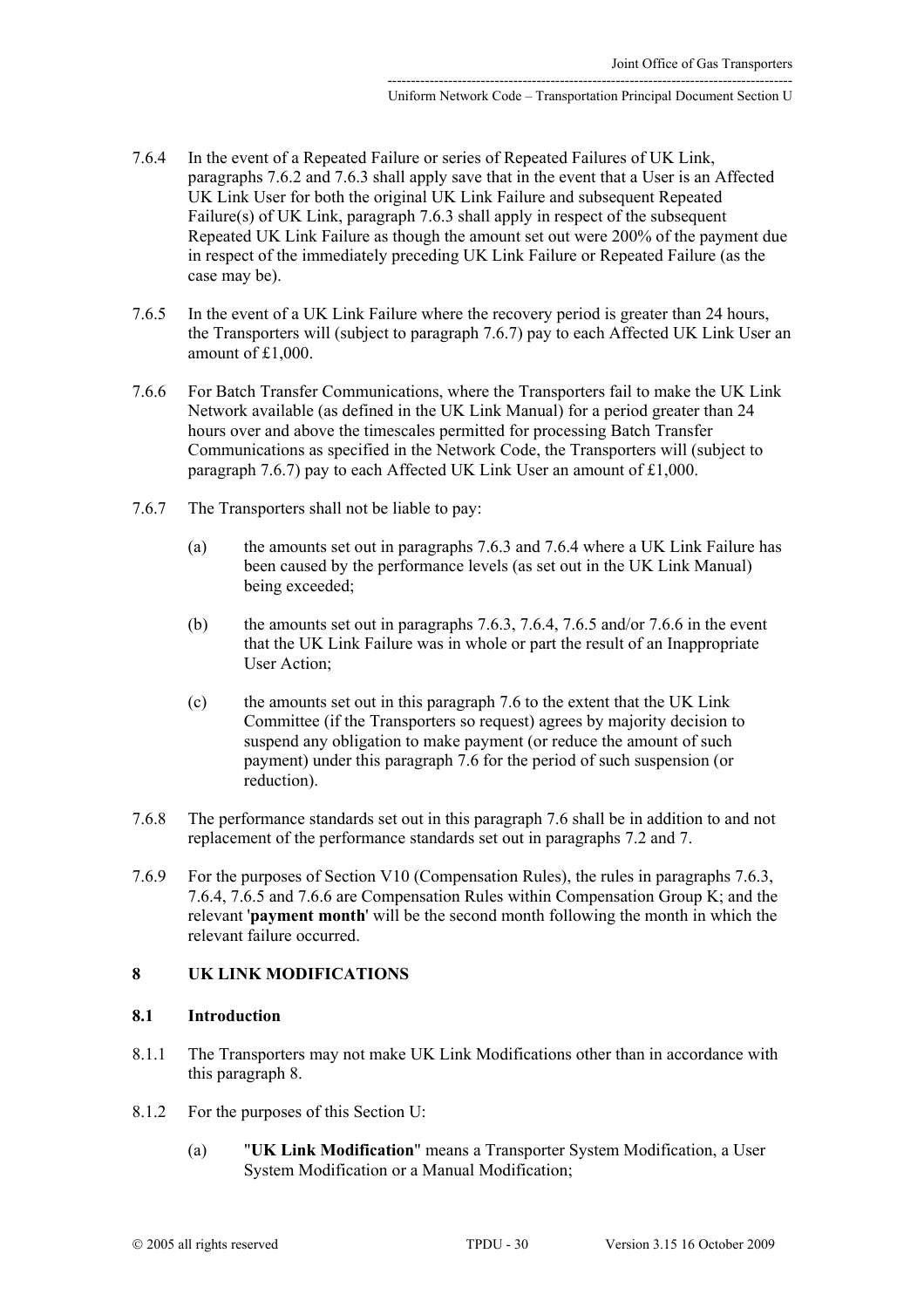- (b) "**Transporter System Modification**" means a modification to the specification of the UK Link System or the UK Link Network or any modification to any equipment or software comprised therein and installed at premises designated by the Transporters;
- (c) "**User System Modification**" means a modification to the specification required under the UK Link Manual of the equipment, software and other facilities required to be provided by a UK Link User under paragraph [2;](#page-6-2)
- <span id="page-30-1"></span>(d) "**Manual Modification**" means any amendment to the UK Link Manual.
- <span id="page-30-0"></span>8.1.3 Except in the case of a Class 3 Modification, or as otherwise provided in this Section U, where any UK Link Modification is to be made:
	- (a) the Transporters will bear the costs of developing any required change in the Licensed Software;
	- (b) each UK Link User will bear the costs of any modification to the UK Link User Equipment or (except as provided in paragraph [\(a\)\)](#page-30-1) UK Link User Software required to implement the UK Link Modification (or to enable the UK Link User to continue to comply with this Section U following such modification), and all other costs incurred by the UK Link User in consequence of the UK Link Modification;
	- (c) the Transporters will bear all other costs incurred for the purposes of making the UK Link Modification.
- 8.1.4 A User will not be in breach of any provision of the Code by reason of any inability of the User to comply with such provision which results from disruption to the User's use of or access to UK Link during and occasioned by the making of a UK Link Modification, provided that the UK Link User shall have complied with any reasonable requirements proposed by the Transporters for implementing the modification and for making UK Link Communications during the making of such modification.

# **8.2 Modification Classes**

8.2.1 UK Link Modifications are classified for the purposes of this paragraph [8](#page-29-0) as Class 1, Class 2 and Class 3 Modifications in accordance with this paragraph 8.2.

# 8.2.2 A "**Class 1 Modification**" is:

- (a) a Transporter System Modification which will have no adverse operational or other adverse impact on any UK Link User and will not require any UK Link User to incur any cost to be borne by it in accordance with paragraph [8.1.3\(b\),](#page-30-0) or which has been consented to by all UK Link Users on whom such modification will have such an impact; or
- <span id="page-30-2"></span>(b) a Manual Modification (other than one within paragraph [8.2.4\(b\)\)](#page-31-1) required:
	- (i) as a consequence of any Transporter System Modification or User System Modification made in accordance with this paragraph [8;](#page-29-0) or
	- (ii) to correct any inaccuracy in the UK Link Manual so that it correctly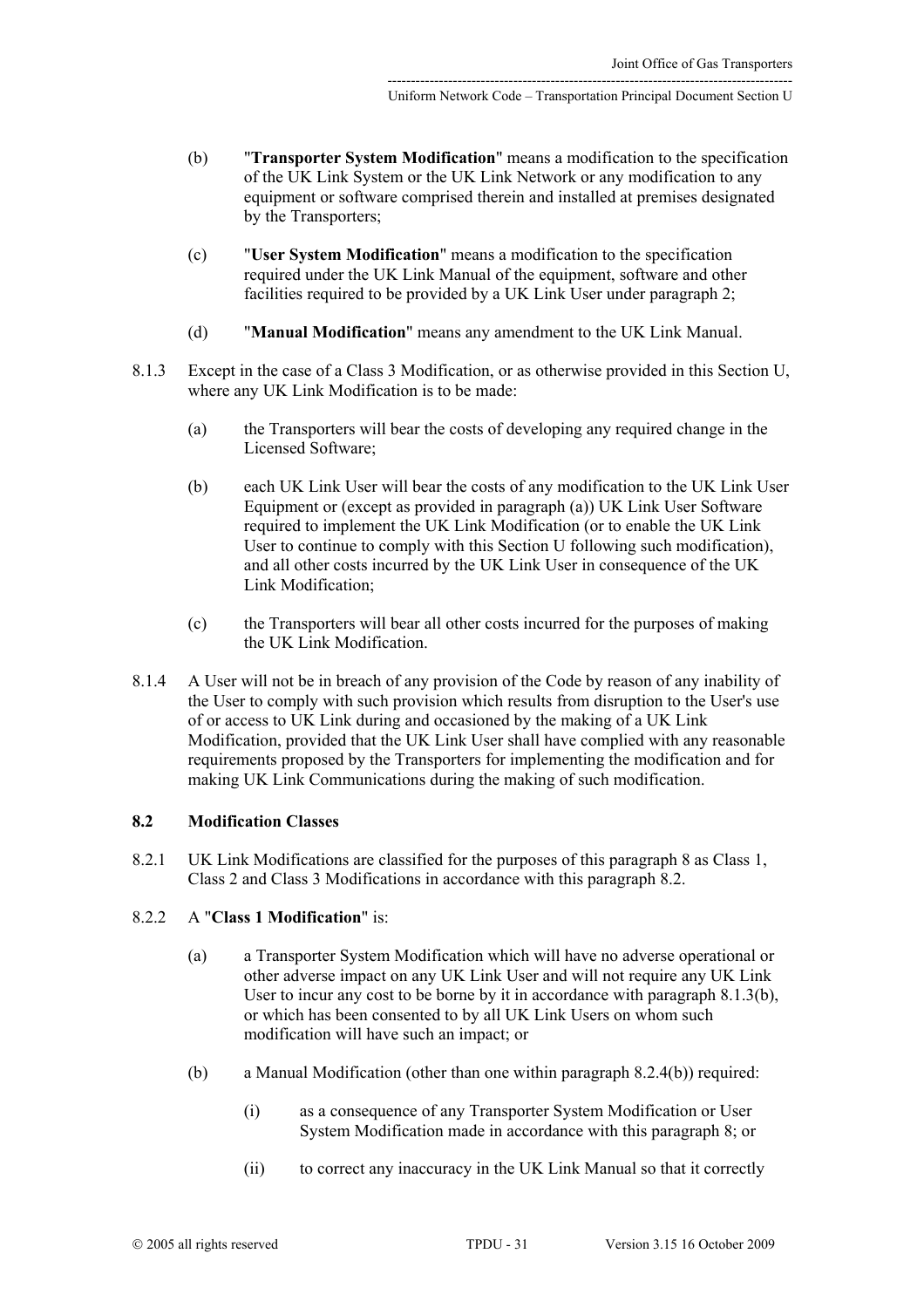describes any aspect of UK Link which is not itself the subject of a Transporter System Modification or User System Modification.

# 8.2.3 A "**Class 2 Modification**" is:

- (a) a UK Link Modification which is required under paragraph [7.3.2;](#page-24-2)
- (b) a User System Modification which is required to enable a Transporter System Modification which is a Class 2 Modification or a Class 3 Modification to be implemented;
- (c) any other UK Link Modification (other than a Manual Modification within paragraph [8.2.4\(b\)\)](#page-31-1) proposed by the Transporters in any of the following circumstances:
	- (i) where:
		- (1) the Transporters reasonably determine that the functionality or performance of UK Link is insufficient to support the implementation of relevant provisions of the Code, notwithstanding that such modification may not be required under paragraph [7.3.2,](#page-24-2) and such modification is required to make the required improvement to such performance; and
		- (2) the Transporters do not intend that the costs incurred by the Transporters in making such modification should be recovered from UK Link Users; and
		- (3) the costs (of revising or replacing any computer hardware or software) for UK Link Users entailed by the making of the modification are reasonable in the circumstances; or
	- (ii) where each of the conditions in paragraph [8.2.5](#page-32-0) is satisfied in respect of such modification; or
	- (iii) where the modification is required by or in connection with a modification to the Code which is made pursuant to the Modification Rules; or
	- (iv) where the modification is to be made pursuant to paragraph [3.5.2;](#page-13-1) or
	- (v) where the modification is made to correct a minor software error in accordance with and subject to paragraph [7.2.4.](#page-23-6)

#### <span id="page-31-2"></span>8.2.4 A "**Class 3 Modification**" is:

- <span id="page-31-3"></span><span id="page-31-0"></span>(a) any Transporter System Modification where the Transporters do not intend to make such modification unless the costs of making the modification are to be recovered from UK Link Users;
- <span id="page-31-1"></span>(b) any of the following Manual Modifications:
	- (i) a change in the Contingency Procedures which would materially worsen the ability of the Transporters and UK Link Users to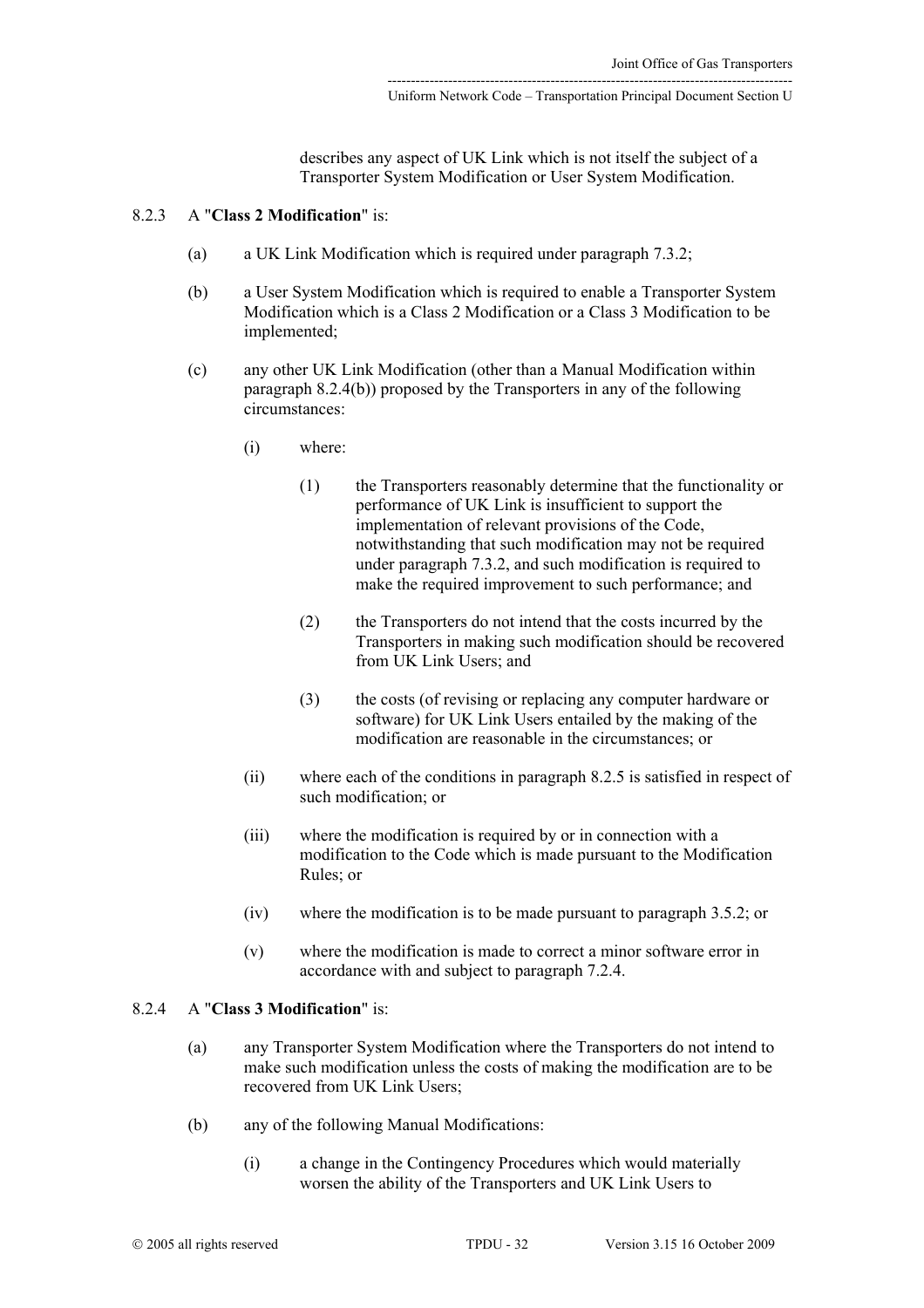communicate pursuant to the Contingency Procedures;

- (ii) a modification of any provision of the UK Link Manual which is (pursuant to paragraph [1.4.2\)](#page-2-3) expressly identified as binding on the Transporters or UK Link Users;
- (iii) a modification in respect of the means (as described in paragraph [1.2.2\)](#page-1-6) of giving a Code Communication, or the form (as described in paragraph [4.1.2\)](#page-15-7), other than the inclusion of an additional such form, of giving any UK Link Communication; or
- <span id="page-32-0"></span>(c) any other UK Link Modification which is not a Class 1 or Class 2 Modification or is one which the Transporters elect to treat as a Class 3 Modification.
- <span id="page-32-1"></span>8.2.5 The conditions referred to in paragraph  $8.2.3(c)(ii)$  are that, in respect of a proposed UK Link Modification:
	- (a) such modification would not materially increase the scope of information concerning a User to which other UK Link Users have access by virtue of UK Link;
	- (b) such modification would not adversely affect the functions or facilities of UK Link which are available to UK Link Users, nor reduce the scope of the information which the Transporters make available to Users by means of UK Link:
	- (c) such modification would not result in a UK Link User with the Benchmark UK Link Configuration incurring material cost, after taking account of any quantifiable savings in cost which such a User acting reasonably efficiently and prudently would reasonably be expected to enjoy as a result of making the modification; and
	- (d) where such modification is a Manual Modification, the modification would not result in any of the following provisions of this Section U applying or taking effect in a way which is (as respects the interests of UK Link Users) materially and adversely different from that in which it applies or takes effect in the absence of such modification: paragraphs [1.2.2,](#page-1-6) [1.6,](#page-3-7) [1.8,](#page-4-5) [1.9,](#page-4-6) [2.2.9,](#page-7-2) [2.3.4,](#page-8-1) [6.3.](#page-21-2)7 and this paragraph [8.](#page-29-0)
- 8.2.6 The condition in paragraph [8.2.5\(b\)](#page-32-1) shall not be regarded as infringed by reason only of a reasonable level of disruption for the purposes of implementation of a UK Link Modification.
- <span id="page-32-2"></span>8.2.7 Where there is any bona fide doubt as to whether an inconsistency between the operation of the software programming within UK Link and the relevant functions described in the UK Link Manual is a software error (in accordance with paragraph [7.2\)](#page-22-5) or an inaccuracy in the UK Link Manual (in accordance with paragraph  $8.2.2(b)(i)$ ):
	- (a) subject to paragraph [\(b\),](#page-33-1) the Transporters will resolve such doubt in the manner which is most consistent with the proper implementation of the Code or (failing that) in such manner as the Transporters shall reasonably determine after consultation with the UK Link Committee;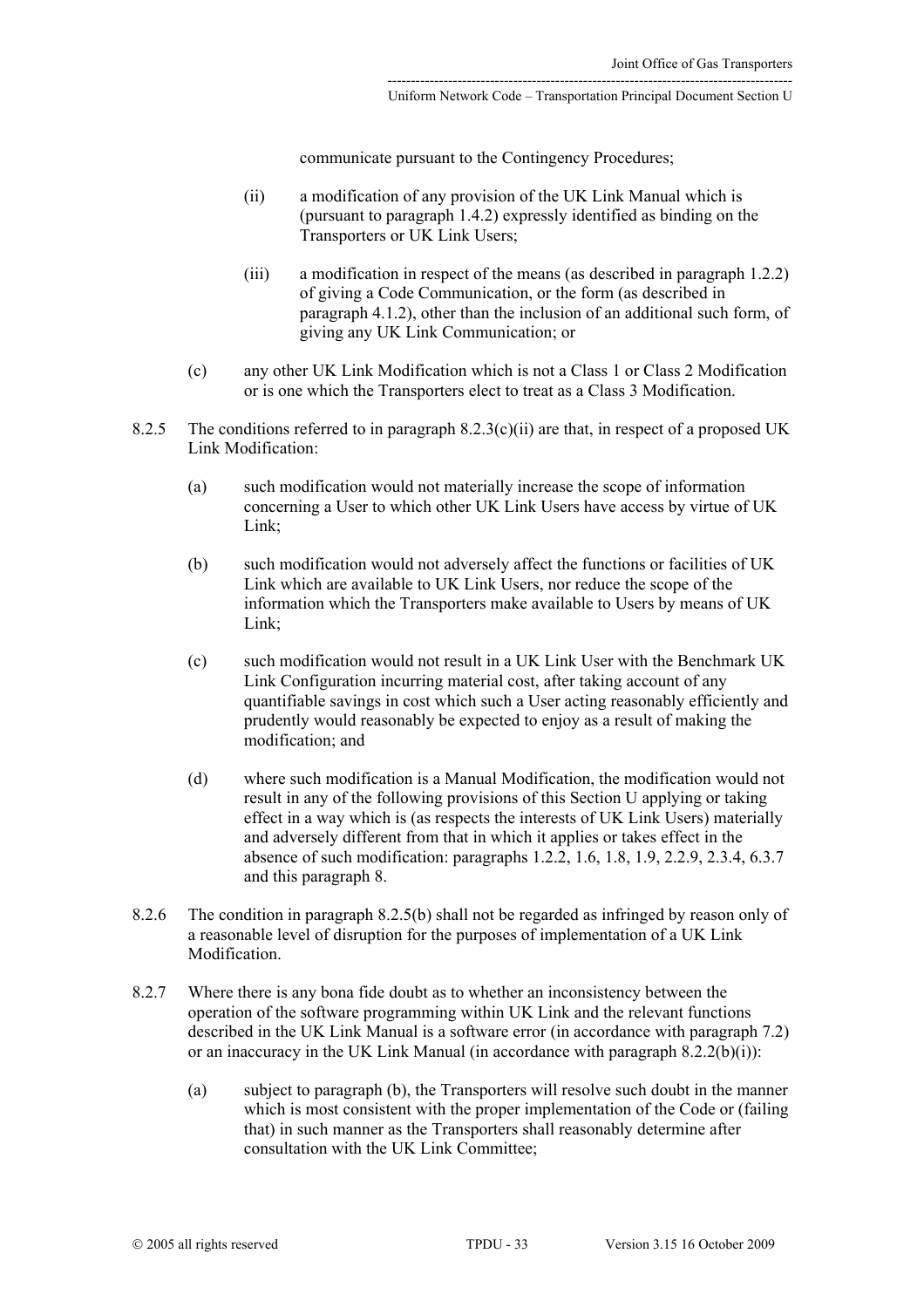<span id="page-33-1"></span>(b) if upon the application (within 5 Business Days after the Transporters have notified Users of their proposed resolution) of any User, the Authority shall give Condition A11(18) Disapproval to the Transporters resolving the matter in the proposed manner under paragraph [\(a\),](#page-32-2) the Transporters will resolve the matter in such other manner to which the Authority shall upon the Transporters' application give Condition A11(18) Approval.

# **8.3 Class 1 Modifications**

- 8.3.1 The Transporters shall be entitled to make a Class 1 Modification at any time.
- 8.3.2 Where possible before or (failing that) as soon as reasonably practicable after making a Class 1 Modification the Transporters will:
	- (a) inform UK Link Users of that modification if it is a Manual Modification or if UK Link Users are likely (in having access to and use of UK Link) to become aware of it or if (in the Transporters' opinion) it is likely to be of interest operationally to UK Link Users; and
	- (b) if it is a Manual Modification, provide an updated version of the relevant part of the UK Link Manual to UK Link Users without charge.

# <span id="page-33-0"></span>**8.4 Class 2 Modifications**

- 8.4.1 The Transporters shall be entitled to make a Class 2 Modification subject to and in accordance with this paragraph 8.4.
- <span id="page-33-3"></span><span id="page-33-2"></span>8.4.2 Where the Transporters propose to make any Transporter System Modification or User System Modification (other than one required to implement a Class 3 Modification) as a Class 2 Modification:
	- (a) the Transporters will notify UK Link Users of its proposal, setting out in outline the nature and purpose of the modification and an indicative timetable for implementing the modification;
	- (b) UK Link Users may, within a period of 10 Business Days after the Transporters' notification, submit to the Transporters any comments on the proposal (including its implications for UK Link Users);
	- (c) the Transporters may revise their proposal in the light of any comments made by UK Link Users (and will not be required to notify under paragraph [\(a\)](#page-33-2) any such revision);
	- (d) after the period referred to in paragraph [\(b\),](#page-33-3) and after considering any comments made by UK Link Users, the Transporters will (unless they have withdrawn their proposal) prepare a plan (such plan, as from time to time revised pursuant to the further provisions of this paragraph [8.4,](#page-33-0) being the "**implementation plan**") for the implementation of its proposal or revised proposal, setting out in reasonable detail the nature of the proposal and the steps and timetable proposed for its implementation;
	- (e) the Transporters will submit the implementation plan to the UK Link Committee, for consultation as to whether the steps and timetable planned by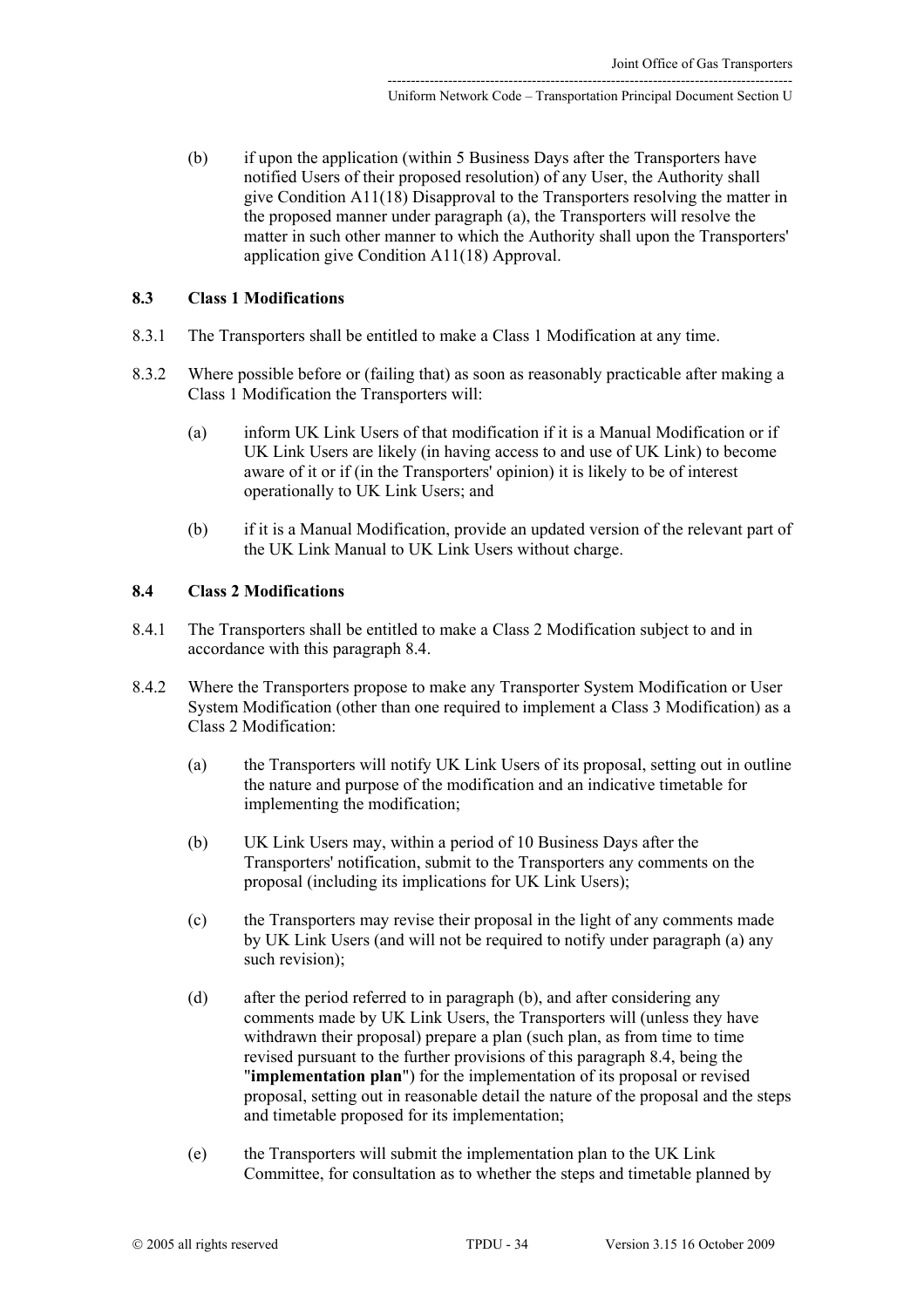the Transporter for the implementation of the modification are appropriate having regard to the nature of the modification and the implications for UK Link Users of making the modification.

- <span id="page-34-0"></span>8.4.3 The implementation plan will be discussed at one or (if the Transporters so request) more than one meeting of the UK Link Committee, and the Transporters may on one or more occasions revise the implementation plan on the basis of any such discussion and resubmit such revised plan to the committee.
- <span id="page-34-4"></span>8.4.4 If by consensus of the members of the UK Link Committee the implementation plan (with or without any revisions proposed by the Transporters pursuant to paragraph [8.4.3\)](#page-34-0) is approved, the Transporters will proceed to implement the proposed modification in accordance with the implementation plan, provided that:
	- (a) unless otherwise agreed by the UK Link Committee in each calendar year the Transporters shall only be entitled to make three implementations, (which may comprise of one or more UK Link Modifications) and each implementation shall be made on a date to be specified by the UK Link Committee, falling in the month of February, June or November; and
	- (b) unless otherwise agreed by the UK Link Committee no proposed UK Link Modification shall be implemented earlier than:
		- (i) four months after such approval in the case of UK Link Modifications that in the opinion of the UK Link Committee involve operational changes only; or
		- (ii) six months after such approval in all other cases.
- <span id="page-34-2"></span><span id="page-34-1"></span>8.4.5 If such a consensus of the UK Link Committee is not reached:
	- (a) the Transporters may, where they consider that the making of the modification in accordance with its implementation plan is necessary to enable the Transporters or Users to comply with the Code (disregarding for this purpose paragraph [8.4.9\)](#page-35-0) or any Legal Requirement, notify Users that they intend to proceed with the modification;
	- (b) where the Transporters have given a notification under paragraph [\(a\),](#page-34-1) the Transporters shall be entitled to make the modification unless upon the application (within 5 Business Days after the Transporters') notification) of any User the Authority shall give Condition A11(18) Disapproval to the Transporters doing so;
	- (c) except where the Transporters give notice under paragraph [\(a\),](#page-34-1) or if the Authority gives Condition A11(18) Disapproval under paragraph [\(b\),](#page-34-2) the Transporters will (unless they decide to withdraw their proposal) refer the implementation plan to the Uniform Network Code Committee.
- <span id="page-34-5"></span><span id="page-34-3"></span>8.4.6 Where by Panel Majority (upon a referral under paragraph [8.4.5\(c\)\)](#page-34-3) the Uniform Network Code Committee approves the implementation plan, with or without any revisions which the Transporters may propose to the committee, the Transporters will proceed to implement the proposed modification in accordance with the implementation plan provided that: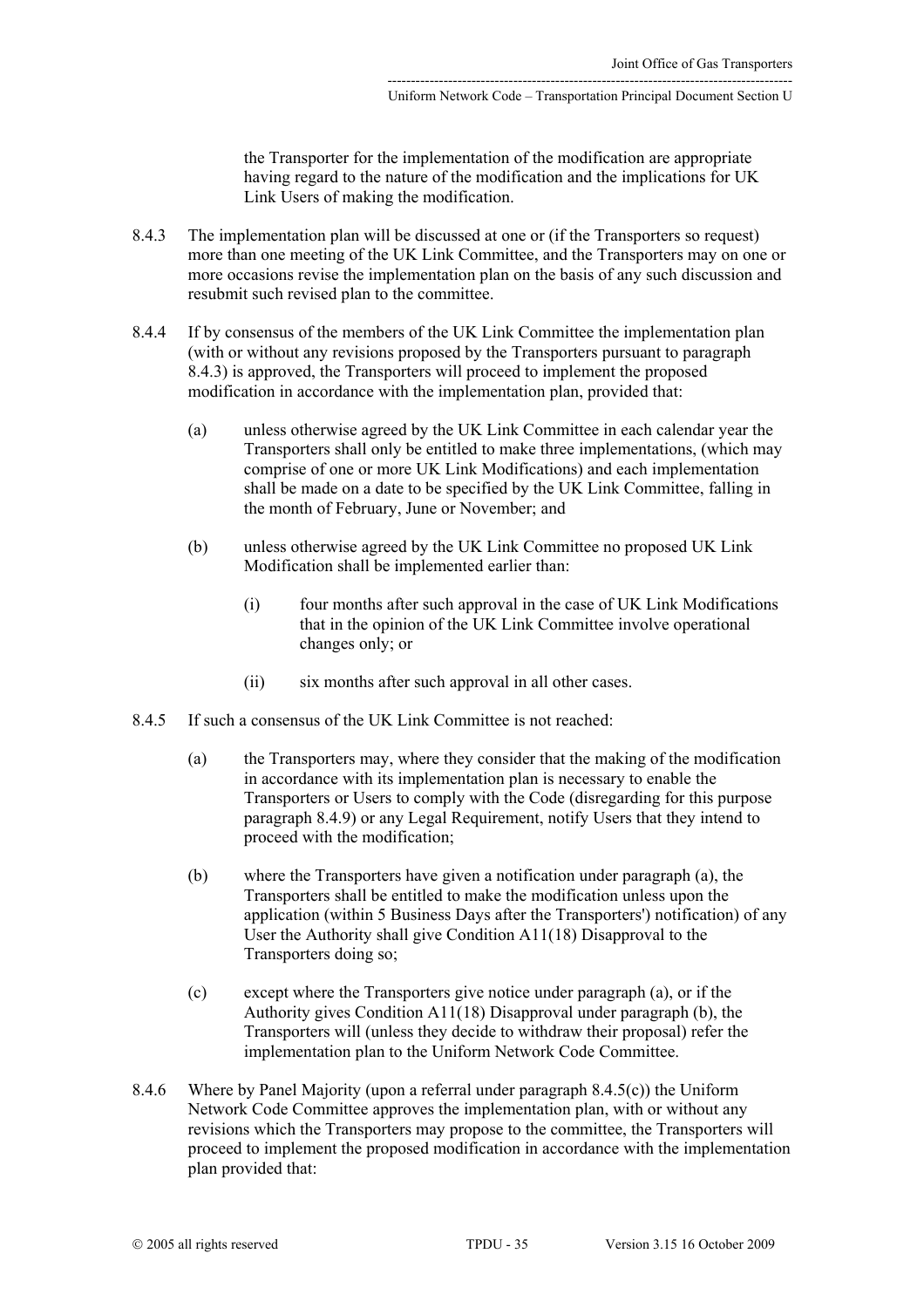- (a) unless otherwise agreed by the Uniform Network Code Committee in each calendar year the Transporters shall only be entitled to make three implementations, (which may comprise of one or more UK Link Modifications) and each implementation shall be made on a date to be specified by the Uniform Network Code Committee, falling in the month of February, June or November; and
- (b) unless otherwise agreed by the Uniform Network Code Committee no proposed UK Link Modification shall be implemented earlier than:
	- (i) four months after such approval in the case of UK Link Modifications that in the opinion of the Uniform Network Code Committee involve operational changes only; or
	- (ii) six months after such approval in all other cases.
- 8.4.7 Where (upon a referral under paragraph [8.4.5\(c\)\)](#page-34-3) the Uniform Network Code Committee does not approve the implementation plan, the Transporters will not proceed with the proposed modification.
- 8.4.8 The Transporters will provide to each UK Link User a copy of each implementation plan approved pursuant to paragraph [8.4.4](#page-34-4) or [8.4.6.](#page-34-5)
- <span id="page-35-0"></span>8.4.9 Where a UK Link Modification is proposed by the Transporters for the purposes of enabling the Transporters or Users to comply with any provision of the Code (including without limitation paragraph [7\)](#page-22-0), it is agreed that the Transporter and Users will be deemed not to be in breach of such provision of the Code as a result of such modification not being made:
	- (a) where its implementation plan is not approved by the UK Link Committee pursuant to paragraph [8.4.4](#page-34-4) or the Uniform Network Code Committee pursuant to paragraph [8.4.6;](#page-34-5)
	- (b) to the extent that the Transporters are delayed in implementing such proposal by reason of anything done pursuant to this paragraph [8.4.](#page-33-0)
- 8.4.10 Where the Transporters have notified a UK Link User of a proposal under paragraph [8.4.2\(a\),](#page-33-2) unless the UK Link User notifies the Transporters otherwise by way of comment pursuant to paragraph [8.4.2\(b\),](#page-33-3) the UK Link User shall be deemed to have accepted the proposed modification as being a Class 2 Modification.
- 8.4.11 UK Link Users may propose to the Transporters modifications which would be made as Class 2 Modifications, and where the Transporters do not decide to adopt and propose such a proposed modification the Transporters will so notify the UK Link User; and the Transporters will at reasonable intervals notify all UK Link Users of those proposed modifications which the Transporters have not adopted and proposed, with brief explanations of their decisions.
- <span id="page-35-1"></span>8.4.12 Where the UK Link Modification is one within paragraph [8.2.3\(c\)\(iii\),](#page-31-3) the requirements of this paragraph [8.4](#page-33-0) will be deemed satisfied to the extent that equivalent steps have been taken by the Transporters pursuant to the Modification Rules.

# **8.5 Class 3 Modifications**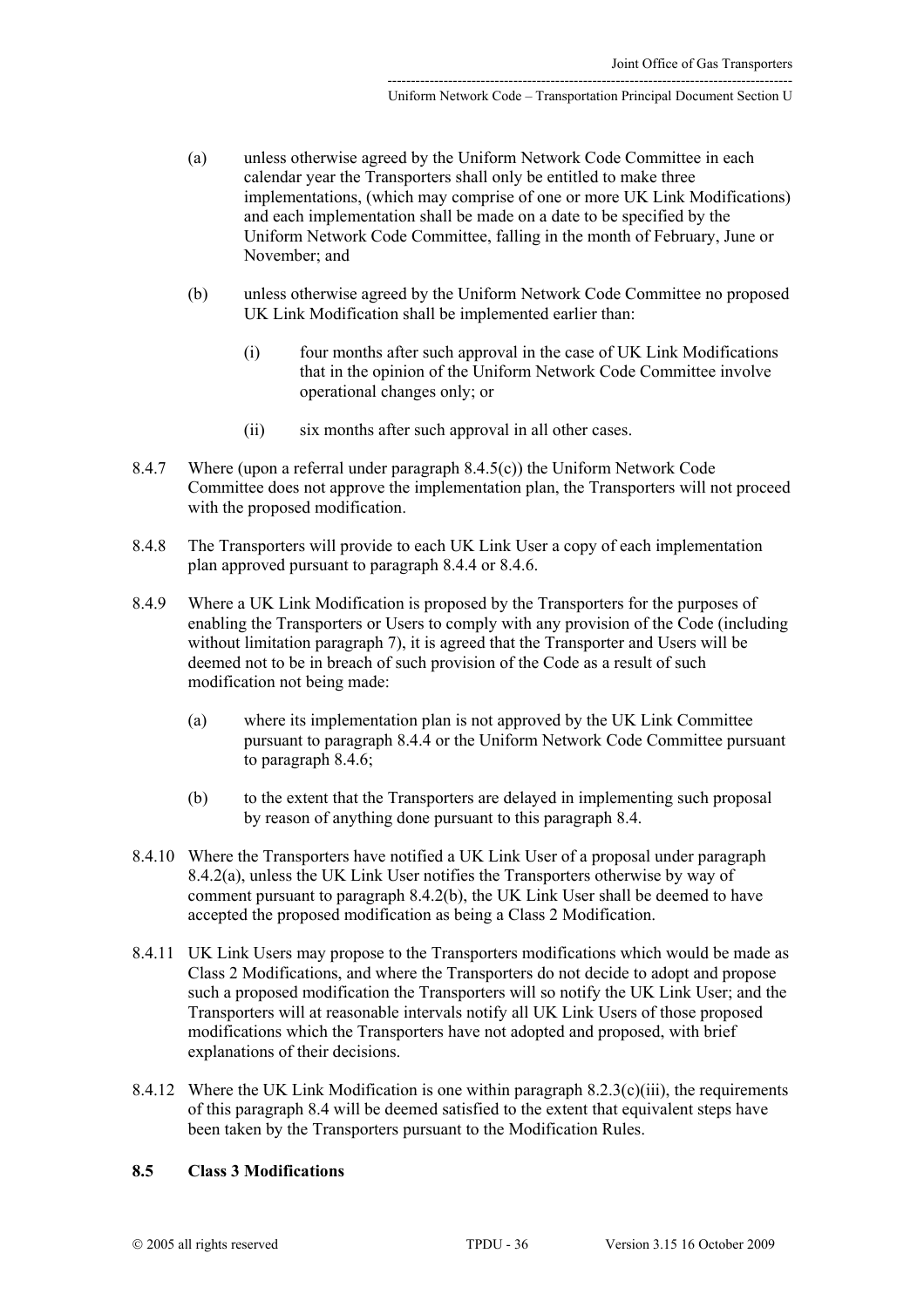- <span id="page-36-0"></span>8.5.1 For the purposes only of this paragraph 8.5, that part of the UK Link Manual which describes or specifies any aspect of UK Link which is the subject of a proposed Class 3 Modification shall be deemed to be incorporated into and to form a part of the Code.
- <span id="page-36-1"></span>8.5.2 Before a Class 3 Modification may be made by the Transporters, a Modification Proposal in respect thereof must be made in accordance with the Modification Rules and the Transporters or any User shall be entitled to make such a Modification Proposal.
- 8.5.3 The Transporters may make a Class 3 Modification where (in accordance with the Transporter's Licence and the Modification Rules) the Authority directs or consents to the modification the subject of the Modification Proposal referred to in paragraph [8.5.2.](#page-36-1)
- 8.5.4 If the terms of the modification do not themselves provide for such matters, and subject to the nature of the modification, paragraph [8.4](#page-33-0) shall apply in respect of a Class 3 Modification unless (save for paragraph 8.4.4 which shall always apply to a Class 3 Modification) the terms of the modification themselves provide for such matters.

### **8.6 Notifying Class 2 and Class 3 Modifications**

- <span id="page-36-3"></span><span id="page-36-2"></span>8.6.1 Subject to paragraph 8.6.2, where the Transporters propose to make a Class 2 Modification or a Class 3 Modification (other than a Manual Modification except where the UK Link Manual anticipates the making of such Manual Modification) when notifying UK Link Users of its proposals in the event that Transporters fail to inform UK Link Users that they have not less than 10 Business Days to submit any comments to the Transporters in respect of the proposal, the Transporters will pay to each UK Link User £500.
- 8.6.2 Paragraph [8.6.1](#page-36-2) shall not apply in respect of a Class 2 Modification or a Class 3 Modification in respect of which alternate timescales to those referred to in paragraph [8.6.1](#page-36-3) are agreed to by the Transporters and the UK Link Committee or pursuant to the Modification Rules or where the modification is one in respect of which paragraph [8.4.12](#page-35-1) applies.
- 8.6.3 Where the Transporters fail to notify UK Link Users by the Business Day following the Day in respect of which a Class 2 Modification or a Class 3 Modification was to be implemented but was not so implemented, the Transporters will pay each UK Link User £1,000.
- 8.6.4 For the purposes of Section V10, the rule in paragraphs 8.6.1 and 8.6.3 are Compensation Rules within Compensation Group I; and in relation thereto the 'payment month' is the second month following the month in which the relevant failure occurred.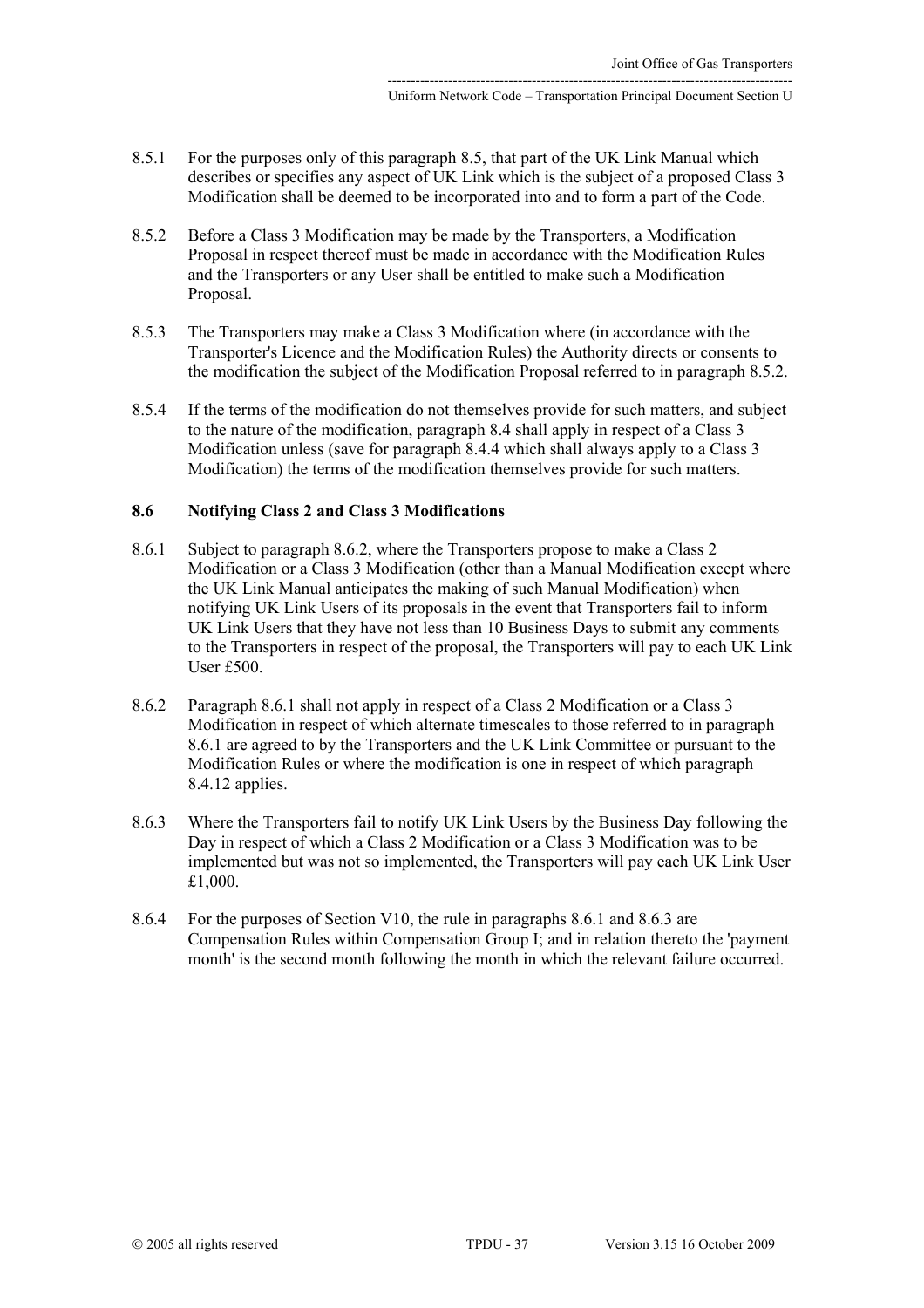## <span id="page-37-0"></span>**Annex U-1**

- 1 Application of this Annex
- 1.1 This Annex does not form part of the Uniform Network Code.
- 1.2 This Annex sets out certain terms which, subject to paragraph [1.3,](#page-37-1) are incorporated into every contract arising as a result of a User Trade Communication made under Section [U5.1.2\(c\) o](#page-18-2)f the Code (a "**User Trade Contract**").
- <span id="page-37-1"></span>1.3 In accordance with Section [U5.3.2](#page-19-3) of the Code, a term set out in this Annex is not incorporated into a User Trade Contract:
	- (a) if the Trading Users have expressly agreed another term; or
	- (b) to the extent that such term is inconsistent with any term expressly agreed by the Trading Users.
- 2 Interpretation
- 2.1 Terms used in this Annex have the same meanings as in the Code.
- 2.2 For the purposes of this Annex:
	- (a) "**applicable daily rate**" means:
		- (i) in respect of System Capacity, the Applicable Daily Rate (in pence per kWh/Day) of the relevant Capacity Charge; and
		- (ii) in respect of Storage Space, the Applicable Storage Space Charge Rate (in pence per kWh of Storage Space for a Storage Year) divided by 365; and
		- (iii) in respect of Storage Deliverability, the Applicable Storage Deliverability Charge Rate (in pence per kWh/Day of Storage Deliverability for a Storage Year) divided by 365; and
		- (iv) in respect of Storage Injectability, the Applicable Storage Injectability Charge Rate (in pence per kWh/Day of Storage Injectability for a Storage Year) divided by 365;
	- (b) "**Capacity Transfer**" means a System Capacity Transfer or a Storage Capacity Transfer;
	- (c) "**Capacity Transfer Day**" means a Day in the Relevant Transfer Period in respect of which the Trade Transferee is treated as holding the Transferred Capacity in accordance with the Code;
	- (d) "**Relevant Transfer Period**" means:
		- (i) in respect of a System Capacity Transfer the Transfer Period;
		- (ii) in respect of a Storage Capacity Transfer the Storage Transfer Period;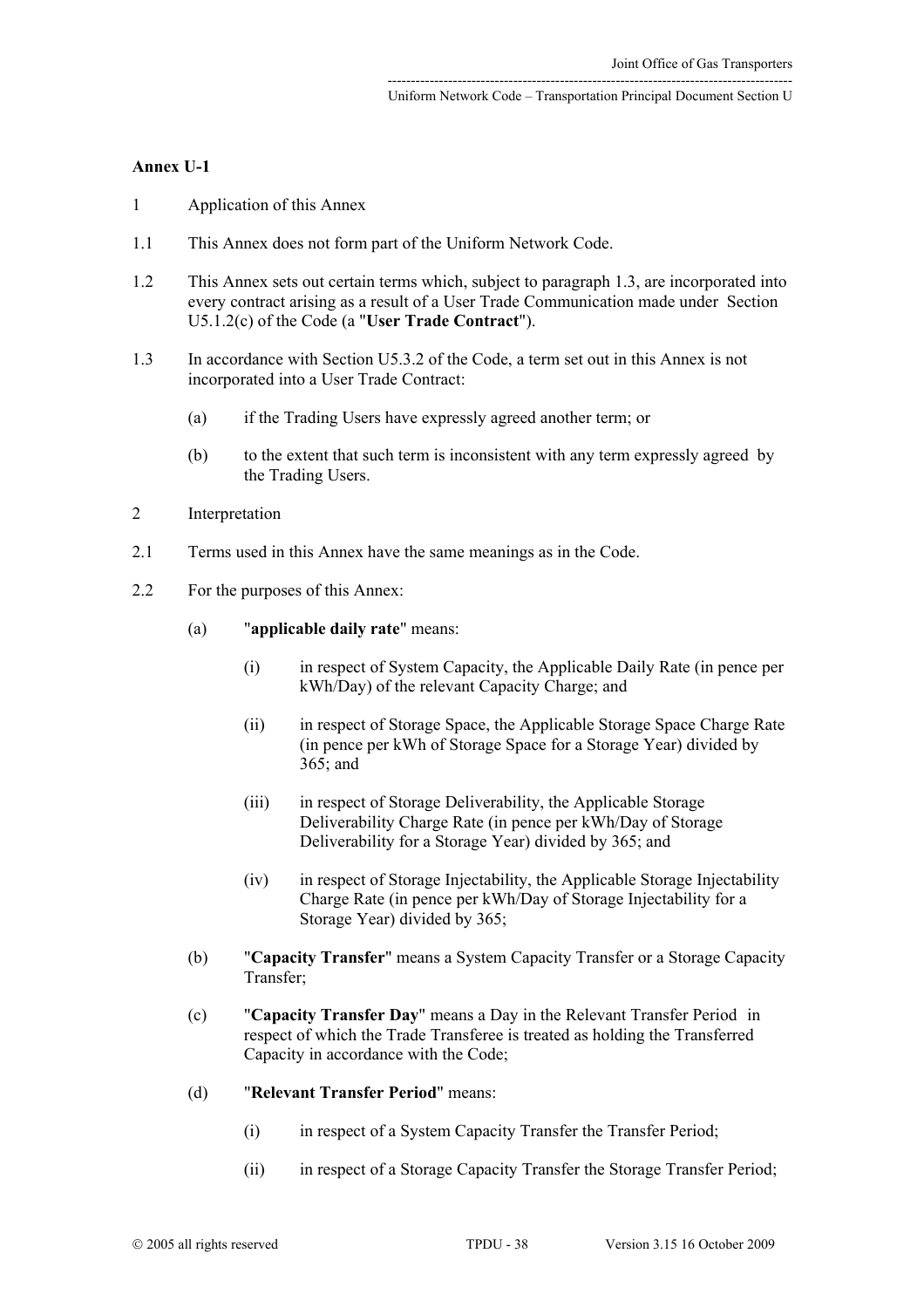- (e) "**Trade Transferor**" means:
	- (i) in respect of a System Capacity Transfer the Transferor User; and
	- (ii) in respect of a Storage Transfer the Transferor Storage User;
- (f) "**Trade Transferee**" means:
	- (i) in respect of a System Capacity Transfer the Transferee User; and
	- (ii) in respect of a Storage Transfer the Transferee Storage User;
- (g) "**Transferred Capacity**" means Transferred System Capacity or Transferred Storage Capacity.
- 3 Price
- 3.1 Capacity Transfer
- <span id="page-38-1"></span>3.2 In respect of a Capacity Transfer the Trade Transferee shall, subject to paragraph [3.3,](#page-38-0) pay to the Trade Transferor in respect of each month some or all of the Days of which are Capacity Transfer Days a sum determined in accordance with the following formula:

$$
A = B * C * D
$$

where

- $A =$  the sum payable by the Trade Transferee in respect of the month;
- $B =$  the applicable daily rate in respect of the Capacity Transfer;
- $C =$  the amount of the Transferred Capacity; and
- <span id="page-38-0"></span> $D =$  the number of Capacity Transfer Days in that month.
- 3.3 If in respect of any Capacity Transfer Day in a month the Trade Transferor ceases to be liable to pay to National Grid NTS or National Grid LNG Storage the relevant Capacity Charges or Storage Capacity Charges in respect of an amount of Transferred Capacity in accordance with the Code, the sum which would but for this paragraph 3.3 be payable by the Trade Transferee pursuant to paragraph [3.2](#page-38-1) in respect of that month shall be reduced by a sum equal to the aggregate of the sums for each such Capacity Transfer Day, each such sum being calculated in accordance with the following formula:

$$
E=F\ast G
$$

where:

- $E =$  is the sum by which the Trade Transferee's liability is reduced in respect of such Day;
- $F =$  is the applicable daily rate; and
- G = is the amount of Transferred Capacity in respect of which the Trade Transferor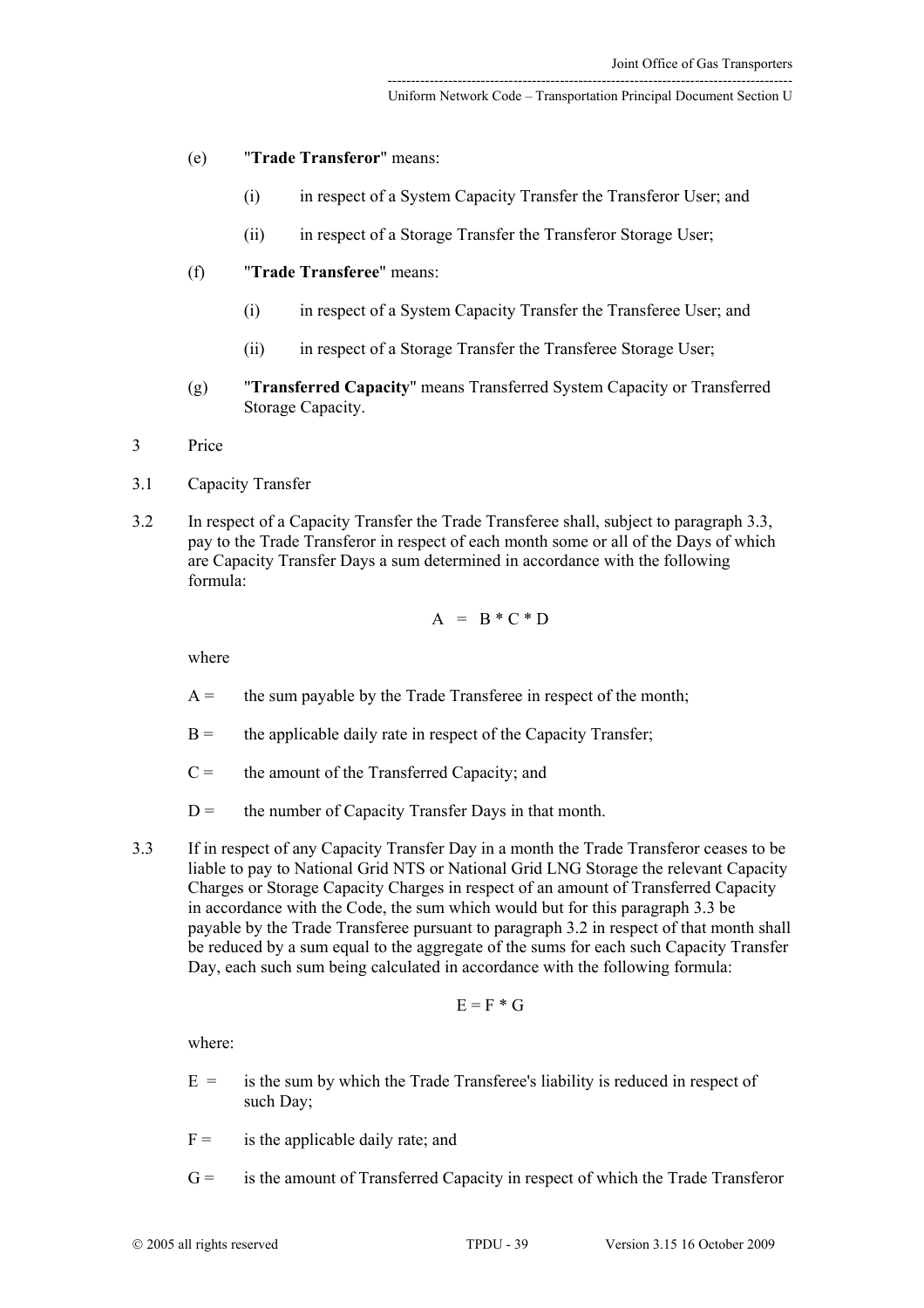ceased to be liable to pay Capacity Charges or Storage Capacity Charges in respect of such Day.

- 3.4 Storage Gas Transfer
- 3.5 In respect of a Storage Gas Transfer the Trade Transferee shall pay to the Trade Transferor a sum determined in accordance with the following formula:

$$
H = I * J
$$

where:

- $H =$  is the sum payable by the Trade Transferee in respect of the Storage Gas Transfer;
- I = the Operating Margins WACOG (in pence per kWh) for the Transfer Storage Facility on the date the Operating Margins WACOG was last calculated before the transfer date; and
- $J =$  is the Transferred Gas-in-Storage (in kWh).
- 4 VAT
- 4.1 The sums payable pursuant to a User Trade Contract are exclusive of Value Added Tax.
- 5 Payment
- <span id="page-39-1"></span>5.1 Sums payable by the Trade Transferee to the Trade Transferor under a User Trade Contract shall be paid on or before whichever is the later of:
	- (a) the 5th Day after the Day on which the Trade Transferee receives an invoice in respect of such sum from the Trade Transferor; and
	- (b) the 15th Day of the month following the relevant month (in accordance with paragraph [5.2\)](#page-39-0)
- <span id="page-39-0"></span>5.2 For the purposes of paragraph [5.1](#page-39-1) the relevant month is:
	- (a) for a Capacity Transfer, the month to which the invoice relates; and
	- (b) for a Storage Gas Transfer, the month in which the User Trade Communication under Section [U5.1.2\(c\)](#page-18-2) of the Code was made.
- 6 Interest
- <span id="page-39-2"></span>6.1 Where any sum payable pursuant to a User Trade Contract is not paid on or before the due date for payment in accordance with paragraph [5.1](#page-39-1) (the "**Due Date**"), the paying User shall pay interest, after as well as before judgment, at the rate for the time being of Barclays Bank plc plus 3 percentage points per annum on the unpaid amount from the Due Date until the day on which payment is made.
- 6.2 Interest payable pursuant to paragraph [6.1](#page-39-2) shall accrue on a daily basis and on the basis of a 365 day year.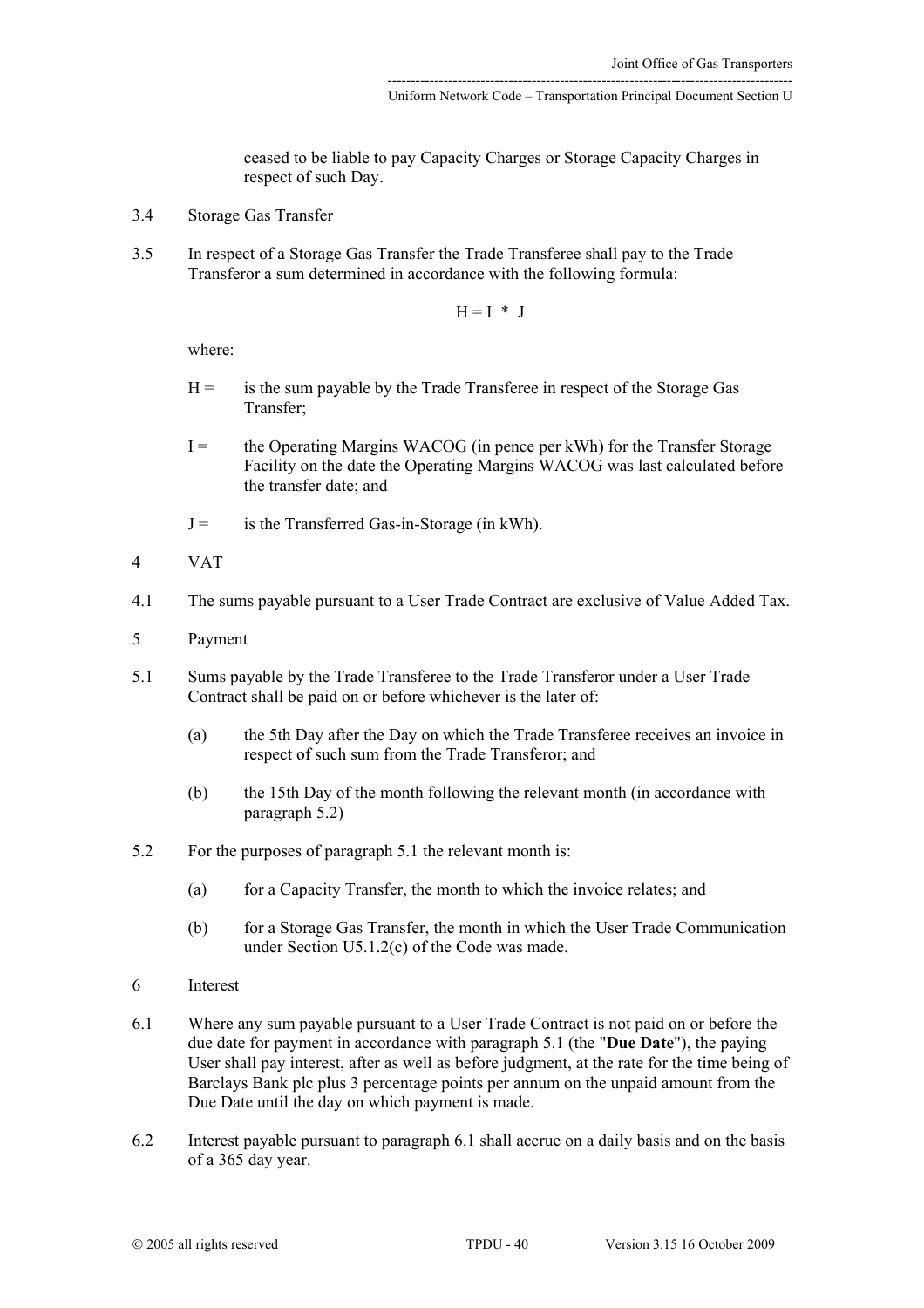---------------------------------------------------------------------------------------

- 6.3 Governing law and jurisdiction
- 6.4 Each User Trade Contract shall be governed by, and construed in all respects in accordance with, English law.
- 6.5 The parties to a User Trade Contract irrevocably agree that the courts of England are to have exclusive jurisdiction to settle any disputes which may arise out of or in connection with that User Trade Contract.